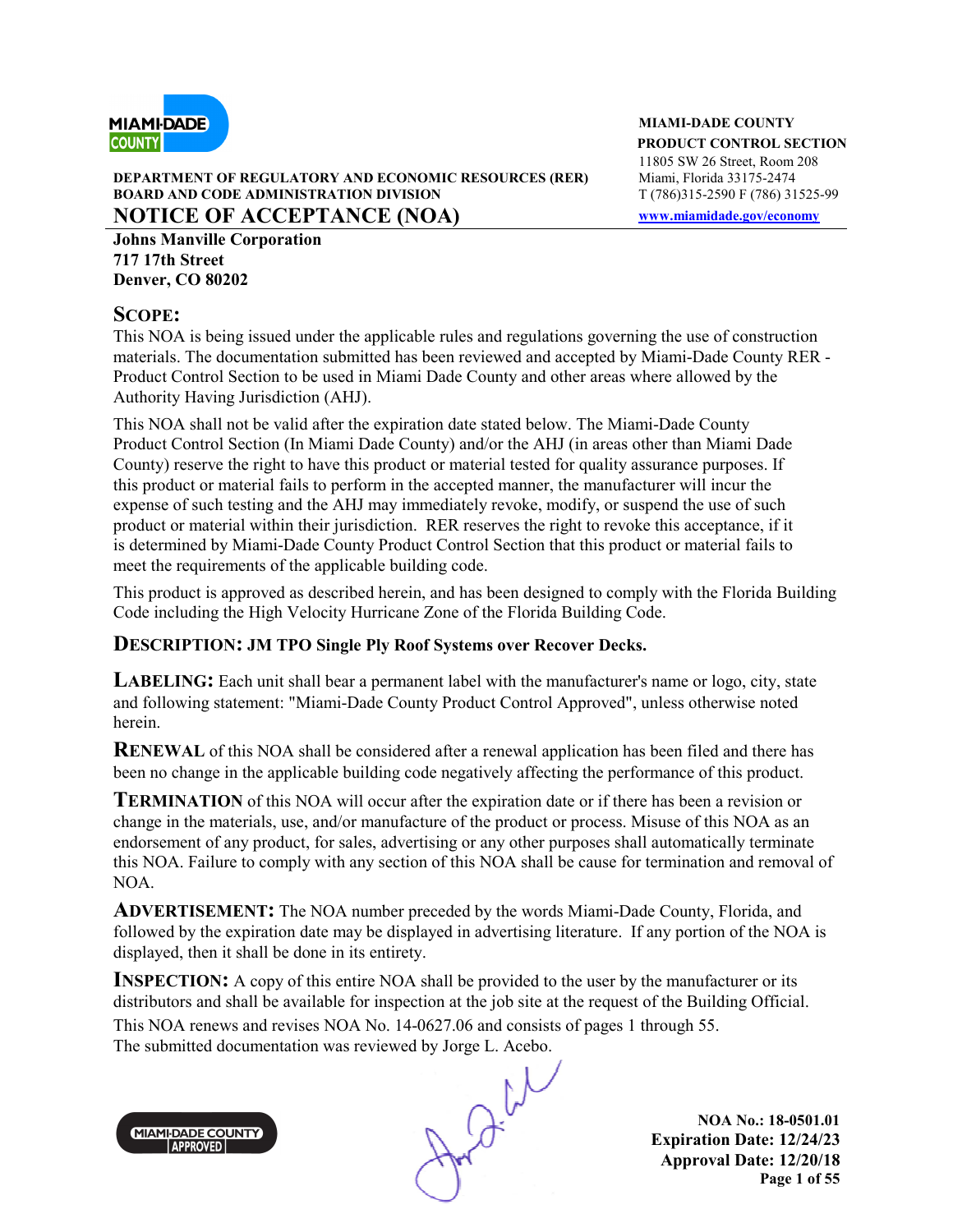### **ROOFING SYSTEM APPROVAL**

| Category:                       | Roofing                 |
|---------------------------------|-------------------------|
| <b>Sub-Category:</b>            | Single Ply              |
| <b>Materials:</b>               | <b>TPO</b>              |
| <b>Deck Type:</b>               | Recover                 |
| <b>Maximum Design Pressure:</b> | See specific deck type. |

### **TRADE NAMES OF PRODUCTS MANUFACTURED OR LABELED BY APPLICANT: TABLE 1**

|                                                                       |                   | <b>Test</b>                  | Product                                                                                    |
|-----------------------------------------------------------------------|-------------------|------------------------------|--------------------------------------------------------------------------------------------|
| Product                                                               | <b>Dimensions</b> | <b>Specification</b>         | <b>Description</b>                                                                         |
| JM TPO 45                                                             | 45 mils thick     | <b>TAS 131</b>               | ASTM D6878 Polyester reinforced Thermoplastic<br>Olefin single ply membrane.               |
| JM TPO 60                                                             | 60 mils thick     | ASTM D6878<br><b>TAS 131</b> | Polyester reinforced Thermoplastic<br>Olefin single ply membrane.                          |
| JM TPO 80                                                             | 80 mils thick     | ASTM D6878<br><b>TAS 131</b> | Polyester reinforced Thermoplastic<br>Olefin single ply membrane.                          |
| JM TPO FB 115                                                         | 60 mils thick     | ASTM D6878<br><b>TAS 131</b> | Polyester reinforced, fleece backed,<br>Thermoplastic Olefin single ply<br>membrane.       |
| JM TPO FB 135                                                         | 80 mils thick     | ASTM D6878<br><b>TAS 131</b> | Polyester reinforced, fleece backed,<br>Thermoplastic Olefin single ply<br>membrane.       |
| <b>JM TPO FB 150</b>                                                  | 60 mils thick     | ASTM D6878<br><b>TAS 131</b> | Polyester reinforced, heavy-fleece<br>backed, Thermoplastic Olefin single ply<br>membrane. |
| <b>JM TPO FB 175</b>                                                  | 80 mils thick     | ASTM D6878<br><b>TAS 131</b> | Polyester reinforced, heavy-fleece<br>backed, Thermoplastic Olefin single ply<br>membrane. |
| JM Urethane Insulation<br>Adhesive                                    | 5 gal.            | Proprietary                  | A one part, cold-applied adhesive.                                                         |
| JM One Step Foamable<br>Adhesive                                      | N/A               | Proprietary                  | Two part urethane low rise foam<br>insulation                                              |
| <b>JM Two Part Urethane</b><br><b>Insulation Adhesive</b>             | Various           | Proprietary                  | A two-component, cold-applied<br>adhesive.                                                 |
| <b>JM Two Part Urethane</b><br><b>Insulation Adhesive</b><br>Canister | N/A               | Proprietary                  | Self-contained two-part, low-rise foam<br>adhesive                                         |
| <b>JM Roofing System</b><br><b>Urethane Adhesive</b>                  | Various           | Proprietary                  | A two-component, cold-applied<br>adhesive                                                  |
| ICP Adhesives CR-20                                                   | Various           | Proprietary                  | Spray applied, two-part reactive<br>urethane foam adhesive.                                |



**NOA No.: 18-0501.01 Expiration Date: 12/24/23 Approval Date: 12/20/18 Page 2 of 55**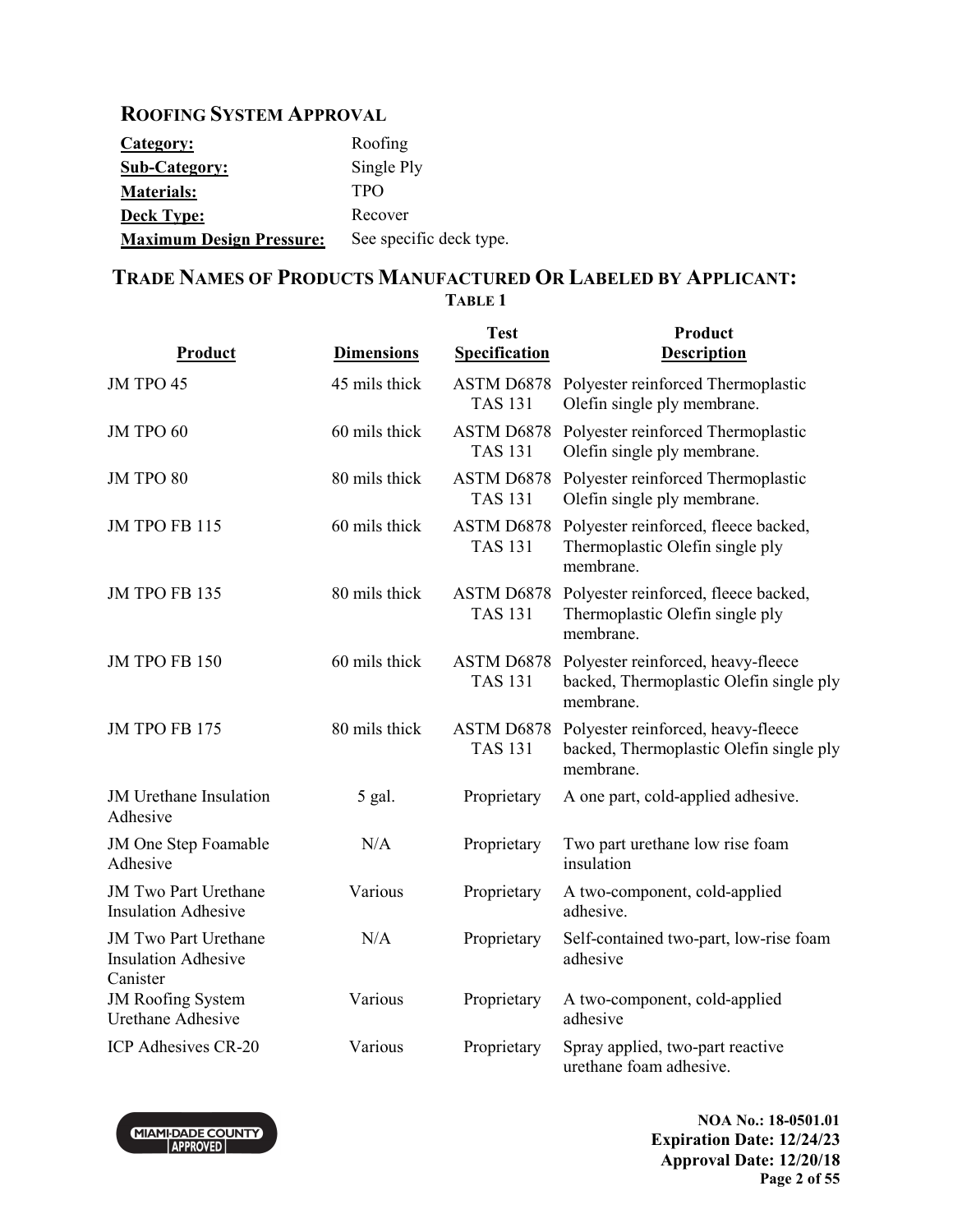|                                                             |                   | <b>Test</b>    | Product                                                                                                                               |
|-------------------------------------------------------------|-------------------|----------------|---------------------------------------------------------------------------------------------------------------------------------------|
| <b>Product</b>                                              | <b>Dimensions</b> | Specification  | <b>Description</b>                                                                                                                    |
| <b>JM TPO Membrane</b><br>Adhesive (Solvent-Based)          | 5 gal.            | Proprietary    | A synthetic rubber-based adhesive used<br>on single ply roofing membranes.                                                            |
| <b>JM Membrane Bonding</b><br>Adhesive (TPO & EPDM)         | 5 gal.            | Proprietary    | One-part, synthetic polymer-based<br>membrane adhesive.                                                                               |
| <b>JM TPO Membrane</b><br>Adhesive (Low VOC)                | 5 gal.            | Proprietary    | A synthetic rubber-based adhesive used<br>with fully or partially adhered TPO<br>roofing membrane systems.                            |
| <b>JM TPO Low VOC</b><br>Membrane Adhesive                  | 5 gal.            | Proprietary    | A synthetic rubber-based adhesive used<br>to adhere TPO roofing membrane<br>systems.                                                  |
| <b>JM TPO LVOC Membrane</b><br>Adhesive                     | 5 gal.            | Proprietary    | A synthetic rubber-based adhesive used<br>to adhere TPO roofing membrane<br>systems.                                                  |
| <b>JM LVOC Membrane</b><br>Adhesive (TPO & EPDM)            | 5 gal.            | Proprietary    | A synthetic rubber-based adhesive used<br>to adhere TPO roofing membrane<br>systems.                                                  |
| <b>JM TPO Membrane</b><br>Adhesive (Water-Based)            | 5 gal.            | Proprietary    | A polymeric, wet laying (single side<br>application), Low-VOC adhesive.                                                               |
| <b>JM TPO Water Based</b><br>Membrane Adhesive              | 5 gal.            | Proprietary    | One part, water based adhesive used to<br>adhered TPO roofing membrane systems                                                        |
| <b>JM TPO Membrane Primer</b>                               | $3$ gal.          | Proprietary    | A synthetic polymer-based primer.                                                                                                     |
| <b>JM Single Ply Membrane</b><br>Primer (Low VOC)           | 3 gal.            | Proprietary    | A Low VOC, synthetic polymer-based<br>primer.                                                                                         |
| <b>JM</b> Green Two Part<br>Urethane Insulation<br>Adhesive | 5 gal.            | Proprietary    | A two-component, plant based, low<br>VOC adhesive.                                                                                    |
| <b>JM TPO Walkpad</b>                                       | 5/32" x 30" x 50" | Proprietary    | Textured walkway protection<br>membrane.                                                                                              |
| <b>JM TPO Detail Membrane</b>                               | 24" x 50'         | <b>TAS 131</b> | Non-reinforced membrane for wrapping<br>pipe flashings and vertical stacks and for<br>waterproofing joints of JM TPO Coated<br>Metal. |
| <b>JM TPO Universal Corners</b>                             | Various           | <b>TAS 131</b> | Pre-molded for easy installation of curb<br>flashings or corner flashings on JM<br>TPO-Coated Metal or JM TPO<br>Membrane.            |
| JM TPO T-Joint Patch                                        | 4"                | <b>TAS 131</b> | Non-reinforced membrane patch for<br>covering t-joints and/or discs and<br>fasteners.                                                 |
| <b>JM TPO Pipe Boots</b>                                    | $1" \times 6"$    | <b>TAS 131</b> | Cone-shaped stepping boots designed<br>for flashing pipe penetrations.                                                                |



**NOA No.: 18-0501.01 Expiration Date: 12/24/23 Approval Date: 12/20/18 Page 3 of 55**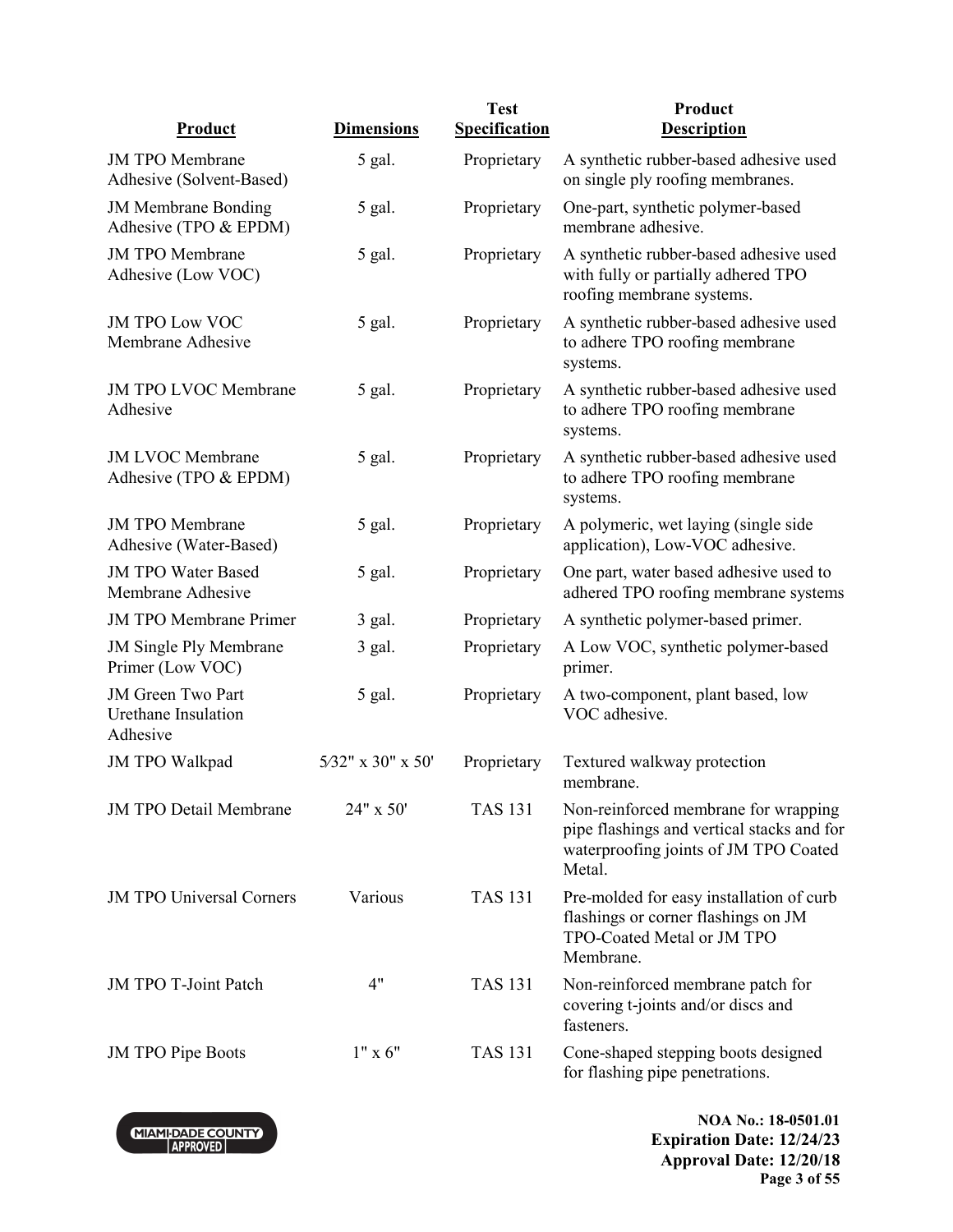| Product                                  | <b>Dimensions</b> | <b>Test</b><br><b>Specification</b> | Product<br><b>Description</b>                                                                                                         |
|------------------------------------------|-------------------|-------------------------------------|---------------------------------------------------------------------------------------------------------------------------------------|
| JM TPO Peel & Stick Pipe<br><b>Boots</b> | $1" \times 6"$    | <b>TAS 131</b>                      | Cone-shaped stepping boots designed<br>for flashing pipe penetrations.                                                                |
| JM TPO Split Pipe Boot                   | Various           | <b>TAS 131</b>                      | Cone shaped stepping boots designed<br>for flashing pipe penetrations.                                                                |
| <b>JM Square Pipe Boots</b>              | 2" x 8" & 4" x 8" | <b>TAS 131</b>                      | Square shaped stepping boots designed<br>for flashing pipe penetrations.                                                              |
| <b>JM TPO Cover Tape</b>                 | $6" \times 100'$  | <b>TAS 131</b>                      | 30 mil membrane with a factory-applied<br>peel and stick adhesive tape used to strip<br>in metal flanges.                             |
| JM TPO 10" Cover Tape                    | 10" x 100"        | <b>TAS 131</b>                      | 30 mil membrane with a factory-applied<br>peel and stick adhesive tape used to strip<br>in metal flanges.                             |
| <b>JM TPO Penetration Pocket</b>         | $7.5" \times 6"$  | <b>TAS 131</b>                      | Two-piece molded pocket with a rigid<br>vertical wall and preformed flanges.                                                          |
| <b>JM TPO Coated Metal</b>               | $4' \times 10'$   | Proprietary                         | JM TPO Membrane laminated onto<br>galvanized steel.                                                                                   |
| JM TPO Peel & Stick 6"<br><b>RTS</b>     | 6" x 100'         | <b>TAS 131</b>                      | 45 mil TPO membrane strip with a 3"<br>tape factory laminated along one edge.                                                         |
| JM TPO Peel & Stick 10"<br><b>RPS</b>    | 10" x 100"        | <b>TAS 131</b>                      | 45 mil TPO membrane strip with a 3"<br>tape factory laminated along one edge.                                                         |
| <b>JM TPO Curb Flashing</b>              | 18" x 50'         | <b>TAS 131</b>                      | 60 mil TPO membrane for flashing<br>curbs and parapet walls.                                                                          |
| <b>JM TPO Reinforced Cover</b><br>Strip  | $8'' \times 50'$  | <b>TAS 131</b>                      | 60 mil TPO membrane strip use as a<br>heat-weldable strip in mechanically<br>fastened systems.                                        |
| PermaPly 28                              | $36''$ x $106'$   | ASTM D4601                          | Type II asphalt impregnated and coated<br>glass fiber base sheet for use in<br>conventional and modified bitumen<br>build-up roofing. |

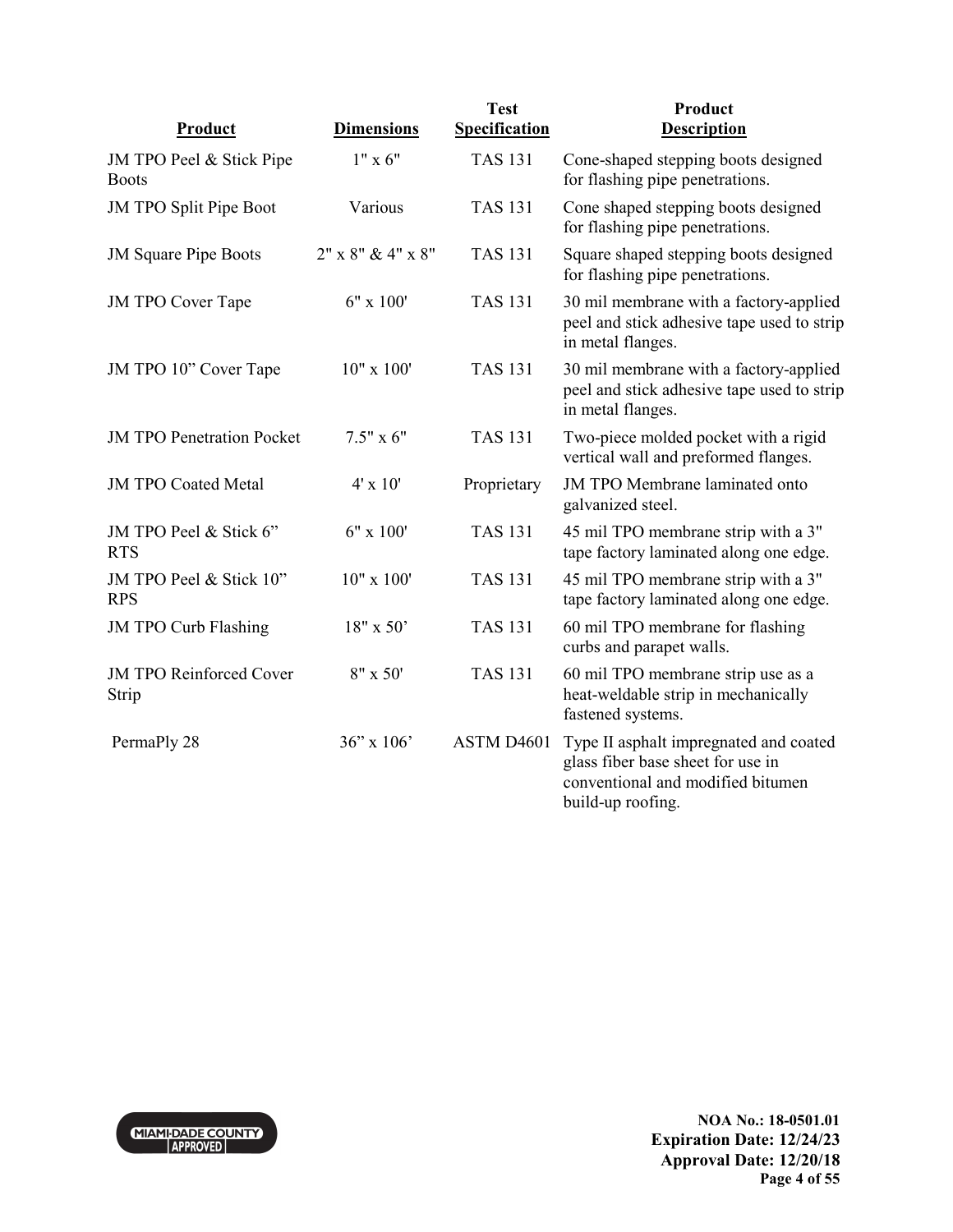# **APPROVED INSULATIONS:**

#### **TABLE 2**

| <b>Product Name</b>                                                                                                                                             | <b>Product Description</b>                                                                                                           | Manufacturer<br>(With Current NOA) |
|-----------------------------------------------------------------------------------------------------------------------------------------------------------------|--------------------------------------------------------------------------------------------------------------------------------------|------------------------------------|
| ENRGY 3, ENRGY 3 25 PSI,<br>ValuTherm, ValuTherm 25 PSI,<br>R-Panel, R-Panel 25 PSI                                                                             | Polyisocyanurate insulation                                                                                                          | Johns Manville                     |
| ENRGY 3 AGF,<br>ENRGY 3 AGF 25 PSI,<br>ENRGY 3 CGF,<br>ENRGY 3 CGF 25 PSI,<br>ValuTherm AGF,<br>ValuTherm AGF 25 PSI,<br>ValuTherm CGF,<br>ValuTherm CGF 25 PSI | Isocyanurate Insulation with<br>glass reinforced facers                                                                              | Johns Manville                     |
| ENRGY 3 FR, ENRGY 3 FR 25 PSI                                                                                                                                   | Isocyanurate Insulation with<br>inorganic coated glass reinforced<br>facers; bottom face is premium<br>coated for combustible decks. | Johns Manville                     |
| Invinsa Roof Board                                                                                                                                              | High density polyisocyanurate<br>board                                                                                               | Johns Manville                     |
| Invinsa FR Roof Board                                                                                                                                           | High-density polyisocyanurate<br>with fiber glass reinforced facers.                                                                 | Johns Manville                     |
| DensDeck                                                                                                                                                        | Silicone treated gypsum                                                                                                              | Georgia Pacific Gypsum, LLC        |
| RetroPlus Roof Board                                                                                                                                            | High density perlite cover board                                                                                                     | Johns Manville                     |
| <b>JM SECUROCK Gypsum-Fiber Roof</b><br>Board                                                                                                                   | Fiber reinforced coverboard                                                                                                          | Johns Manville                     |
| DEXCell FA Glass Mat Roof Board                                                                                                                                 | Coated glass mat faced gypsum<br>cover board                                                                                         | National Gypsum Company            |
| DEXCell Cement Roof Board                                                                                                                                       | Cement and glass mesh cover<br>board                                                                                                 | National Gypsum Company            |
| Invinsa Foam                                                                                                                                                    | Duel-density polyisocyanurate<br>composite board                                                                                     | Johns Manville                     |



**NOA No.: 18-0501.01 Expiration Date: 12/24/23 Approval Date: 12/20/18 Page 5 of 55**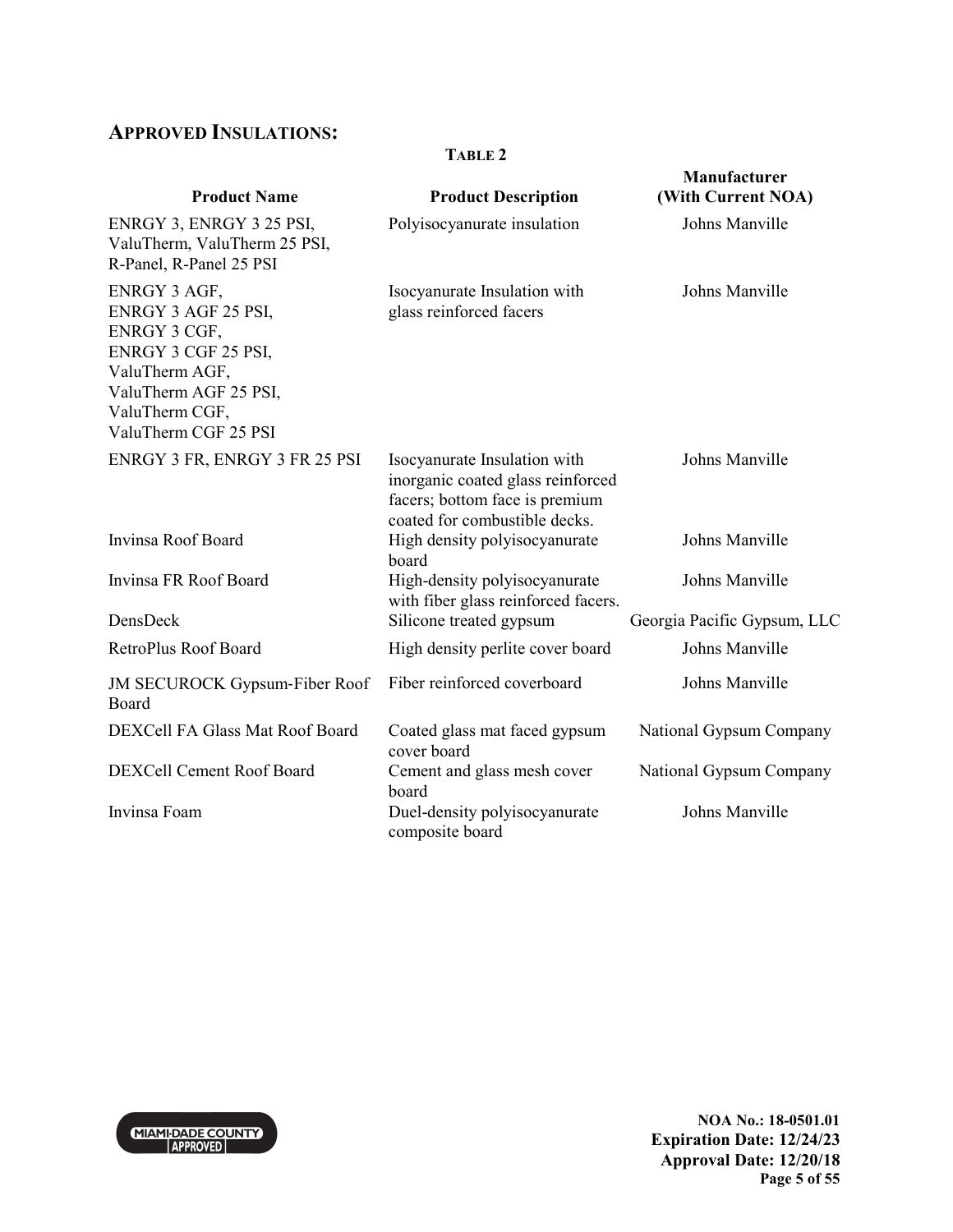### **APPROVED FASTENERS:**

| Fastener<br><b>Number</b> | Product<br><b>Name</b>                      | TABLE 3<br>Product<br><b>Description</b>                                                                                         | <b>Dimensions</b>                                    | Manufacturer<br>(With Current NOA) |
|---------------------------|---------------------------------------------|----------------------------------------------------------------------------------------------------------------------------------|------------------------------------------------------|------------------------------------|
| 1.                        | <b>UltraFast Fasteners</b>                  | Insulation and membrane<br>fastener                                                                                              | #12 x 8" max.<br>Length,<br>#3 Phillips head         | Johns Manville                     |
| 2.                        | UltraFast 3" Round<br><b>Metal Plates</b>   | Galvalume AZ55 steel<br><b>Insulation Plate</b>                                                                                  | 3" diameter                                          | Johns Manville                     |
| 3.                        | <b>UltraFast Square Metal</b><br>Plates     | Galvalume AZ55 steel<br><b>Insulation Plate</b>                                                                                  | 3" square                                            | Johns Manville                     |
| 4.                        | <b>High Load Fasteners</b>                  | Insulation and membrane<br>fastener                                                                                              | #15 x 14" max.<br>#3Phillips hd                      | Johns Manville                     |
| 5.                        | Extra High Load<br>Fasteners                | Insulation and membrane<br>fastener                                                                                              | #21 x 8" max.<br>#3 Phillips head                    | Johns Manville                     |
| 6.                        | <b>High Load Plates</b>                     | Seam plate with<br>reinforcing ribs and<br>eyehooks                                                                              | 2-3/8" round steel<br>plate                          | Johns Manville                     |
| 7.                        | Extra High Load Plates                      | <b>Insulation Plate</b>                                                                                                          | 3" round                                             | Johns Manville                     |
| 8.                        | <b>JM TPO RhinoPlate</b>                    | <b>Insulation Plates</b>                                                                                                         | 3.15" diameter,                                      | Johns Manville                     |
| 9.                        | <b>JM Purlin Fastener</b>                   | Carbon steel screw                                                                                                               | #12 x 8" max.<br>1/4" Hex head                       | Johns Manville                     |
| 10.                       | <b>Structural Concrete</b><br>Deck Fastener | Insulation and membrane<br>fastener                                                                                              | 0.214" min. dia. x<br>12" max. length;<br>wafer head | Johns Manville                     |
| 11.                       | All Purpose Fastener                        | Insulation and membrane<br>fastener                                                                                              | #14 x 16" max.<br>length; #3 Phillips<br>head        | Johns Manville                     |
| 12.                       | High Load Plus Plate                        | Seam plate with<br>reinforcing ribs and<br>eyehooks                                                                              | 2-3/4" round steel<br>plates                         | Johns Manville                     |
| 13.                       | (1.7)                                       | CR Base Sheet Fastener G-90 galvanized fastener<br>with plate for base sheet<br>attachment to gypsum and<br>lightweight concrete | 1.125" head x 1.7"<br>length<br>2.75" dia. plate     | OMG, Inc.                          |
| 14.                       | <b>JM</b> Ultralok                          | Base Sheet fastener with<br>integral plate                                                                                       | $1.8$ " length<br>2.7" dia. plate                    | Johns Manville                     |

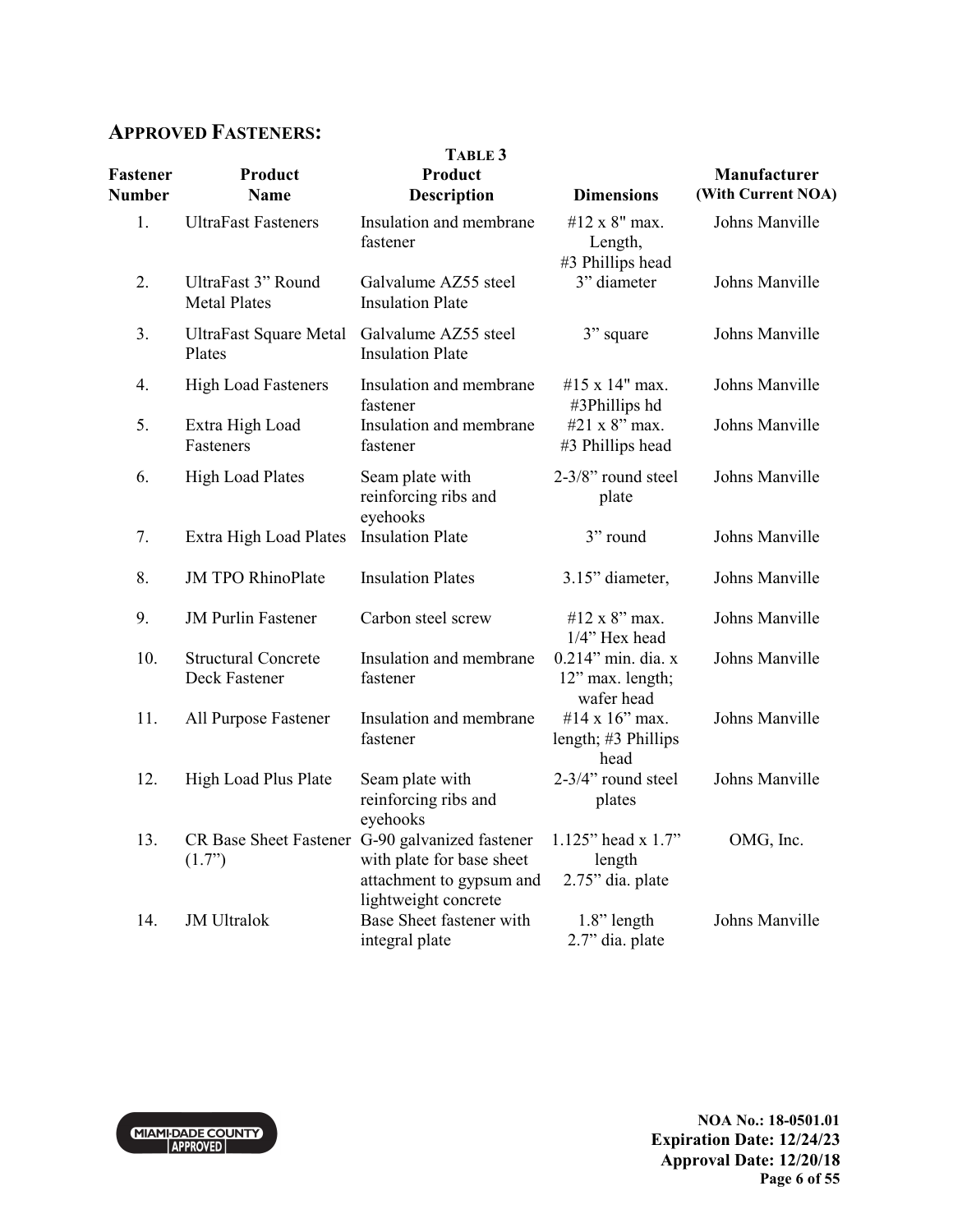### **EVIDENCE SUBMITTED:**

| <b>Test Agency</b>                | <b>Test Identifier</b> | <b>Description</b>           | <b>Date</b> |
|-----------------------------------|------------------------|------------------------------|-------------|
| <b>FM Approvals</b>               | 3032235                | FM 4470                      | 06/27/08    |
|                                   | 3030259                | FM 4470                      | 06/02/08    |
|                                   | 3031917                | FM 4470                      | 06/20/08    |
|                                   | 3030383                | FM 4470                      | 05/13/08    |
|                                   | 3023458                | FM 4450                      | 07/18/06    |
|                                   | 3033700                | FM 4470                      | 10/10/08    |
|                                   | 3036842                | FM 4470                      | 10/02/09    |
|                                   | 3036559                | FM 4470                      | 10/02/09    |
|                                   | 3037110                | FM 4450                      | 10/02/09    |
|                                   | 3035538                | FM 4470                      | 10/02/09    |
|                                   | 3044716                | FM 4470                      | 10/29/12    |
|                                   | 3046174                | FM 4470                      | 04/03/13    |
|                                   | 3051609                | FM 4470                      | 08/24/14    |
|                                   | 3053026                | FM 4470                      | 01/20/15    |
|                                   | 3051348                | FM 4470                      | 01/02/14    |
|                                   | 3024311                | FM 4470                      | 11/01/06    |
|                                   | 3014751                | FM 4470                      | 08/27/03    |
|                                   | 3033308                | FM 4470                      | 09/03/08    |
| Momentum Technologies             | RX10A8A                | <b>TAS 131</b>               | 03/29/10    |
|                                   | RX14C8A                | <b>TAS 131</b>               | 03/29/10    |
|                                   | <b>RX10A8B</b>         | <b>TAS 131</b>               | 03/29/10    |
| <b>PRI Construction Materials</b> | JMC-088-02-01.5        | <b>ASTM D1876/TAS 117(B)</b> | 02/22/18    |
| Technologies LLC                  |                        | TAS 117(A)/TAS 114(C)        |             |
|                                   | JMC-180-02-01          | <b>Physical Properties</b>   | 11/11/13    |
|                                   | JMC-183-02-01.1        | <b>Physical Properties</b>   | 12/18/13    |
|                                   | JMC-186-02-01.1        | <b>TAS 131</b>               | 09/19/14    |
|                                   | JMC-186-02-02.1        | <b>TAS 131</b>               | 10/10/14    |
|                                   | JMC-193-02-01          | <b>TAS 114 J</b>             | 04/01/14    |
|                                   | JMC-193-02-01A.1       | <b>TAS 114 J</b>             | 04/2/14     |
|                                   | JMC-201-02-01B         | <b>TAS 114 J</b>             | 07/10/14    |
|                                   | JMC-209-02-01          | <b>TAS 114 J</b>             | 10/15/14    |
|                                   | JMC-214-02-01          | <b>Physical Properties</b>   | 11/03/14    |
|                                   | JMC-221-02-01          | <b>Physical Properties</b>   | 11/19/14    |
|                                   | JMC-277-02-01          | <b>TAS 114 D</b>             | 05/04/17    |
|                                   | JMC-303-02-01          | <b>TAS 114 J</b>             | 05/25/17    |
|                                   | JMC-306-02-02          | <b>TAS 114 J</b>             | 05/25/17    |
|                                   | JMC-306-02-03          | <b>TAS 114 D</b>             | 06/27/17    |
| UL, LLC                           | R10167                 | <b>UL 790</b>                | 09/06/16    |
| <b>Trinity</b> ERD                | J33600.08.13           | <b>TAS 131</b>               | 08/09/13    |
|                                   | J30820.09.10-2         | <b>TAS 114 J</b>             | 09/24/10    |
|                                   | SC4910.02.14           | <b>TAS 114 J</b>             | 02/10/14    |



**NOA No.: 18-0501.01 Expiration Date: 12/24/23 Approval Date: 12/20/18 Page 7 of 55**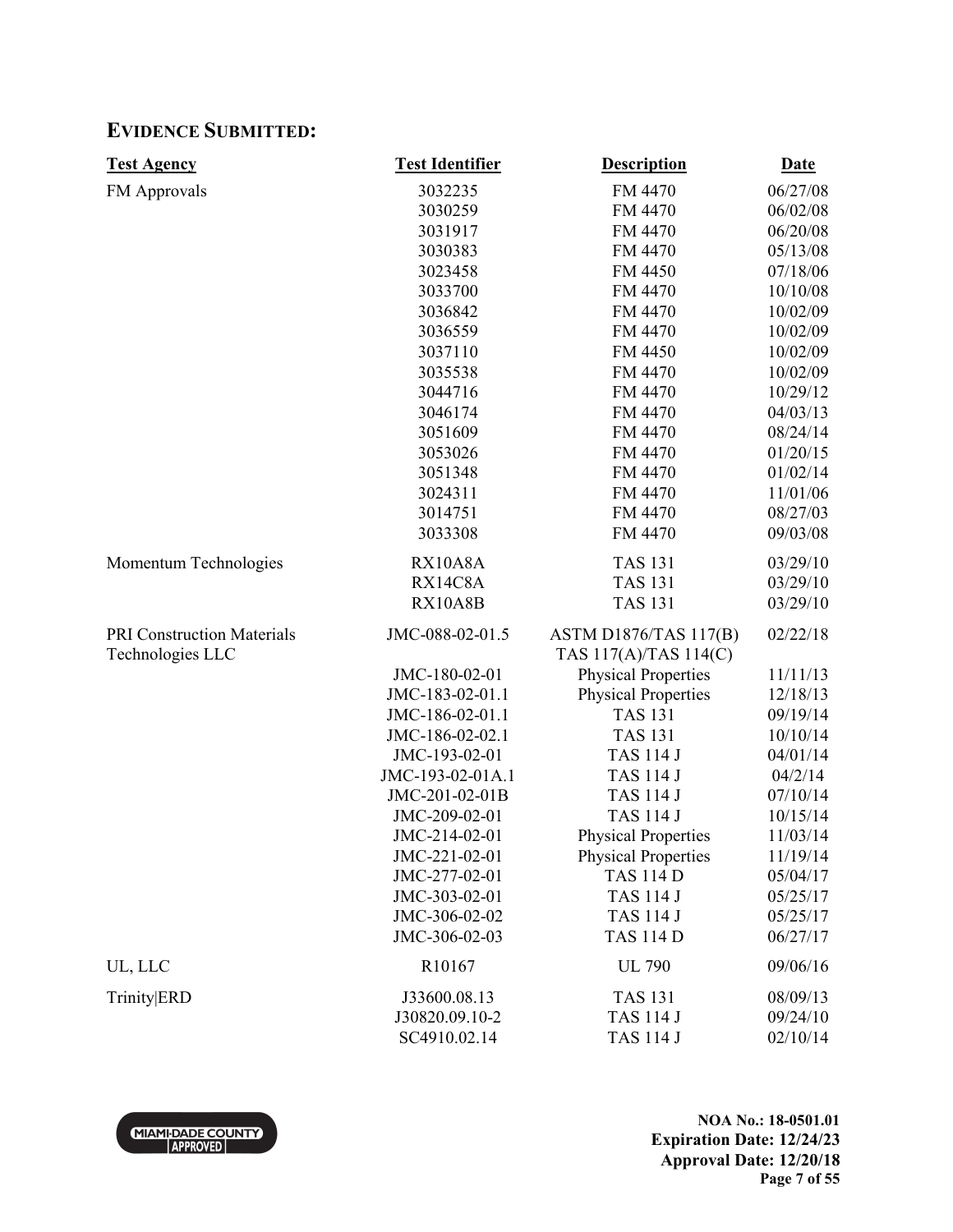## **DECK STRESS ANALYSIS CALCULATIONS/REPORTS**

| <b>Engineer/Agency</b>           | <b>Identifier</b>          | <b>Assemblies</b>                             | Date     |
|----------------------------------|----------------------------|-----------------------------------------------|----------|
| Zachary R. Priest, P.E.          | Signed/Sealed Calculations | C(15), E(2)                                   | 05/25/17 |
|                                  |                            | $E(3)$ , $E(4)$                               | 06/27/17 |
|                                  |                            | $C(7)$ , $C(8)$ , $C(14)$                     | 09/13/17 |
|                                  |                            | $C(6)$ , $D(7)$ , $D(8)$                      | 08/17/18 |
| FM Approval Deck Limitations N/A |                            | $C(4)$ , $C(13)$ , $D(1)$ , $D(2)$ , $D(3)$ , | 01/01/13 |
|                                  |                            | D(4)                                          |          |



**NOA No.: 18-0501.01 Expiration Date: 12/24/23 Approval Date: 12/20/18 Page 8 of 55**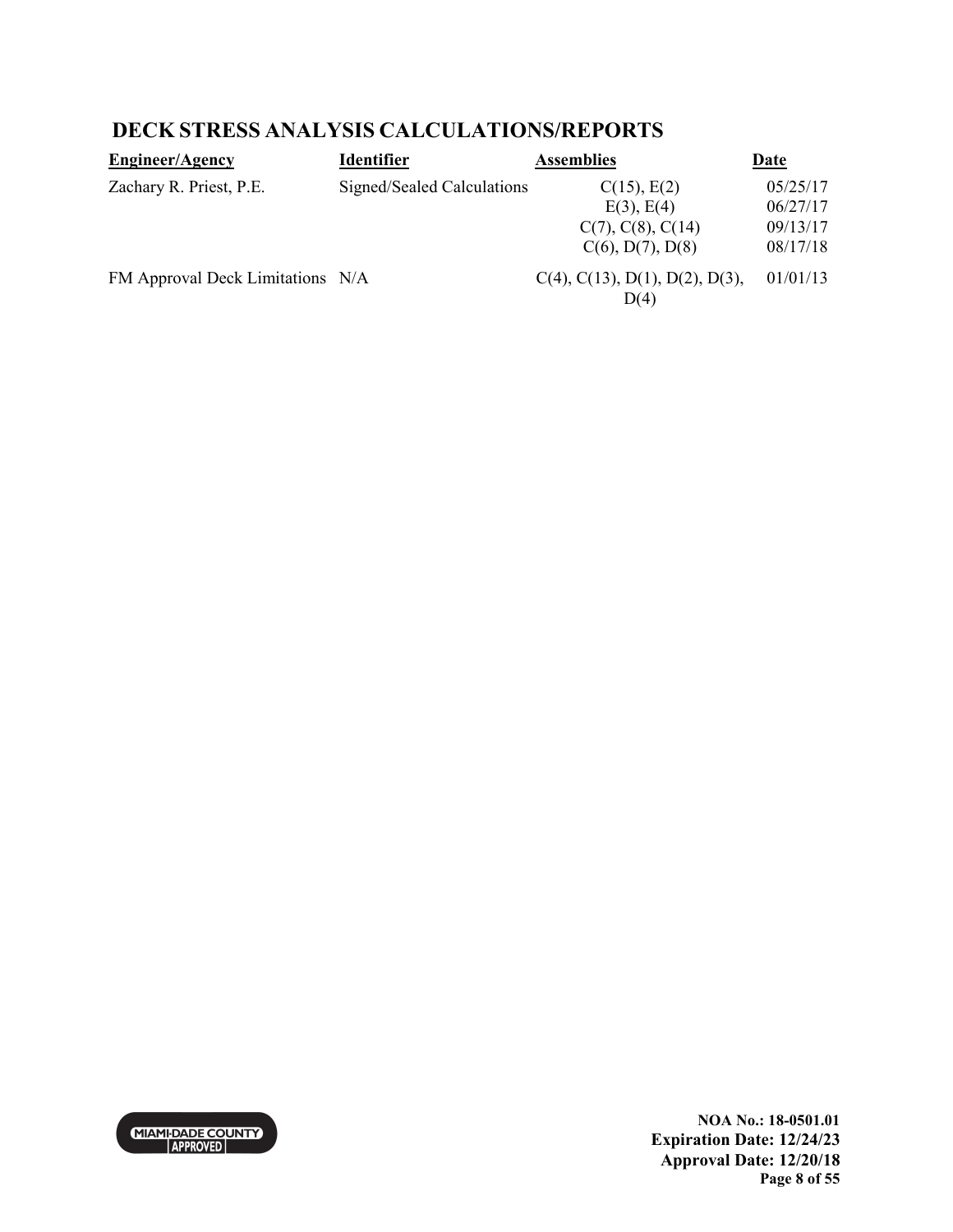### **APPROVED ASSEMBLIES:**

| <b>Membrane Type:</b>             | <b>TPO</b>                                                                                                           |
|-----------------------------------|----------------------------------------------------------------------------------------------------------------------|
| Deck Type 7I:                     | Recover, Insulated                                                                                                   |
| <b>Deck Description:</b> Concrete |                                                                                                                      |
|                                   | <b>System Type A(1):</b> One or more layers of insulation adhered with approved adhesive; membrane fully<br>adhered. |

**All General and System Limitations apply. Roof accessories not listed in Table 1 of this NOA are not approved and shall not be installed unless said accessories demonstrate compliance with prescriptive Florida Building Code requirements and are field fabricated utilizing the approved membranes listed in Table 1.**

| <b>Base Insulation Layer</b>                                                   | <b>Insulation Fasteners</b> | Fastener                |
|--------------------------------------------------------------------------------|-----------------------------|-------------------------|
|                                                                                | (Table 3)                   | Density/ $ft^2$         |
| ENRGY 3, ENRGY 3 25 PSI, ValuTherm, ValuTherm 25 PSI, R-Panel, R-Panel 25 PSI, |                             |                         |
| ENRGY 3 AGF, ENRGY 3 AGF 25 PSI, ValuTherm AGF, ValuTherm AGF 25 PSI,          |                             |                         |
| <b>ENRGY 3 CGF, ENRGY 3 CGF 25 PSI, ValuTherm CGF, ValuTherm CGF 25 PSI</b>    |                             |                         |
| Minimum 1.5" thick                                                             | N/A                         | N/A                     |
| <b>Top Insulation Layer (Optional)</b>                                         | <b>Insulation Fasteners</b> | Fastener                |
|                                                                                | (Table 3)                   | Density/ft <sup>2</sup> |
| Invinsa Roof Board, DensDeck, DEXCell FA Glass Mat Roof Board                  |                             |                         |
| Minimum $\frac{1}{4}$ thick                                                    | N/A                         | N/A                     |
| <b>DEXCell Cement Roof Board</b>                                               |                             |                         |
| Minimum 7/16" thick                                                            | N/A                         | N/A                     |

**Note: All insulation layers shall be adhered with ¾" wide ribbons of JM Two Part Urethane Insulation Adhesive or JM Two Part Urethane Insulation Adhesive Canister, spaced 12" o.c. or JM Urethane Insulation Adhesive (not to DEXCell) applied in ¾" ribbons spaced 12" o.c. Please refer to Roofing Application Standard RAS 117 for insulation attachment.** 

Membrane: JM TPO adhered to insulation using JM TPO Membrane Adhesive (Solvent-Based), JM TPO Membrane Adhesive (Low VOC), JM LVOC Membrane Adhesive (TPO & EPDM) (to DensDeck only), JM Membrane Bonding Adhesive (TPO & EPDM) (to DensDeck or Invinsa only) or JM TPO LVOC Membrane Adhesive (to DensDeck only) adhesive applied to both the membrane and substrate for a combined rate of 1.67 gal./sq. or JM TPO Low VOC Membrane Adhesive applied at a rate of 1.10 gal./sq. Side laps will be a minimum 2.5" wide and shall be sealed with a minimum 1.5" wide heat weld.

Or

(to ENRGY 3 only) JM TPO adhered to insulation using JM LVOC Membrane Adhesive (TPO or EPDM), JM Membrane Bonding Adhesive (TPO & EPDM) or JM TPO LVOC Membrane Adhesive applied at a rate of 1.10 gal./sq. Side laps will be a minimum 2.5" wide and shall be sealed with a minimum 1.5" wide heat weld.

Or



**NOA No.: 18-0501.01 Expiration Date: 12/24/23 Approval Date: 12/20/18 Page 9 of 55**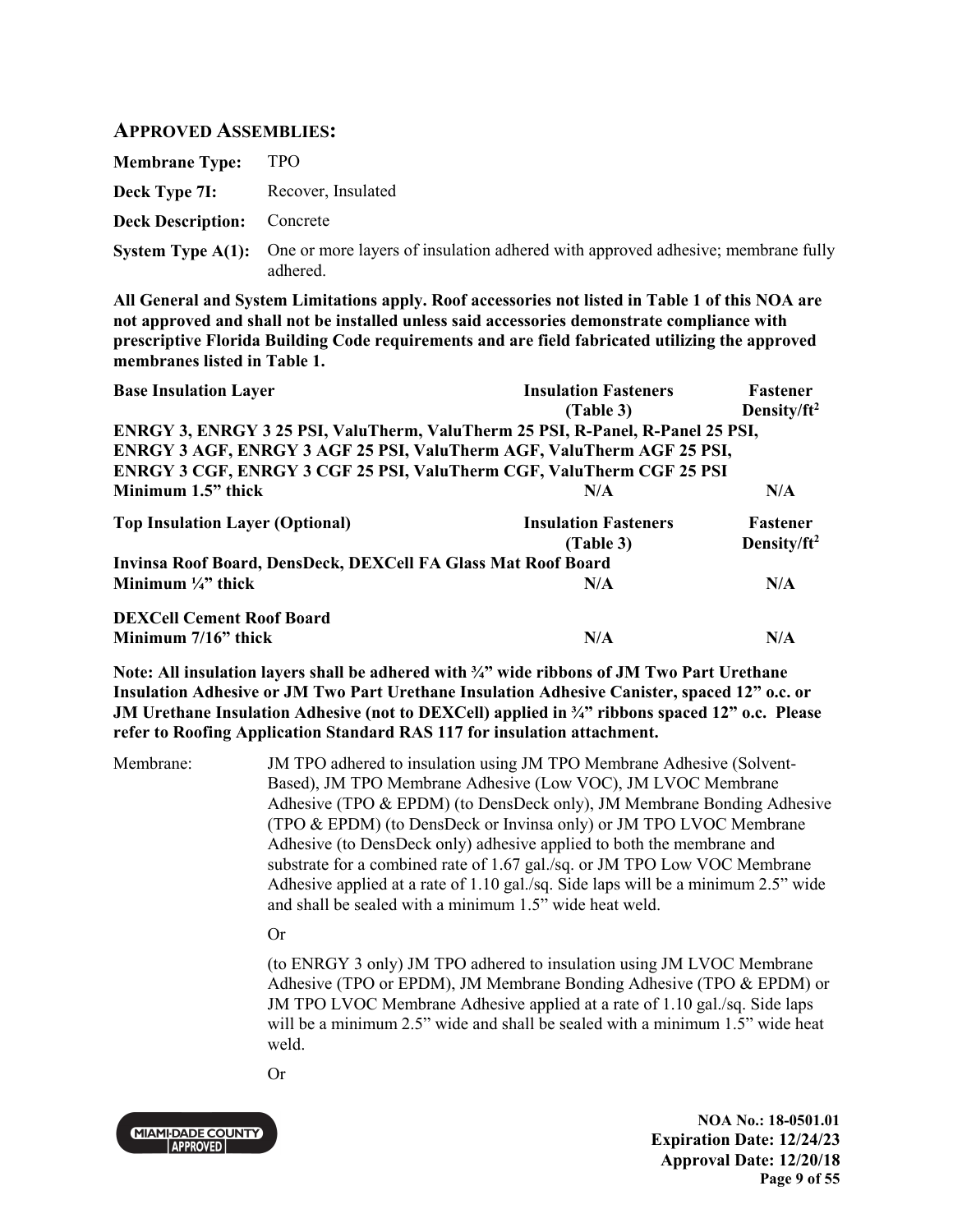| Membrane:      | JM TPO adhered to insulation using JM TPO Membrane Adhesive (Water-Based)     |
|----------------|-------------------------------------------------------------------------------|
| (Continued)    | applied to substrate only at a rate of 0.84 gal./sq. or JM TPO Water Based    |
|                | Membrane Adhesive applied at a rate of 0.63-0.83 gal./sq. Side laps will be a |
|                | minimum 2.5" wide and shall be sealed with a minimum 1.5" wide heat weld.     |
| Maximum Design | -105 psf. with JM Two Part Urethane Insulation Adhesive or JM Two Part        |
| Pressures:     | Urethane Insulation Adhesive Canister (See General Limitation #9)             |
|                | -75 psf. with JM Urethane Insulation Adhesive (See General Limitation #9)     |



**NOA No.: 18-0501.01 Expiration Date: 12/24/23 Approval Date: 12/20/18 Page 10 of 55**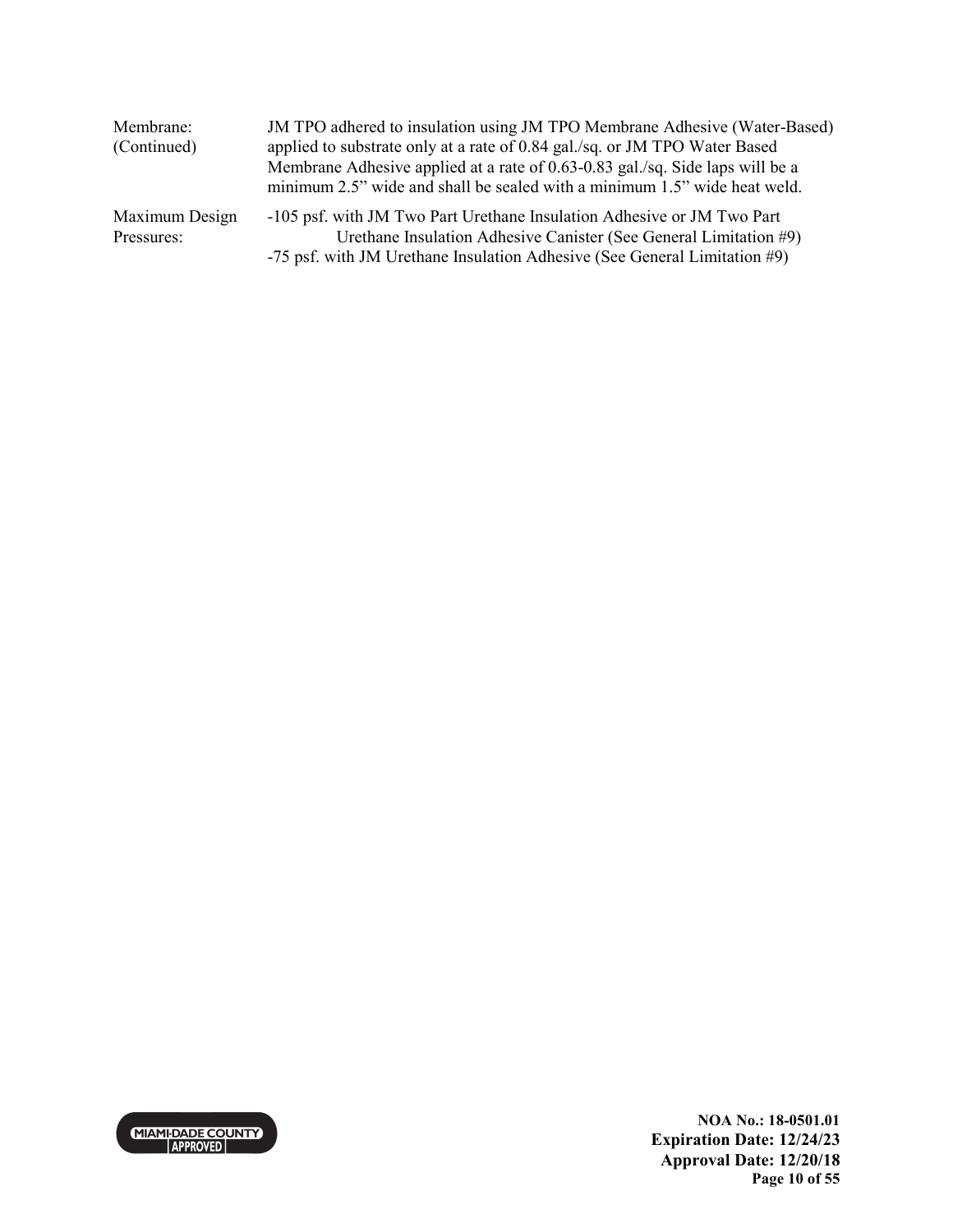| <b>Membrane Type:</b>    | TPO.                                                                                        |
|--------------------------|---------------------------------------------------------------------------------------------|
| Deck Type 7I:            | Recover, Insulated                                                                          |
| <b>Deck Description:</b> | Concrete                                                                                    |
| System Type $A(2)$ :     | One or more layers of insulation adhered with approved adhesive; membrane<br>fully adhered. |

| <b>Insulation Layer</b>                                                        | <b>Insulation Fasteners</b> | <b>Fastener</b> |
|--------------------------------------------------------------------------------|-----------------------------|-----------------|
|                                                                                | (Table 3)                   | Density/ $ft^2$ |
| ENRGY 3, ENRGY 3 25 PSI, ValuTherm, ValuTherm 25 PSI, R-Panel, R-Panel 25 PSI, |                             |                 |
| ENRGY 3 AGF, ENRGY 3 AGF 25 PSI, ValuTherm AGF, ValuTherm AGF 25 PSI,          |                             |                 |
| ENRGY 3 CGF, ENRGY 3 CGF 25 PSI, ValuTherm CGF, ValuTherm CGF 25 PSI           |                             |                 |
| Minimum 1.5" thick                                                             | N/A                         | N/A             |
| <b>DEXCell FA Glass Mat Roof Board</b>                                         |                             |                 |
| Minimum $\frac{1}{4}$ " thick                                                  | N/A                         | N/A             |
| <b>DEXCell Cement Roof Board</b>                                               |                             |                 |
| Minimum $7/16$ " thick                                                         | N/A                         | N/A             |

**Note: All insulation shall be adhered with JM Two Part Urethane Insulation Adhesive, JM Two Part Urethane Insulation Adhesive Canister, JM Green Two Part Urethane Insulation Adhesive (not to DEXCell), JM Roofing System Urethane Adhesive (not to DEXCell) or JM One Step Foamable Adhesive (not to DEXCell) applied in ¾" wide ribbons of spaced 12" o.c. Please refer to Roofing Application Standard RAS 117 for insulation attachment.** 

Membrane: JM TPO FB 115 or 135 adhered to insulation using JM TPO Membrane Adhesive (Water-Based) applied to substrate only at a rate of 0.84 gal./sq. or JM TPO Water Based Membrane Adhesive applied at a rate of 0.63-0.83 gal./sq. Or with JM Two Part Urethane Insulation Adhesive Canister (not to DEXCell) applied in splatter pattern at 0.318 gal./sq. or with JM Roofing Systems Urethane Adhesive (not to DEXCell) applied in  $\frac{3}{4}$ " ribbons spaced 12" o.c. Side laps will be a minimum 2.5" wide and shall be sealed with a minimum 1.5" wide heat weld.

#### Or

(not to DEXCell) JM TPO adhered to insulation using JM Membrane Bonding Adhesive (TPO & EPDM) applied at a rate of 1.10 gal./sq. Side laps will be a minimum 2.5" wide and shall be sealed with a minimum 1.5" wide heat weld.

#### Or

(not to DEXCell) JM TPO FB 150 or 175 Membrane is fully adhered to the insulation with approved hot asphalt applied at 20-25 lbs./sq. with minimum 2.5" wide side laps that shall be sealed with a minimum 1.5" wide heat weld.

Maximum Design

Pressures: -105 psf. (See General Limitation #9)



**NOA No.: 18-0501.01 Expiration Date: 12/24/23 Approval Date: 12/20/18 Page 11 of 55**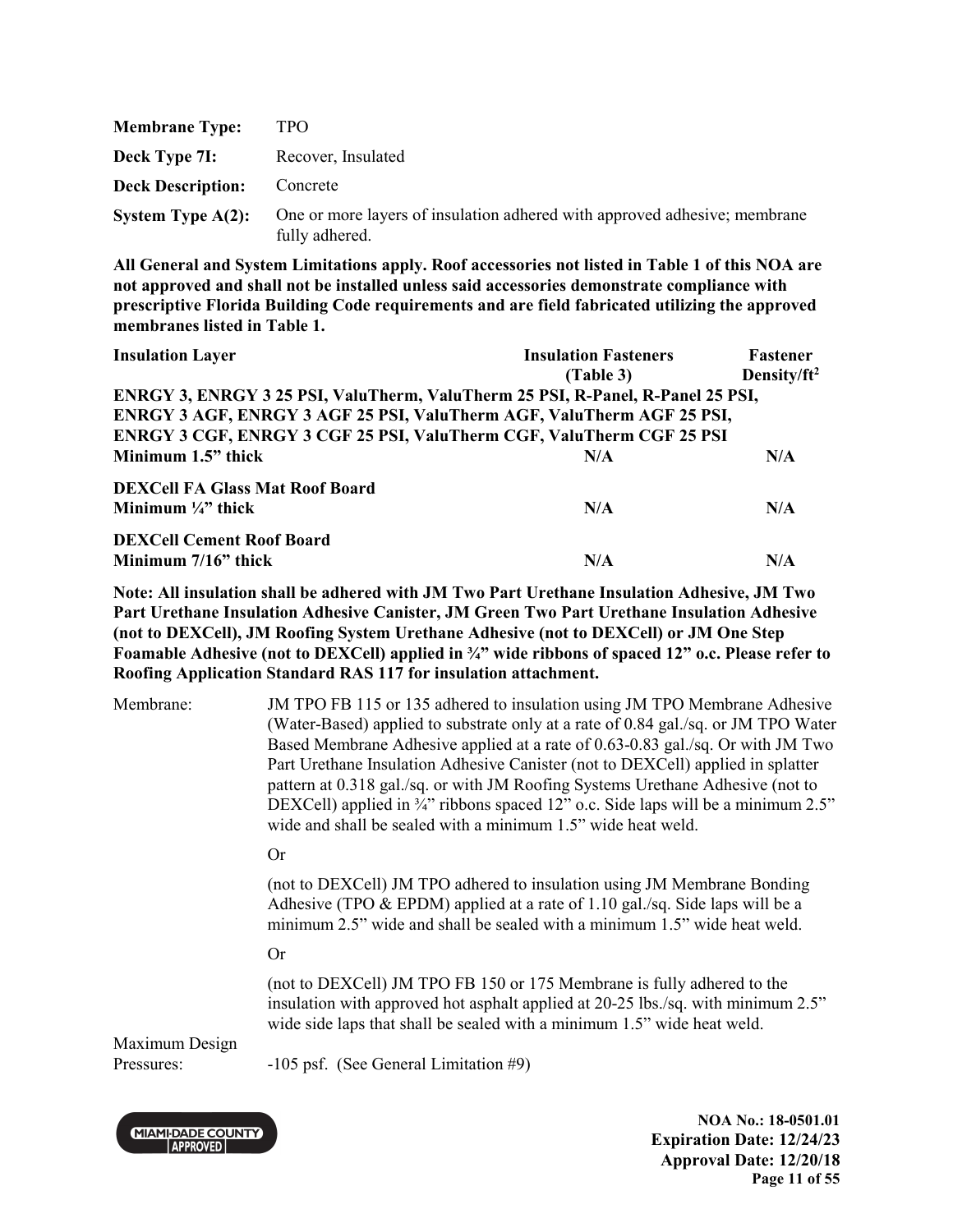| <b>Membrane Type:</b>    | TPO.                                                                                                   |
|--------------------------|--------------------------------------------------------------------------------------------------------|
| Deck Type 7I:            | Recover, Insulated                                                                                     |
| <b>Deck Description:</b> | Concrete.                                                                                              |
| System Type $A(3)$ :     | One or more layers of insulation adhered with approved asphalt or adhesive;<br>membrane fully adhered. |

One or more layers of the following insulations:

| <b>Insulation Layer</b>                                                        | <b>Insulation Fasteners</b> | Fastener        |
|--------------------------------------------------------------------------------|-----------------------------|-----------------|
|                                                                                | (Table 3)                   | Density/ $ft^2$ |
| ENRGY 3, ENRGY 3 25 PSI, ValuTherm, ValuTherm 25 PSI, R-Panel, R-Panel 25 PSI, |                             |                 |
| ENRGY 3 AGF, ENRGY 3 AGF 25 PSI, ValuTherm AGF, ValuTherm AGF 25 PSI,          |                             |                 |
| ENRGY 3 CGF, ENRGY 3 CGF 25 PSI, ValuTherm CGF, ValuTherm CGF 25 PSI           |                             |                 |
| Minimum 1.5" thick                                                             | N/A                         | N/A             |

**Note: All insulation shall be adhered to the deck with ¾" wide beads of JM Urethane Insulation Adhesive, JM Two Part Urethane Insulation Adhesive, JM Two Part Urethane Insulation Adhesive Canister, JM One Step Foamable Adhesive, or JM Roofing System Urethane Adhesive spaced at 12" o.c. or hot asphalt. Please refer to Roofing Application Standard RAS 117 for insulation attachment.**

| Membrane:      | JM TPO FB 150 or 175 Membrane is fully adhered to the insulation with<br>approved hot asphalt applied at 20-25 lbs./sq. with minimum 2.5" wide side laps<br>that shall be sealed with a minimum 1.5" wide heat weld.                                                                                                                                                                                                                                                                                                       |
|----------------|----------------------------------------------------------------------------------------------------------------------------------------------------------------------------------------------------------------------------------------------------------------------------------------------------------------------------------------------------------------------------------------------------------------------------------------------------------------------------------------------------------------------------|
|                | <b>Or</b>                                                                                                                                                                                                                                                                                                                                                                                                                                                                                                                  |
|                | JM TPO adhered to insulation using JM TPO Membrane Adhesive (Solvent-<br>Based) or JM TPO Membrane Adhesive (Low VOC) adhesive applied to both<br>the membrane and substrate for a combined rate of 1.67 gal./sq. or JM TPO Low<br>VOC Membrane Adhesive, JM Membrane Bonding Adhesive (TPO & EPDM),<br>JM TPO LVOC Membrane Adhesive, or JM LVOC Membrane Adhesive (TPO<br>& EPDM) applied at a rate of 1.10 gal./sq. Side laps will be a minimum $2.5$ "<br>wide and shall be sealed with a minimum 1.5" wide heat weld. |
| Maximum Design |                                                                                                                                                                                                                                                                                                                                                                                                                                                                                                                            |
| Pressure:      | -217.5 psf. (See General Limitation #9.)                                                                                                                                                                                                                                                                                                                                                                                                                                                                                   |



**NOA No.: 18-0501.01 Expiration Date: 12/24/23 Approval Date: 12/20/18 Page 12 of 55**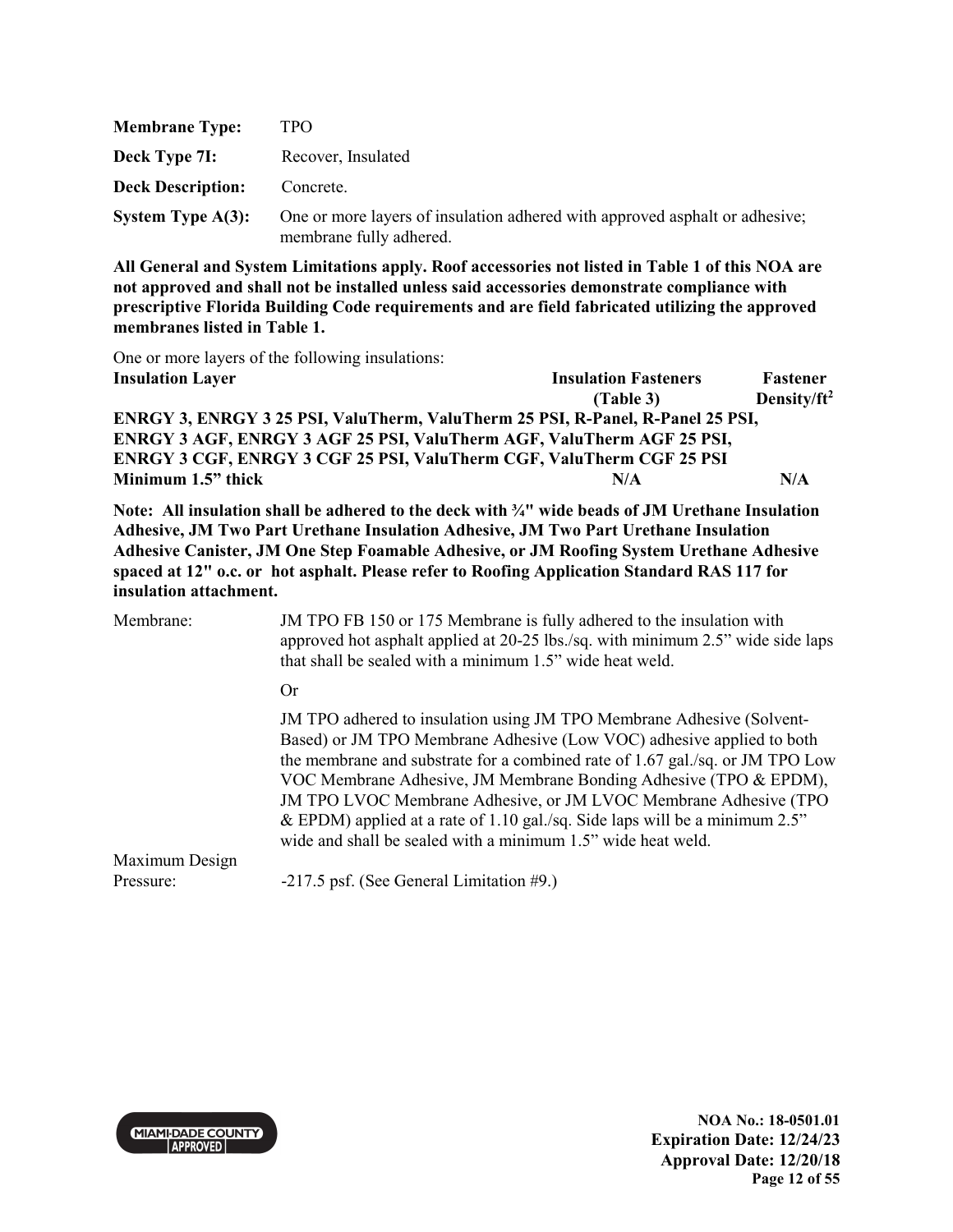| <b>Membrane Type:</b>    | TPO.                                                                                                                                                   |
|--------------------------|--------------------------------------------------------------------------------------------------------------------------------------------------------|
| Deck Type 7I:            | Recover, Insulated                                                                                                                                     |
| <b>Deck Description:</b> | Concrete                                                                                                                                               |
|                          | <b>System Type B(1):</b> Base layer of insulation mechanically fastened, optional top layer adhered with<br>approved adhesive, membrane fully adhered. |

One or more layers of any of the following insulations.

| <b>Base Insulation Layer</b>                                                   | <b>Insulation Fasteners</b> | Fastener              |
|--------------------------------------------------------------------------------|-----------------------------|-----------------------|
|                                                                                | (Table 3)                   | Density/ $ft^2$       |
| ENRGY 3, ENRGY 3 25 PSI, ValuTherm, ValuTherm 25 PSI, R-Panel, R-Panel 25 PSI, |                             |                       |
| ENRGY 3 AGF, ENRGY 3 AGF 25 PSI, ValuTherm AGF, ValuTherm AGF 25 PSI,          |                             |                       |
| <b>ENRGY 3 CGF, ENRGY 3 CGF 25 PSI, ValuTherm CGF, ValuTherm CGF 25 PSI,</b>   |                             |                       |
| <b>ENRGY 3 FR, ENRGY 3 FR 25 PSI</b>                                           |                             |                       |
| Minimum 1.5" thick                                                             | 11 with 2 or $3$            | $1:2$ ft <sup>2</sup> |

**Note: Base layer shall be mechanically attached with fasteners and density described above. Insulation panels listed are minimum sizes and dimensions; if larger panels are used the number of fasteners per board shall be increased maintaining the same fastener density (See Roofing Application Standard RAS 117 for fastening details).** 

| <b>Top Insulation Layer</b>                                                    | <b>Insulation Fasteners</b> | Fastener                |
|--------------------------------------------------------------------------------|-----------------------------|-------------------------|
|                                                                                | (Table 3)                   | Density/ft <sup>2</sup> |
| ENRGY 3, ENRGY 3 25 PSI, ValuTherm, ValuTherm 25 PSI, R-Panel, R-Panel 25 PSI, |                             |                         |
| ENRGY 3 AGF, ENRGY 3 AGF 25 PSI, ValuTherm AGF, ValuTherm AGF 25 PSI,          |                             |                         |
| <b>ENRGY 3 CGF, ENRGY 3 CGF 25 PSI, ValuTherm CGF, ValuTherm CGF 25 PSI</b>    |                             |                         |
| Minimum 1.5" thick                                                             | N/A                         | N/A                     |
| <b>DEXCell FA Glass Mat Roof Board</b>                                         |                             |                         |
| Minimum $\frac{1}{4}$ thick                                                    | N/A                         | N/A                     |
| <b>DEXCell Cement Roof Board</b>                                               |                             |                         |
| Minimum 7/16" thick                                                            | N/A                         | N/A                     |

**Note: Top layer of insulation shall be adhered with approved asphalt (not to DEXCell) within the EVT range and at a rate of 20-25 lbs./100 ft<sup>2</sup> or JM Urethane Insulation Adhesive (not to DEXCell), JM Two Part Urethane Insulation Adhesive, JM Two Part Urethane Insulation Adhesive Canister, JM Roofing System Urethane Adhesive (not to DEXCell) or JM One Step Foamable Adhesive (not to DEXCell) applied in ¾" ribbons spaced 12" o.c. Please refer to Roofing Application Standard RAS 117 for insulation attachment. Composite insulation boards used as a top layer shall be installed with the polyisocyanurate face down.** 

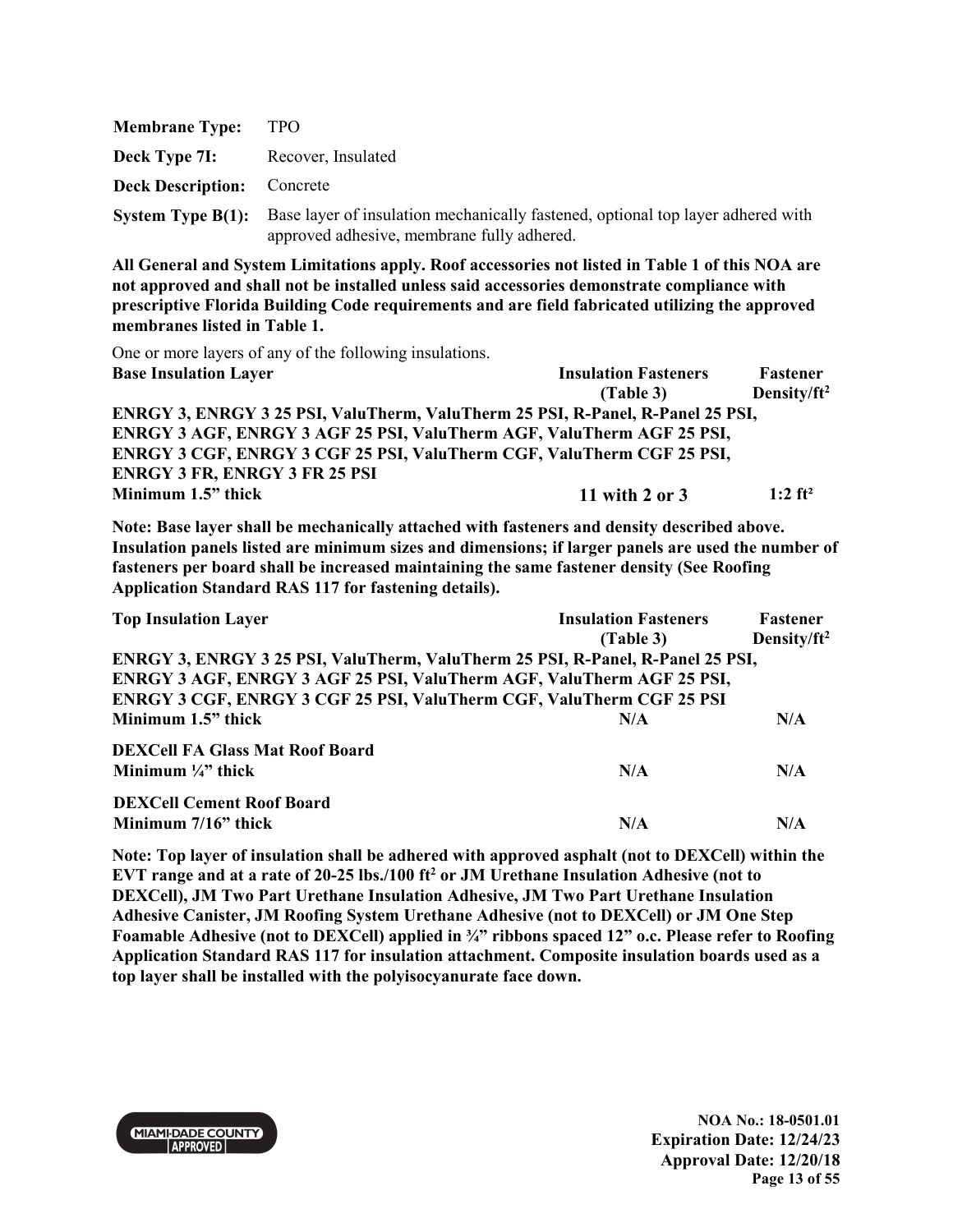| Membrane:      | JM TPO FB 115 or 135 adhered to insulation using JM TPO Membrane Adhesive<br>(Water-Based) applied to substrate only at a rate of 0.84 gal./sq. or JM TPO Water<br>Based Membrane Adhesive applied at a rate of 0.63-0.83 gal./sq. Or with JM Two<br>Part Urethane Insulation Adhesive Canister (not to DEXCell) applied in splatter<br>pattern at 0.318 gal./sq. or with JM Roofing Systems Urethane Adhesive (not to<br>DEXCell) applied in 3/4" ribbons spaced 12" o.c. Side laps will be a minimum 2.5"<br>wide and shall be sealed with a minimum 1.5" wide heat weld. |
|----------------|-----------------------------------------------------------------------------------------------------------------------------------------------------------------------------------------------------------------------------------------------------------------------------------------------------------------------------------------------------------------------------------------------------------------------------------------------------------------------------------------------------------------------------------------------------------------------------|
| Maximum Design |                                                                                                                                                                                                                                                                                                                                                                                                                                                                                                                                                                             |
| Pressures:     | -45 psf. (See General Limitation #9)                                                                                                                                                                                                                                                                                                                                                                                                                                                                                                                                        |

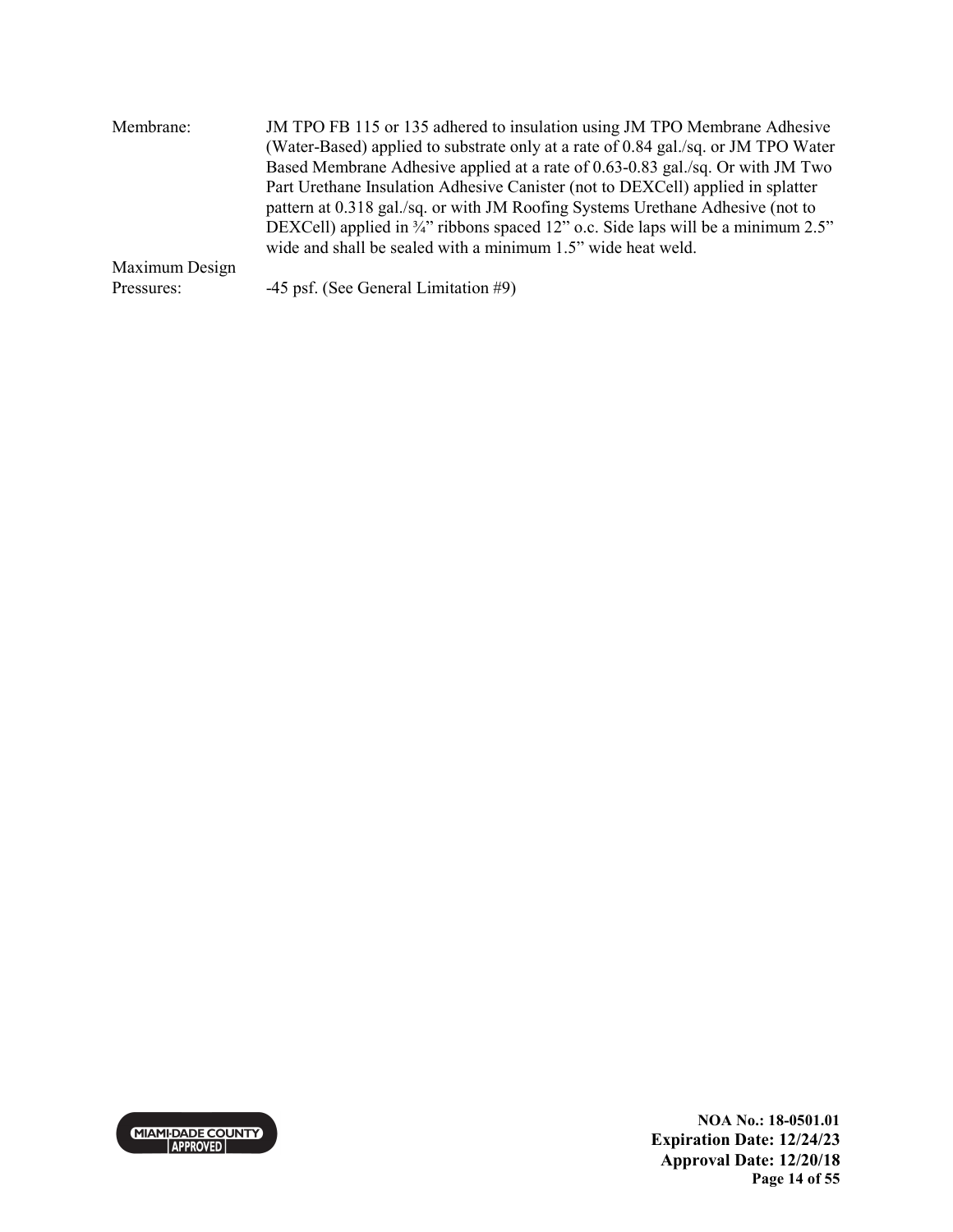| <b>Membrane Type:</b>    | TPO.                                                                                                                        |
|--------------------------|-----------------------------------------------------------------------------------------------------------------------------|
| Deck Type 7I:            | Recover, Insulated                                                                                                          |
| <b>Deck Description:</b> | Concrete                                                                                                                    |
| System Type $B(2)$ :     | Base layer of insulation mechanically attached. Top layer of insulation fully<br>adhered with approved asphalt or adhesive. |

One or more layers of the following:

| <b>Base Insulation Layer</b>                                                | <b>Insulation Fasteners</b><br>(Table 3) | Fastener<br>Density/ft <sup>2</sup> |
|-----------------------------------------------------------------------------|------------------------------------------|-------------------------------------|
| ENRGY 3, ENRGY 25 PSI, ValuTherm, ValuTherm 25 PSI, R-Panel, R-Panel 25 PSI |                                          |                                     |
| Minimum 1.5" thick                                                          | 10 or 11 with 2 or 3                     | 1:2 $ft^2$                          |
| <b>Top Insulation Layer</b>                                                 | <b>Insulation Fasteners</b><br>(Table 3) | Fastener<br>Density/ $ft^2$         |
| <b>RetroPlus Roof Board</b>                                                 |                                          |                                     |
| Minimum $\frac{1}{2}$ thick                                                 | N/A                                      | N/A                                 |
| <b>DEXCell FA Glass Mat Roof Board</b>                                      |                                          |                                     |
| Minimum $\frac{1}{4}$ " thick                                               | N/A                                      | N/A                                 |
| <b>DEXCell Cement Roof Board</b>                                            |                                          |                                     |
| Minimum $7/16$ " thick                                                      | N/A                                      | N/A                                 |

**Note: All insulation shall be adhered to the deck with ¾" wide ribbons spaced 12" o.c. of JM Two-Part Urethane Insulation Adhesive, JM Two Part Urethane Insulation Adhesive Canister, or JM Green Two Part Urethane Insulation Adhesive (not to DEXCell) or ½" to ¾" wide ribbons spaced 12" o.c. of JM Roofing System Urethane Adhesive (not to DEXCell). Please refer to Roofing Application Standard RAS 117 for insulation attachment.** 

Membrane: Membrane fully adhered to the insulation as specified below. Side laps will be a minimum 2.5" wide and shall be sealed with a minimum 1.5" wide heat weld Option #1: JM TPO fully adhered to the insulation with JM TPO Membrane Adhesive (Solvent Based) applied at a rate of 1.67 gal./sq., JM TPO Low VOC Membrane Adhesive applied at a rate of 1.10 gal./sq., JM TPO membranes Adhesive (Low VOC) applied at a rate of 1.67 gal./sq., JM TPO Membrane Adhesive (Water Based) applied at a rate of 1.10 gal./sq. or JM TPO Water Based Membrane Adhesive applied at a rate of 0.63-0.83 gal./sq. Option #2: JM TPO FB 115 or 135 fully adhered to the insulation with JM TPO Membrane Adhesive (Water Based) applied at a rate of 0.83 gal./sq. or JM TPO Water Based Membrane Adhesive applied at a rate of 0.63-0.83 gal./sq. or JM Roofing System Urethane Adhesive (not to DEXCell) applied in  $\frac{1}{2}$  to  $\frac{3}{4}$  ribbons spaced 12" o.c. Or with JM Two Part Urethane Insulation Adhesive Canister (not to DEXCell) applied in splatter pattern at 0.318 gal./sq.

**NOA No.: 18-0501.01 Expiration Date: 12/24/23 Approval Date: 12/20/18 Page 15 of 55**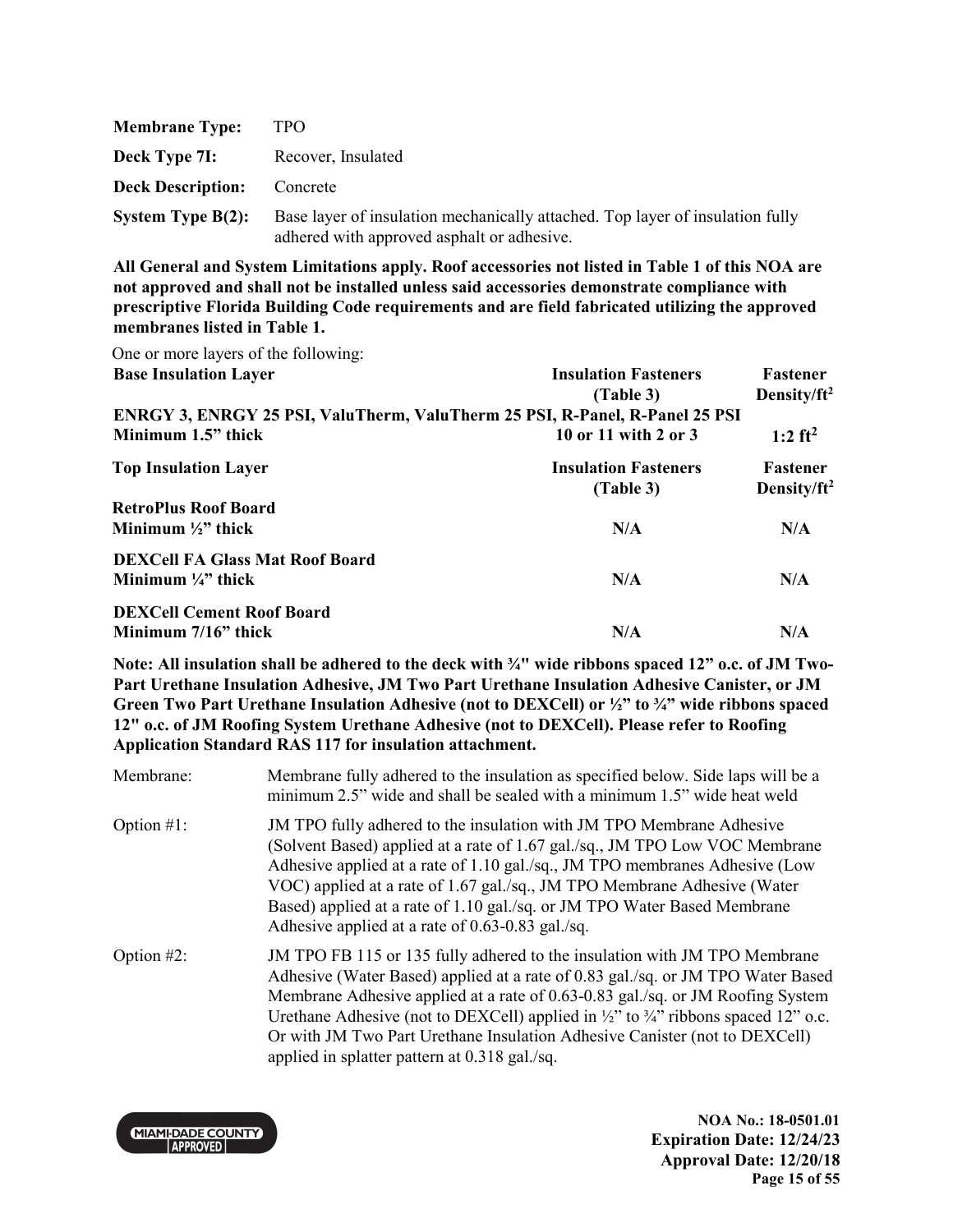| Membrane:<br>(Continued) | Membrane fully adhered to the insulation as specified below. Side laps will be a<br>minimum 2.5" wide and shall be sealed with a minimum 1.5" wide heat weld.                                 |
|--------------------------|-----------------------------------------------------------------------------------------------------------------------------------------------------------------------------------------------|
| Option $#3$ :            | (not to DEXCell Cement Roof Board) JM TPO FB 150 or 175 fully adhered to the<br>insulation with approved hot asphalt within the EVT range and at a rate of 20-25<br>$lbs./100 \text{ ft}^2$ . |
| Maximum Design           |                                                                                                                                                                                               |
| Pressure:                | -45 psf. (See General Limitation #9)                                                                                                                                                          |



**NOA No.: 18-0501.01 Expiration Date: 12/24/23 Approval Date: 12/20/18 Page 16 of 55**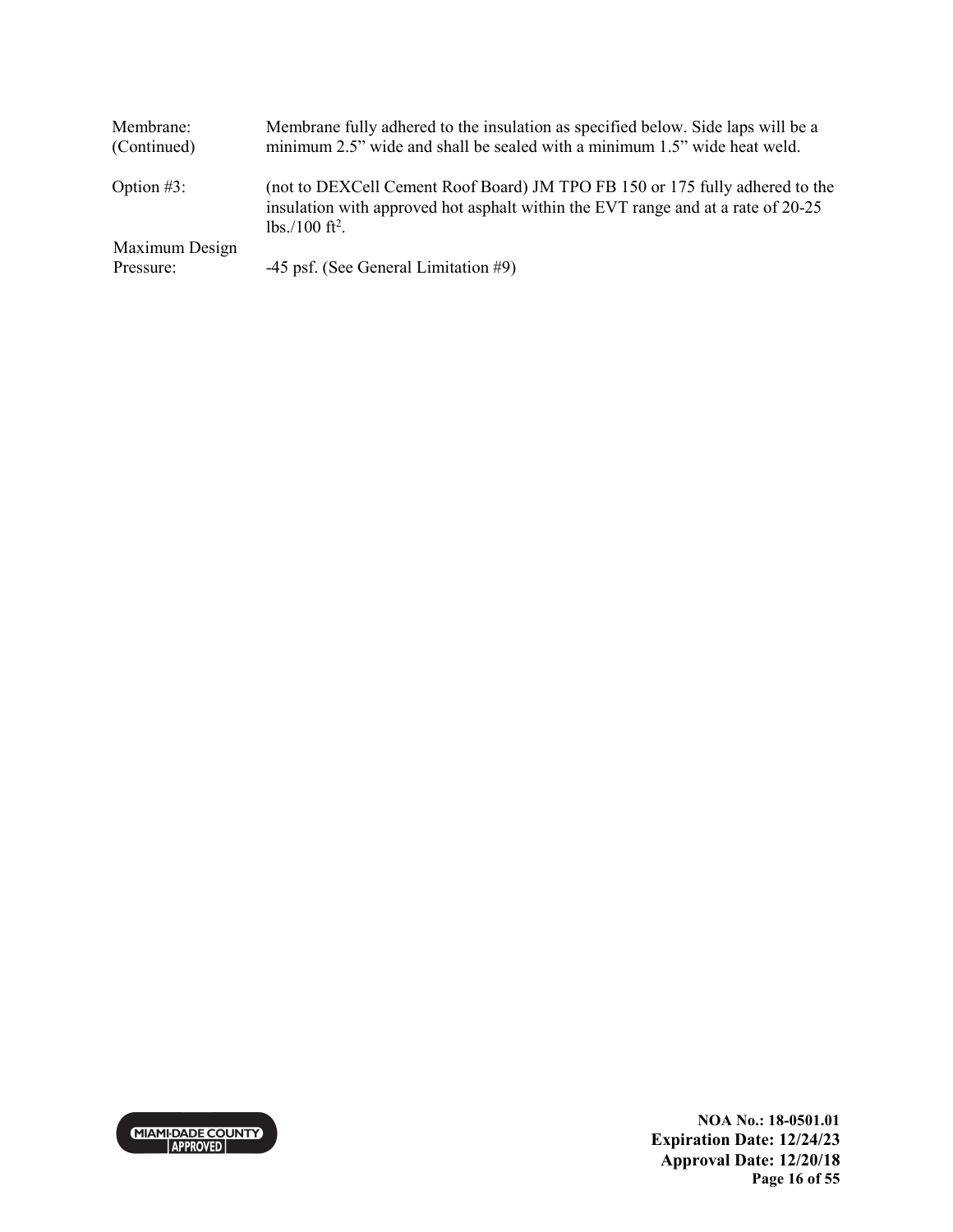| <b>Membrane Type:</b>             | TPO.                                                                                        |
|-----------------------------------|---------------------------------------------------------------------------------------------|
| Deck Type 7I:                     | Recover, Insulated                                                                          |
| <b>Deck Description:</b> Concrete |                                                                                             |
|                                   | System Type C(1): All layers of insulation simultaneously fastened; membrane fully adhered. |

| <b>Base Insulation Layer</b>                                                   | <b>Insulation Fasteners</b> | <b>Fastener</b>          |
|--------------------------------------------------------------------------------|-----------------------------|--------------------------|
|                                                                                | (Table 3)                   | Density/ft2              |
| ENRGY 3, ENRGY 3 25 PSI, ValuTherm, ValuTherm 25 PSI, R-Panel, R-Panel 25 PSI, |                             |                          |
| <b>ENRGY 3 AGF, ENRGY 3 AGF 25 PSI, ValuTherm AGF, ValuTherm AGF 25 PSI,</b>   |                             |                          |
| <b>ENRGY 3 CGF, ENRGY 3 CGF 25 PSI, ValuTherm CGF, ValuTherm CGF 25 PSI,</b>   |                             |                          |
| <b>ENRGY 3 FR, ENRGY 3 FR 25 PSI</b>                                           |                             |                          |
| Minimum 1.5" thick                                                             | N/A                         | N/A                      |
| <b>Top Insulation Layer</b>                                                    | <b>Insulation Fasteners</b> | <b>Fastener</b>          |
|                                                                                | (Table 3)                   | Density/ $ft^2$          |
| <b>Plywood</b>                                                                 |                             |                          |
| Minimum 19/32" thick                                                           | 11 with 2 or 3              | $1:1.78$ ft <sup>2</sup> |

**Note: All layers shall be simultaneously fastened; see top layer above for fasteners and density. Insulation panels listed are minimum sizes and dimensions; if larger panels are used, the number of fasteners shall be increased maintaining the same fastener density. Please refer to Roofing Application Standard RAS 117 for insulation attachment.** 

Membrane: JM TPO adhered to insulation using JM TPO Membrane Adhesive (Solvent-Based) applied to both the membrane and substrate for a combined rate of 1.67 gal./sq. Side laps will be a minimum 2.5" wide and shall be sealed with a minimum 1.5" wide heat weld. Maximum Design Pressures: -75 psf. (See General Limitation #7)



**NOA No.: 18-0501.01 Expiration Date: 12/24/23 Approval Date: 12/20/18 Page 17 of 55**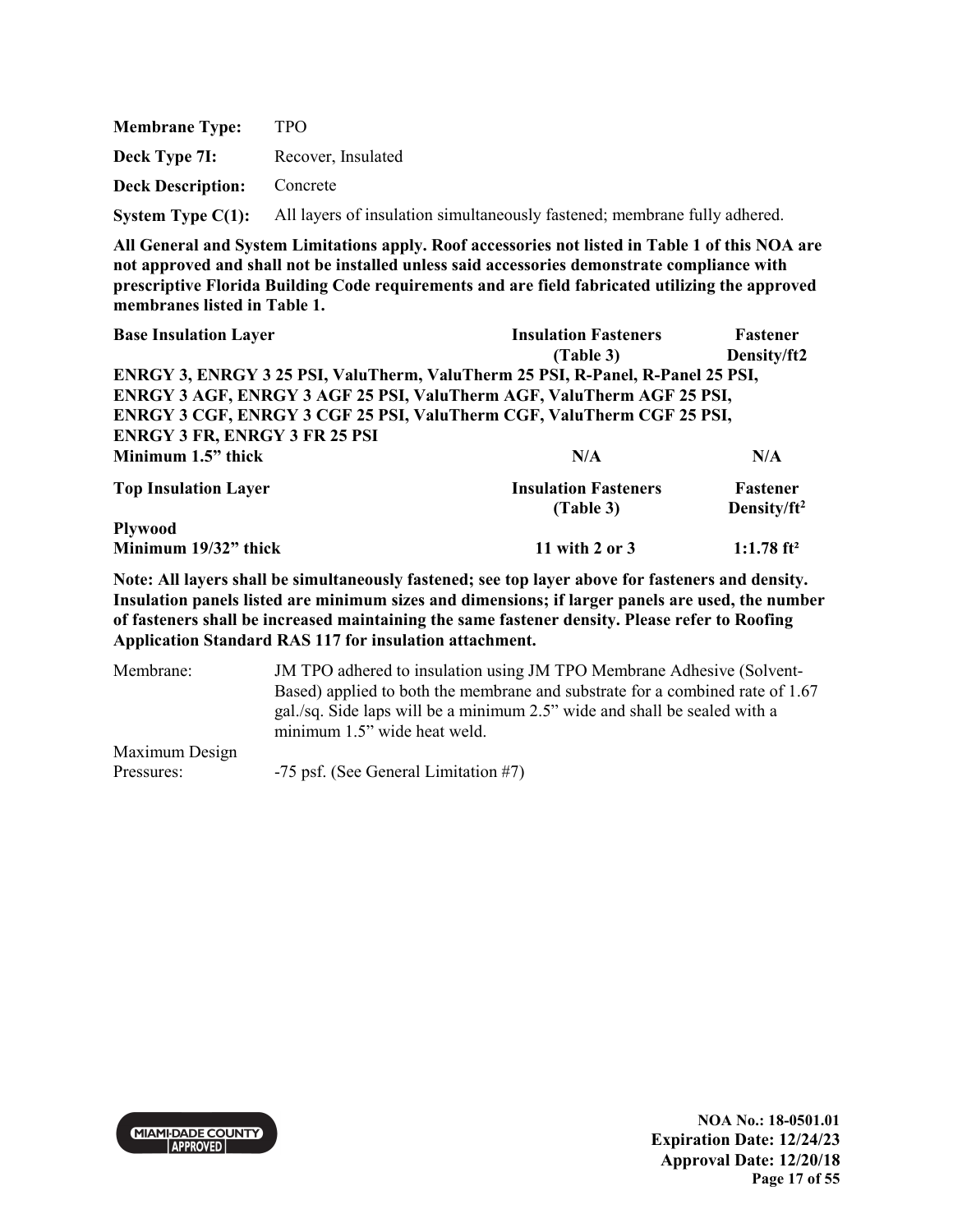| <b>Membrane Type:</b>               | - TPO                                                                                              |
|-------------------------------------|----------------------------------------------------------------------------------------------------|
| Deck Type 7I:                       | Recover, Insulated                                                                                 |
| <b>Deck Description:</b> Steel/Wood |                                                                                                    |
|                                     | <b>System Type C(2):</b> All layers of insulation simultaneously fastened; membrane fully adhered. |

| <b>Base Insulation Layer</b>                                                   | <b>Insulation Fasteners</b> | Fastener              |
|--------------------------------------------------------------------------------|-----------------------------|-----------------------|
|                                                                                | (Table 3)                   | Density/ $ft^2$       |
| ENRGY 3, ENRGY 3 25 PSI, ValuTherm, ValuTherm 25 PSI, R-Panel, R-Panel 25 PSI, |                             |                       |
| ENRGY 3 AGF, ENRGY 3 AGF 25 PSI, ValuTherm AGF, ValuTherm AGF 25 PSI,          |                             |                       |
| ENRGY 3 CGF, ENRGY 3 CGF 25 PSI, ValuTherm CGF, ValuTherm CGF 25 PSI,          |                             |                       |
| <b>ENRGY 3 FR, ENRGY 3 FR 25 PSI</b>                                           |                             |                       |
| Maximum $\frac{1}{2}$ " thick                                                  | N/A                         | N/A                   |
| <b>Top Insulation Layer</b>                                                    | <b>Insulation Fasteners</b> | Fastener              |
|                                                                                | (Table 3)                   | Density/ $ft^2$       |
| <b>Plywood</b>                                                                 |                             |                       |
| Minimum 19/32" thick                                                           | 1 with 2 or $3$             | 1:2 $ft^2$            |
| <b>DEXCell FA Glass Mat Roof Board</b>                                         |                             |                       |
| Minimum $\frac{1}{4}$ " thick                                                  | 1 with 2 or 3               | 1:2 $ft^2$            |
| <b>DEXCell Cement Roof Board</b>                                               |                             |                       |
| Minimum $7/16$ " thick                                                         | 1 with 2 or 3               | 1:2 $ft^2$            |
| Invinsa Foam                                                                   |                             |                       |
| Minimum 2" thick                                                               | 1 with 2 or 3               | $1:2$ ft <sup>2</sup> |

**Note: All layers shall be simultaneously fastened; see above for fasteners and density. Insulation panels listed are minimum sizes and dimensions; if larger panels are used, the number of fasteners shall be increased maintaining the same fastener density. Please refer to Roofing Application Standard RAS 117 for insulation attachment.**

Membrane: JM TPO adhered to insulation using JM TPO Membrane Adhesive (Solvent-Based) or JM TPO Membrane Adhesive (Low VOC) adhesive applied to both the membrane and substrate for a combined rate of 1.67 gal./sq. or JM TPO Low VOC Membrane Adhesive applied at a rate of 1.10 gal./sq. Side laps will be a minimum 2.5" wide and shall be sealed with a minimum 1.5" wide heat weld. Or

> JM TPO Membrane Adhesive (Water-Based) can also be applied to substrate only at a rate of 0.84 gal./sq. or JM TPO Water Based Membrane Adhesive applied at a rate of 0.63-0.83 gal./sq. Side laps will be a minimum 2.5" wide and shall be sealed with a minimum 1.5" wide heat weld.

Maximum Design

Pressures: -45 psf. (See General Limitation #9)



**NOA No.: 18-0501.01 Expiration Date: 12/24/23 Approval Date: 12/20/18 Page 18 of 55**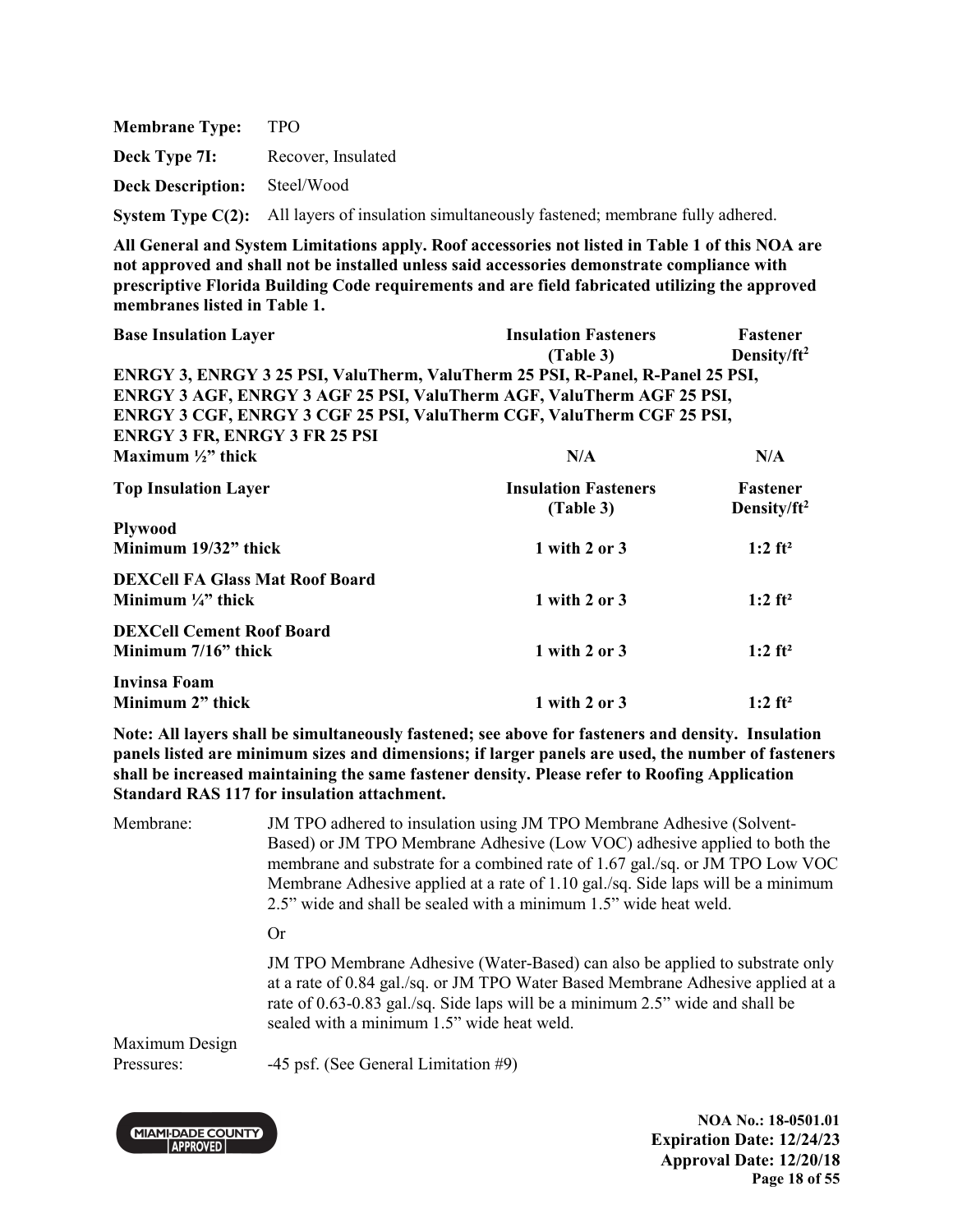**Membrane Type:** TPO **Deck Type 7I:** Recover, Insulated **Deck Description:** Concrete **System Type C(3):** All layers of insulation simultaneously fastened; membrane fully adhered.

**All General and System Limitations apply. Roof accessories not listed in Table 1 of this NOA are not approved and shall not be installed unless said accessories demonstrate compliance with prescriptive Florida Building Code requirements and are field fabricated utilizing the approved membranes listed in Table 1.**

| <b>Base Insulation Layer</b>                                                   | <b>Insulation Fasteners</b> | <b>Fastener</b>         |  |
|--------------------------------------------------------------------------------|-----------------------------|-------------------------|--|
|                                                                                | (Table 3)                   | Density/ft <sup>2</sup> |  |
| ENRGY 3, ENRGY 3 25 PSI, ValuTherm, ValuTherm 25 PSI, R-Panel, R-Panel 25 PSI, |                             |                         |  |
| ENRGY 3 AGF, ENRGY 3 AGF 25 PSI, ValuTherm AGF, ValuTherm AGF 25 PSI,          |                             |                         |  |
| ENRGY 3 CGF, ENRGY 3 CGF 25 PSI, ValuTherm CGF, ValuTherm CGF 25 PSI,          |                             |                         |  |
| <b>ENRGY 3 FR, ENRGY 3 FR 25 PSI</b>                                           |                             |                         |  |
| Minimum 1.5" thick                                                             | N/A                         | N/A                     |  |
| <b>Top Insulation Layer</b>                                                    | <b>Insulation Fasteners</b> | Fastener                |  |
|                                                                                | (Table 3)                   | Density/ft <sup>2</sup> |  |
| <b>Plywood</b>                                                                 |                             |                         |  |

**Note: All layers of insulation shall be mechanically attached using the fastener density listed above. The insulation panels listed are minimum sizes and dimensions; if larger panels are used, the number of fasteners shall be increased maintaining the same fastener density. Please refer to Roofing Application Standard RAS 117 for insulation attachment.**

**Minimum 19/32" thick 11 with 2 or 3 1:2 ft<sup>2</sup>** 

Membrane: JM TPO FB adhered to insulation using JM TPO Membrane Adhesive (Water-Based) applied to substrate only at a rate of 0.84 gal./sq. or JM TPO Water Based Membrane Adhesive applied at a rate of 0.63-0.83 gal./sq. Side laps will be a minimum 2.5" wide and shall be sealed with a minimum 1.5" wide heat weld. Maximum Design Pressures: -45 psf. (See General Limitation #9)

**MIAMI-DADE COUNTY APPROVED** 

**NOA No.: 18-0501.01 Expiration Date: 12/24/23 Approval Date: 12/20/18 Page 19 of 55**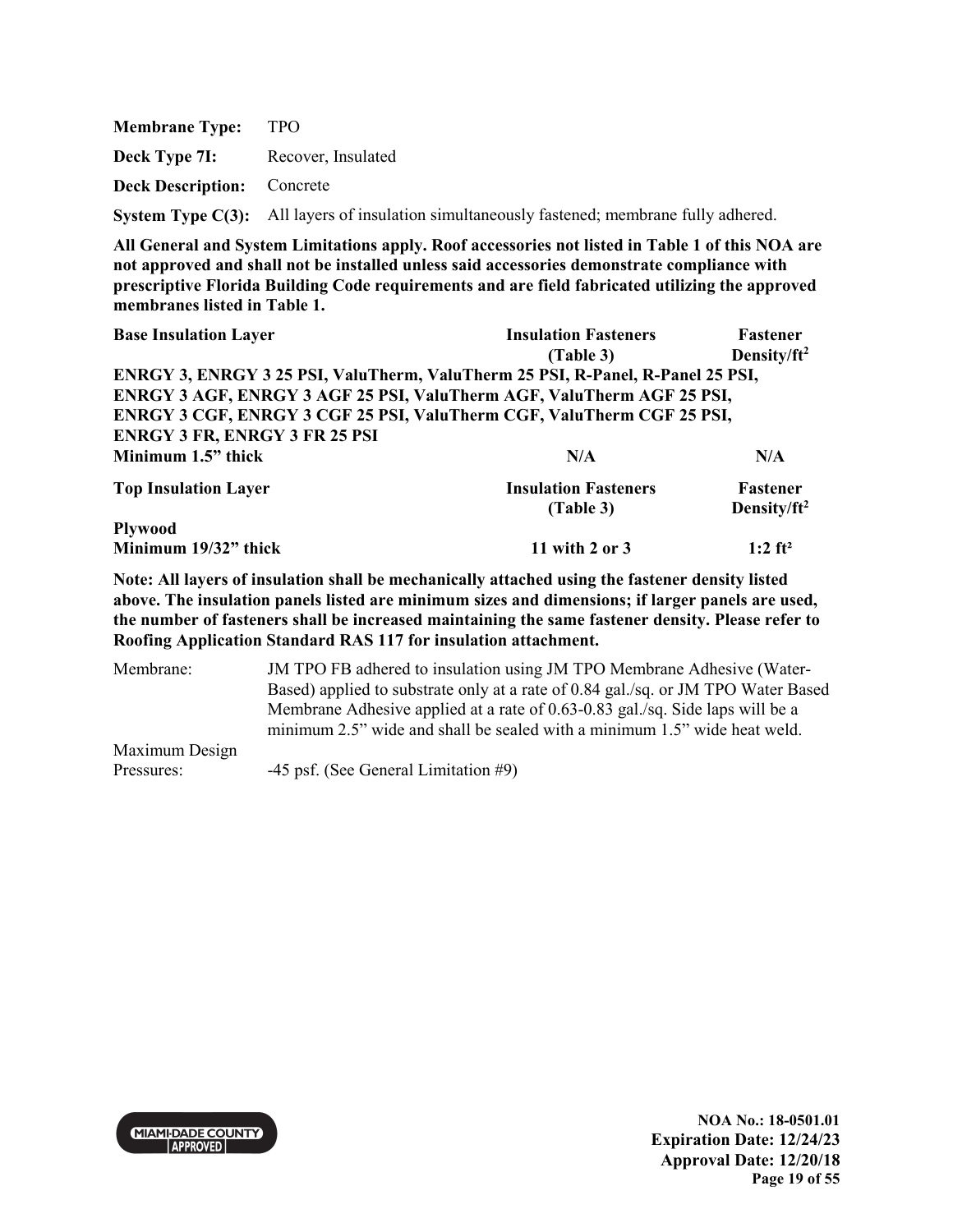| <b>Membrane Type:</b>    | <b>TPO</b>                                                                                                                                                                                |
|--------------------------|-------------------------------------------------------------------------------------------------------------------------------------------------------------------------------------------|
| Deck Type 7I:            | Recover, Insulated                                                                                                                                                                        |
| <b>Deck Description:</b> | Min 18-22 ga., Grade 33, steel deck fastened 6" o.c. with two Traxx/5 fasteners in<br>supports spaced 6' o.c. Side laps fastened with Traxx 1 screws spaced 18" o.c.<br>between supports. |
|                          | This Tested Assembly has been analyzed for allowable deck stress. See Deck<br><b>Stress Analysis Table.</b>                                                                               |
| System Type $C(4)$ :     | Top layer of insulation mechanically fastened; membrane adhered to fastener<br>plates.                                                                                                    |

| <b>Base Insulation Layer</b>                                                   | <b>Insulation Fasteners</b> | <b>Fastener</b>         |
|--------------------------------------------------------------------------------|-----------------------------|-------------------------|
|                                                                                | (Table 3)                   | Density/ft <sup>2</sup> |
| ENRGY 3, ENRGY 3 25 PSI, ValuTherm, ValuTherm 25 PSI, R-Panel, R-Panel 25 PSI, |                             |                         |
| ENRGY 3 AGF, ENRGY 3 AGF 25 PSI, ValuTherm AGF, ValuTherm AGF 25 PSI,          |                             |                         |
| ENRGY 3 CGF, ENRGY 3 CGF 25 PSI, ValuTherm CGF, ValuTherm CGF 25 PSI,          |                             |                         |
| <b>ENRGY 3 FR, ENRGY 3 FR 25 PSI</b>                                           |                             |                         |
| Maximum 1" thick                                                               | 4 with 8                    | 1:4 $ft^2$              |
| <b>Top Insulation Layer (Optional)</b>                                         | <b>Insulation Fasteners</b> | Fastener                |
|                                                                                | (Table 3)                   | Density/ft <sup>2</sup> |
| DensDeck, JM SECUROCK Gypsum-Fiber Roof Board, Invinsa Roof Board,             |                             |                         |
| Invinsa FR Roof Board                                                          |                             |                         |
| Minimum $\frac{1}{4}$ " thick and Maximum 1"                                   | 4 with 8                    | $1:4 \text{ ft}^2$      |
| combined thickness with base layer                                             |                             |                         |
| <b>Plywood</b>                                                                 |                             |                         |
| Minimum 19/32" thick and Maximum 1"                                            | 4 with 8                    | $1:4 \text{ ft}^2$      |
| combined thickness with base layer                                             |                             |                         |

**Note: Top layer of insulation shall be mechanically attached using the fastener density listed above. The insulation panels listed are minimum sizes and dimensions; if larger panels are used, the number of fasteners shall be increased maintaining the same fastener density. Please refer to Roofing Application Standard RAS 117 for insulation attachment.** 

| Membrane:      | JM TPO (min. 60 mil) membrane bonded to JM TPO RhinoPlates fastened as        |  |  |
|----------------|-------------------------------------------------------------------------------|--|--|
|                | specified above. Side laps shall be a minimum 2.5" wide and are sealed with a |  |  |
|                | 1.5" wide heat weld offset from the plates.                                   |  |  |
| Maximum Design |                                                                               |  |  |
| Pressures:     | $-67.5$ psf. (See General Limitation #7)                                      |  |  |

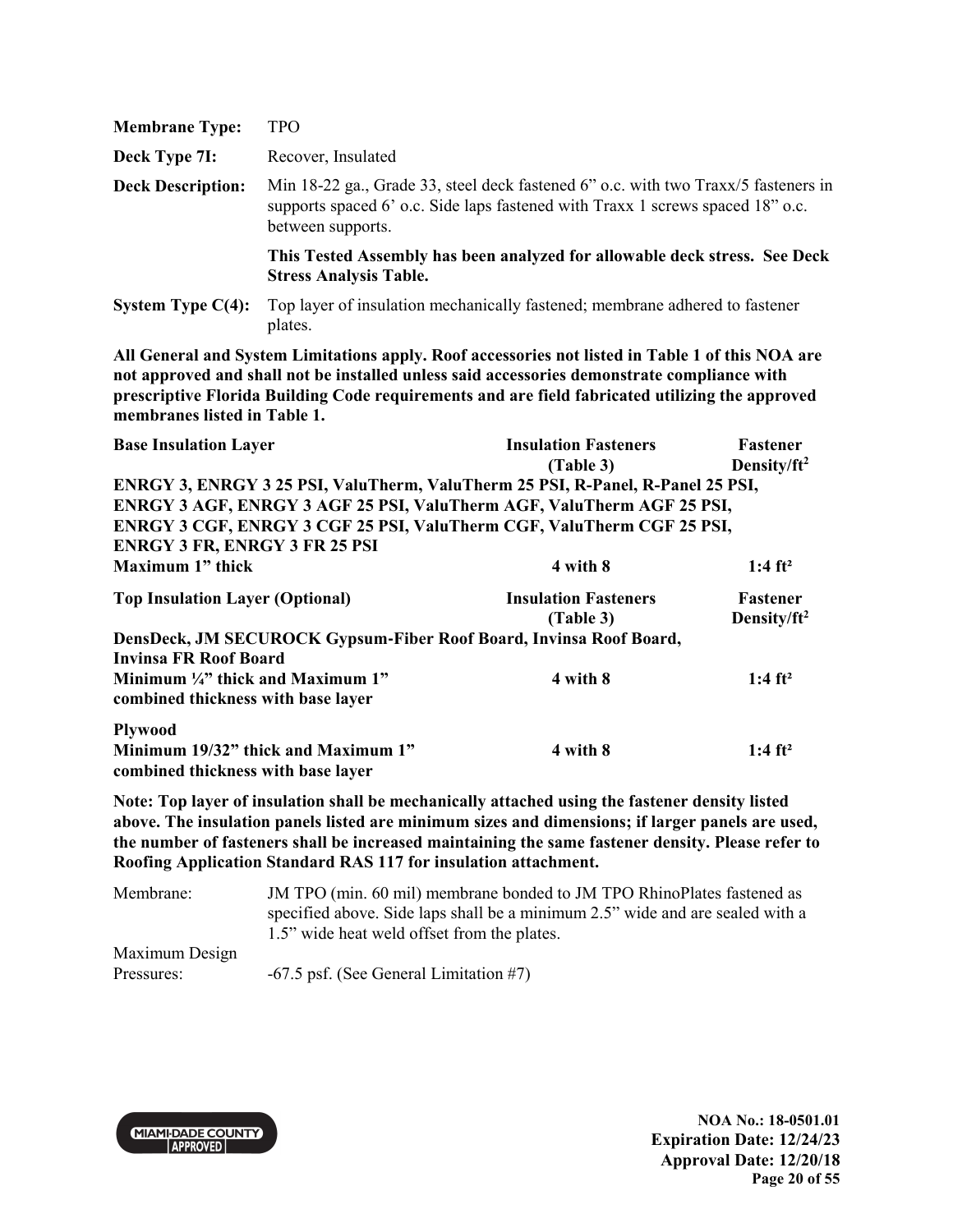| <b>Membrane Type:</b>    | TPO.                                                                                   |
|--------------------------|----------------------------------------------------------------------------------------|
| Deck Type 7I:            | Recover, Insulated                                                                     |
| <b>Deck Description:</b> | Concrete                                                                               |
| System Type $C(5)$ :     | Top layer of insulation mechanically fastened; membrane adhered to fastener<br>plates. |

| <b>Base Insulation Layer</b>                                                   | <b>Insulation Fasteners</b> | <b>Fastener</b>         |
|--------------------------------------------------------------------------------|-----------------------------|-------------------------|
|                                                                                | (Table 3)                   | Density/ft <sup>2</sup> |
| ENRGY 3, ENRGY 3 25 PSI, ValuTherm, ValuTherm 25 PSI, R-Panel, R-Panel 25 PSI, |                             |                         |
| ENRGY 3 AGF, ENRGY 3 AGF 25 PSI, ValuTherm AGF, ValuTherm AGF 25 PSI,          |                             |                         |
| ENRGY 3 CGF, ENRGY 3 CGF 25 PSI, ValuTherm CGF, ValuTherm CGF 25 PSI,          |                             |                         |
| <b>ENRGY 3 FR, ENRGY 3 FR 25 PSI</b>                                           |                             |                         |
| Minimum 1.5" thick                                                             | 4 with 8                    | $1:4 \text{ ft}^2$      |
| <b>Top Insulation Layer (Optional)</b>                                         | <b>Insulation Fasteners</b> | <b>Fastener</b>         |
|                                                                                | (Table 3)                   | Density/ft <sup>2</sup> |
| DensDeck, JM SECUROCK Gypsum-Fiber Roof Board, Invinsa Roof Board,             |                             |                         |
| <b>ENRGY 3 FR, ENRGY 3 FR 25 PSI</b>                                           |                             |                         |
| Minimum $\frac{1}{4}$ , thick                                                  | 11 with $8$                 | $1:4 \text{ ft}^2$      |
| <b>Plywood</b>                                                                 |                             |                         |
| Minimum 19/32" thick                                                           | $11$ with $8$               | 1:4 $ft^2$              |

**Note: Top layer of insulation shall be mechanically attached using the fastener density listed above. The insulation panels listed are minimum sizes and dimensions; if larger panels are used, the number of fasteners shall be increased maintaining the same fastener density. Please refer to Roofing Application Standard RAS 117 for insulation attachment.** 

| Membrane:      | JM TPO (min. 60 mil) membrane bonded to JM TPO RhinoPlates fastened as            |  |  |
|----------------|-----------------------------------------------------------------------------------|--|--|
|                | specified above. Side laps will be a minimum 2.5" wide and shall be sealed with a |  |  |
|                | minimum 1.5" wide heat weld offset from the plates.                               |  |  |
| Maximum Design |                                                                                   |  |  |
| Pressures:     | $-67.5$ psf. (See General Limitation #7)                                          |  |  |



**NOA No.: 18-0501.01 Expiration Date: 12/24/23 Approval Date: 12/20/18 Page 21 of 55**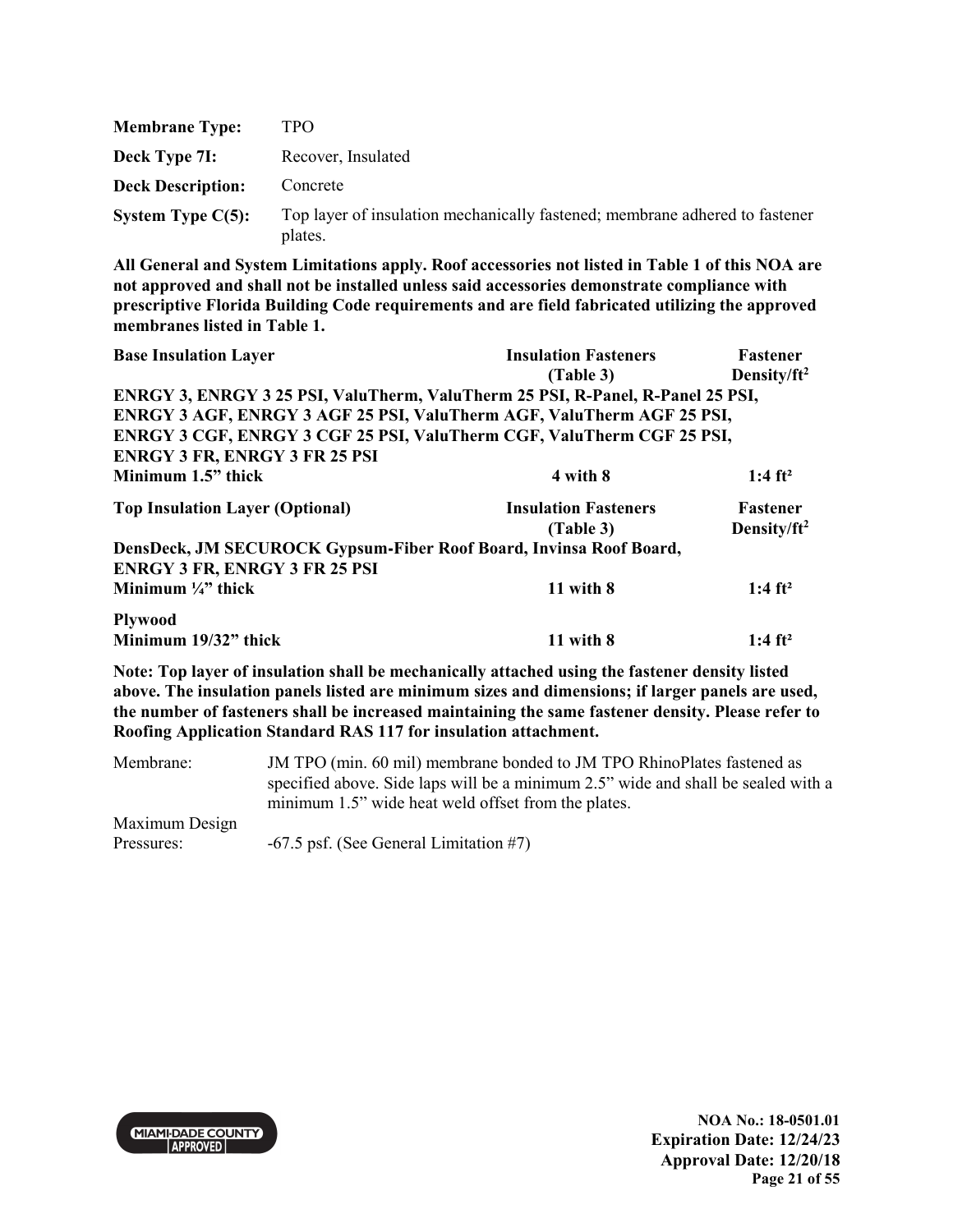| <b>Membrane Type:</b>    | TPO                                                                                                                                                                                                                                                                                                                                                                                                                                                                                                                                                                                               |
|--------------------------|---------------------------------------------------------------------------------------------------------------------------------------------------------------------------------------------------------------------------------------------------------------------------------------------------------------------------------------------------------------------------------------------------------------------------------------------------------------------------------------------------------------------------------------------------------------------------------------------------|
| Deck Type 7I:            | Recover, Insulated                                                                                                                                                                                                                                                                                                                                                                                                                                                                                                                                                                                |
| <b>Deck Description:</b> | Concrete or Min. 22 ga. Grade 33 steel deck attached to structural supports<br>spaced maximum 6-ft o.c. Supports attached with two $\#12-24 \times 1-1/4$ " HWH<br>screws and <sup>3</sup> / <sub>4</sub> " O.D. washers at each flute along intermediate supports. Panel<br>laps were left unstitched. *The deck should record a Minimum Characteristic<br>Resistance Force (MCRF) of 401 lbf when tested with High Load Fasteners<br>(steel deck) or All Purpose Fasteners (concrete deck) installed through the deck<br>in accordance with TAS 105. Existing roof shall be a minimum 1" thick. |
|                          | This Tested Assembly has been analyzed for allowable deck stress. See<br><b>Deck Stress Analysis Table.</b>                                                                                                                                                                                                                                                                                                                                                                                                                                                                                       |
| System Type $C(6)$ :     | Top layer of insulation mechanically fastened; membrane adhered to fastener<br>plates.                                                                                                                                                                                                                                                                                                                                                                                                                                                                                                            |

| <b>Base Insulation Layer</b>                                                          | <b>Insulation Fasteners</b> | Fastener                |
|---------------------------------------------------------------------------------------|-----------------------------|-------------------------|
|                                                                                       | (Table 3)                   | Density/ft <sup>2</sup> |
| ENRGY 3, ENRGY 3 25 PSI, ValuTherm, ValuTherm 25 PSI, R-Panel, R-Panel 25 PSI,        |                             |                         |
| ENRGY 3 AGF, ENRGY 3 AGF 25 PSI, ValuTherm AGF, ValuTherm AGF 25 PSI,                 |                             |                         |
| ENRGY 3 CGF, ENRGY 3 CGF 25 PSI, ValuTherm CGF, ValuTherm CGF 25 PSI,                 |                             |                         |
| <b>ENRGY 3 FR, ENRGY 3 FR 25 PSI</b>                                                  |                             |                         |
| Minimum 1" thick                                                                      | N/A                         | N/A                     |
| <b>Top Insulation Layer</b>                                                           | <b>Insulation Fasteners</b> | Fastener                |
|                                                                                       | (Table 3)                   | Density/ft <sup>2</sup> |
| <b>JM SECUROCK Gypsum-Fiber Roof Board, Invinsa Roof Board, Invinsa FR Roof Board</b> |                             |                         |
| Minimum $\frac{1}{4}$ thick                                                           | 11 with 8 (concrete)        | $1:2.67-ft^2$           |
|                                                                                       | 4 with 8 (steel)            |                         |
| ENRGY 3, ENRGY 3 25 PSI, ValuTherm, ValuTherm 25 PSI, R-Panel, R-Panel 25 PSI,        |                             |                         |
| ENRGY 3 AGF, ENRGY 3 AGF 25 PSI, ValuTherm AGF, ValuTherm AGF 25 PSI,                 |                             |                         |
| ENRGY 3 CGF, ENRGY 3 CGF 25 PSI, ValuTherm CGF, ValuTherm CGF 25 PSI,                 |                             |                         |
| <b>ENRGY 3 FR, ENRGY 3 FR 25 PSI</b>                                                  |                             |                         |
| Minimum 1" thick                                                                      | 11 with 8 (concrete)        | $1:2.67-ft^2$           |
|                                                                                       | 4 with 8 (steel)            |                         |

**Note: Top layer of insulation shall be mechanically attached using the fastener density listed above. The insulation panels listed are minimum sizes and dimensions; if larger panels are used, the number of fasteners shall be increased maintaining the same fastener density. Please refer to Roofing Application Standard RAS 117 for insulation attachment.** 

Membrane: JM TPO (min. 60 mil) membrane bonded to JM TPO RhinoPlates fastened as specified above. Side laps shall be a minimum 2.5" wide and are sealed with a minimum 1.5" wide heat weld offset from the plates.

Maximum Design

**MIAMI-DADE COUNTY APPROVED** 

Pressures: -75 psf. (See General Limitation #7)

**NOA No.: 18-0501.01 Expiration Date: 12/24/23 Approval Date: 12/20/18 Page 22 of 55**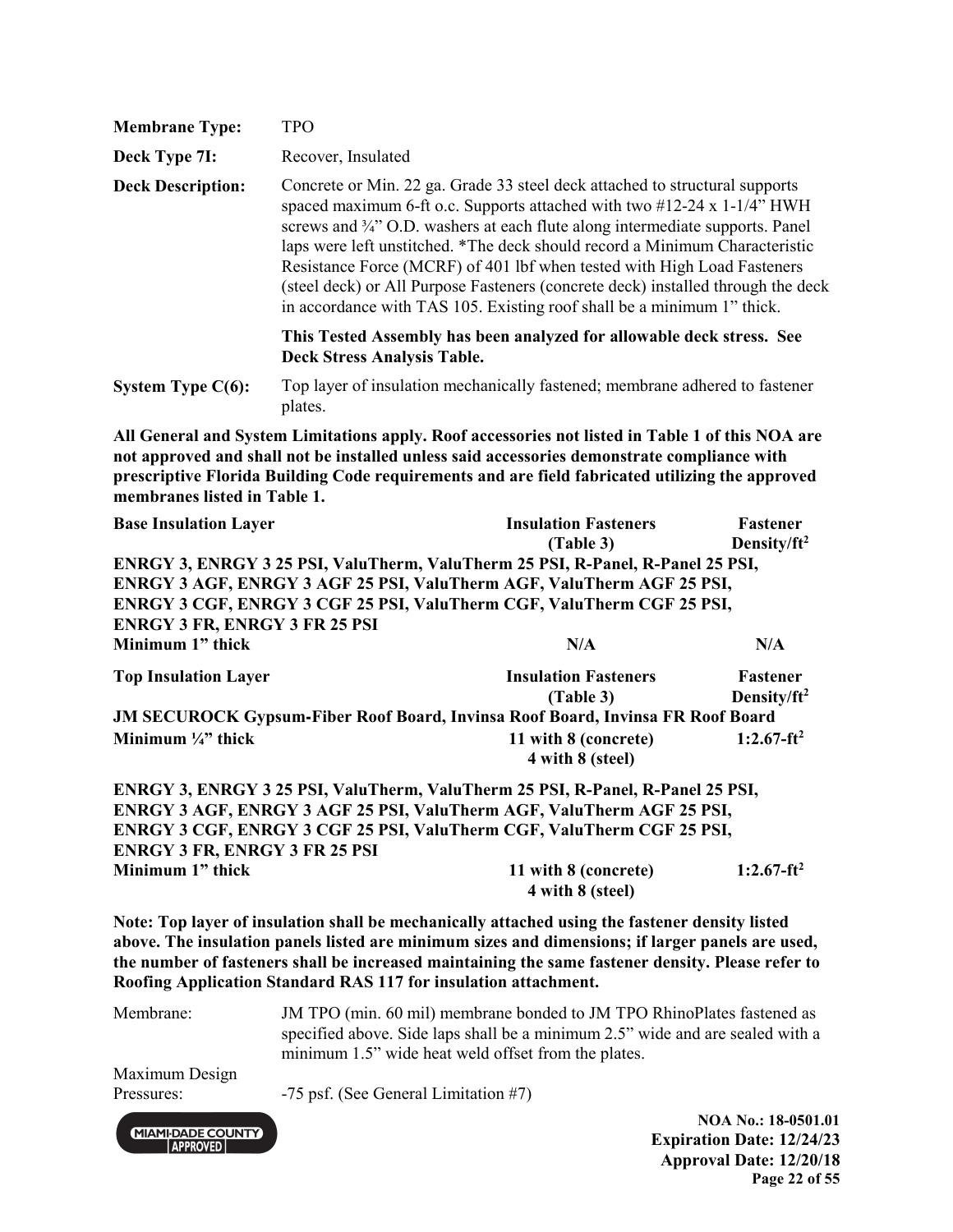| <b>Membrane Type:</b>                                                           | <b>TPO</b>                                                                                                                                                                                                                                                                                                                                                                                                                                                                                                                                    |                                                                                                                                                                                                                                                                                                         |                                                   |
|---------------------------------------------------------------------------------|-----------------------------------------------------------------------------------------------------------------------------------------------------------------------------------------------------------------------------------------------------------------------------------------------------------------------------------------------------------------------------------------------------------------------------------------------------------------------------------------------------------------------------------------------|---------------------------------------------------------------------------------------------------------------------------------------------------------------------------------------------------------------------------------------------------------------------------------------------------------|---------------------------------------------------|
| Deck Type 7I:                                                                   | Recover, Insulated                                                                                                                                                                                                                                                                                                                                                                                                                                                                                                                            |                                                                                                                                                                                                                                                                                                         |                                                   |
| <b>Deck Description:</b>                                                        | Concrete or Min. 22 ga. Grade 33 steel deck attached to structural supports<br>spaced maximum 6-ft o.c. Supports attached at each flute with min. 5/8"<br>diameter puddle welds. Laps stitched with $\frac{1}{4}$ -14 x 7/8" HWH screws 24" o.c.<br>*The deck should record a Minimum Characteristic Resistance Force (MCRF)<br>of 420 lbf when tested with High Load Fasteners (steel deck) or All Purpose<br>Fasteners (concrete deck) installed through the deck in accordance with TAS<br>105. Existing roof shall be a minimum 1" thick. |                                                                                                                                                                                                                                                                                                         |                                                   |
|                                                                                 | <b>Deck Stress Analysis Table.</b>                                                                                                                                                                                                                                                                                                                                                                                                                                                                                                            | This Tested Assembly has been analyzed for allowable deck stress. See                                                                                                                                                                                                                                   |                                                   |
| System Type C(7):                                                               | plates.                                                                                                                                                                                                                                                                                                                                                                                                                                                                                                                                       | Top layer of insulation mechanically fastened; membrane adhered to fastener                                                                                                                                                                                                                             |                                                   |
| membranes listed in Table 1.                                                    |                                                                                                                                                                                                                                                                                                                                                                                                                                                                                                                                               | All General and System Limitations apply. Roof accessories not listed in Table 1 of this NOA are<br>not approved and shall not be installed unless said accessories demonstrate compliance with<br>prescriptive Florida Building Code requirements and are field fabricated utilizing the approved      |                                                   |
| <b>Base Insulation Layer (Optional)</b><br><b>ENRGY 3 FR, ENRGY 3 FR 25 PSI</b> |                                                                                                                                                                                                                                                                                                                                                                                                                                                                                                                                               | <b>Insulation Fasteners</b><br>(Table 3)<br>ENRGY 3, ENRGY 3 25 PSI, ValuTherm, ValuTherm 25 PSI, R-Panel, R-Panel 25 PSI,<br>ENRGY 3 AGF, ENRGY 3 AGF 25 PSI, ValuTherm AGF, ValuTherm AGF 25 PSI,<br>ENRGY 3 CGF, ENRGY 3 CGF 25 PSI, ValuTherm CGF, ValuTherm CGF 25 PSI,                            | Fastener<br>Density/ $ft^2$                       |
| Minimum 1" thick                                                                |                                                                                                                                                                                                                                                                                                                                                                                                                                                                                                                                               | N/A                                                                                                                                                                                                                                                                                                     | N/A                                               |
| <b>Top Insulation Layer</b><br>Minimum $\frac{1}{4}$ " thick                    |                                                                                                                                                                                                                                                                                                                                                                                                                                                                                                                                               | <b>Insulation Fasteners</b><br>(Table 3)<br><b>JM SECUROCK Gypsum-Fiber Roof Board, Invinsa Roof Board, Invinsa FR Roof Board</b><br>11 with 8 (concrete)<br>4 with 8 (steel)                                                                                                                           | Fastener<br>Density/ $ft^2$<br>$1:4 \text{ ft}^2$ |
| <b>ENRGY 3 FR, ENRGY 3 FR 25 PSI</b>                                            |                                                                                                                                                                                                                                                                                                                                                                                                                                                                                                                                               | ENRGY 3, ENRGY 3 25 PSI, ValuTherm, ValuTherm 25 PSI, R-Panel, R-Panel 25 PSI,<br>ENRGY 3 AGF, ENRGY 3 AGF 25 PSI, ValuTherm AGF, ValuTherm AGF 25 PSI,<br>ENRGY 3 CGF, ENRGY 3 CGF 25 PSI, ValuTherm CGF, ValuTherm CGF 25 PSI,                                                                        |                                                   |
| Minimum 1" thick                                                                |                                                                                                                                                                                                                                                                                                                                                                                                                                                                                                                                               | 11 with 8 (concrete)<br>4 with 8 (steel)                                                                                                                                                                                                                                                                | $1:4 \text{ ft}^2$                                |
|                                                                                 | Roofing Application Standard RAS 117 for insulation attachment.                                                                                                                                                                                                                                                                                                                                                                                                                                                                               | Note: Top layer of insulation shall be mechanically attached using the fastener density listed<br>above. The insulation panels listed are minimum sizes and dimensions; if larger panels are used,<br>the number of fasteners shall be increased maintaining the same fastener density. Please refer to |                                                   |

Membrane: JM TPO (min. 60 mil) membrane bonded to JM TPO RhinoPlates fastened as specified above. Side laps shall be a minimum 6" wide and are sealed with a minimum 1.5" wide heat weld offset from the plates. Maximum Design Pressures: -52.5 psf. (See General Limitation #7) **NOA No.: 18-0501.01**  MIAMI-DADE COUNTY

### **Expiration Date: 12/24/23 Approval Date: 12/20/18 Page 23 of 55**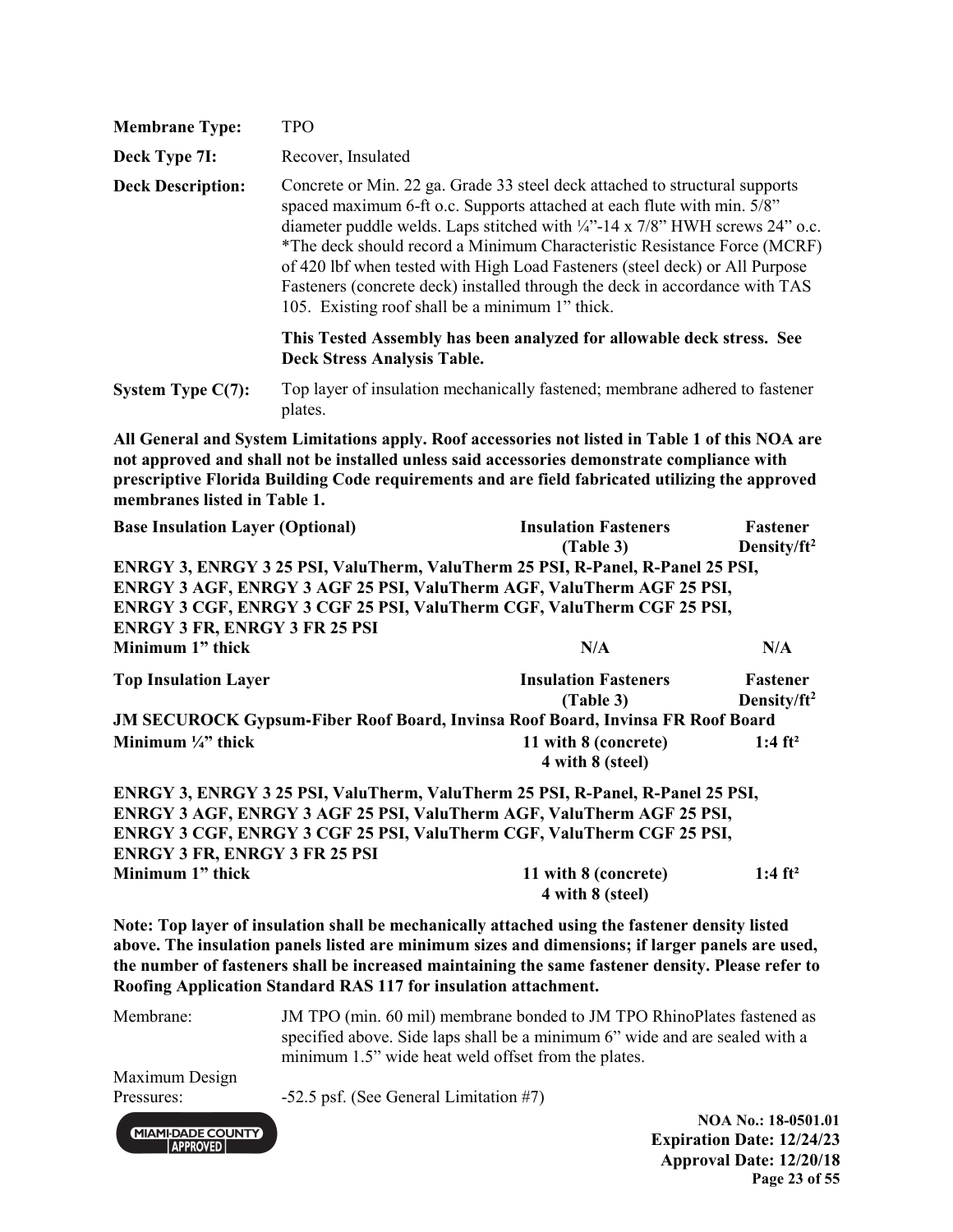| <b>Membrane Type:</b>                                    | <b>TPO</b>                                                                                                                                                                                                                                                                                                                                                                                                                                                                                                                        |                                                                                                                                                                                                                                                                                                    |                             |  |  |
|----------------------------------------------------------|-----------------------------------------------------------------------------------------------------------------------------------------------------------------------------------------------------------------------------------------------------------------------------------------------------------------------------------------------------------------------------------------------------------------------------------------------------------------------------------------------------------------------------------|----------------------------------------------------------------------------------------------------------------------------------------------------------------------------------------------------------------------------------------------------------------------------------------------------|-----------------------------|--|--|
| Deck Type 7I:                                            | Recover, Insulated                                                                                                                                                                                                                                                                                                                                                                                                                                                                                                                |                                                                                                                                                                                                                                                                                                    |                             |  |  |
| <b>Deck Description:</b>                                 | Concrete or Min. 22 ga. (Grade listed below) steel deck attached to structural<br>supports spaced maximum 6-ft o.c. Supports attached with #12-24 x 1-1/4"<br>HWH screws. Laps stitched with 1/4"-14 x 7/8" HWH screws 24" o.c. *The<br>deck should record a Minimum Characteristic Resistance Force (MCRF) as<br>listed below when tested with High Load Fasteners (steel deck) or All Purpose<br>Fasteners (concrete deck) installed through the deck in accordance with TAS<br>105. Existing roof shall be a minimum 1" thick. |                                                                                                                                                                                                                                                                                                    |                             |  |  |
|                                                          |                                                                                                                                                                                                                                                                                                                                                                                                                                                                                                                                   | This Tested Assembly has been analyzed for allowable deck stress. See<br><b>Deck Stress Analysis Table.</b>                                                                                                                                                                                        |                             |  |  |
| <b>System Type C(8):</b>                                 |                                                                                                                                                                                                                                                                                                                                                                                                                                                                                                                                   | All layers of insulation simultaneously fastened; membrane adhered.                                                                                                                                                                                                                                |                             |  |  |
| membranes listed in Table 1.                             |                                                                                                                                                                                                                                                                                                                                                                                                                                                                                                                                   | All General and System Limitations apply. Roof accessories not listed in Table 1 of this NOA are<br>not approved and shall not be installed unless said accessories demonstrate compliance with<br>prescriptive Florida Building Code requirements and are field fabricated utilizing the approved |                             |  |  |
| <b>Base Insulation Layer (Optional)</b>                  |                                                                                                                                                                                                                                                                                                                                                                                                                                                                                                                                   | <b>Insulation Fasteners</b><br>(Table 3)                                                                                                                                                                                                                                                           | <b>Fastener Density/ft2</b> |  |  |
| <b>ENRGY 3 FR, ENRGY 3 FR 25 PSI</b><br>Minimum 1" thick |                                                                                                                                                                                                                                                                                                                                                                                                                                                                                                                                   | ENRGY 3, ENRGY 3 25 PSI, ValuTherm, ValuTherm 25 PSI, R-Panel, R-Panel 25 PSI,<br>ENRGY 3 AGF, ENRGY 3 AGF 25 PSI, ValuTherm AGF, ValuTherm AGF 25 PSI,<br>ENRGY 3 CGF, ENRGY 3 CGF 25 PSI, ValuTherm CGF, ValuTherm CGF 25 PSI,<br>N/A                                                            | N/A                         |  |  |
| <b>Top Insulation Layer</b>                              |                                                                                                                                                                                                                                                                                                                                                                                                                                                                                                                                   | <b>Insulation Fasteners</b><br>(Table 3)                                                                                                                                                                                                                                                           | <b>Fastener Density/ft2</b> |  |  |
|                                                          |                                                                                                                                                                                                                                                                                                                                                                                                                                                                                                                                   | DensDeck, JM SECUROCK Gypsum-Fiber Roof Board, Invinsa Roof Board,                                                                                                                                                                                                                                 |                             |  |  |
| <b>Invinsa FR Roof Board</b><br>Minimum 1/4" thick       |                                                                                                                                                                                                                                                                                                                                                                                                                                                                                                                                   | 11 with 8 (concrete)<br>4 with 8 (steel)                                                                                                                                                                                                                                                           | <b>See below</b>            |  |  |
|                                                          |                                                                                                                                                                                                                                                                                                                                                                                                                                                                                                                                   | ENRGY 3, ENRGY 3 25 PSI, ValuTherm, ValuTherm 25 PSI, R-Panel, R-Panel 25 PSI,<br>ENRGY 3 AGF, ENRGY 3 AGF 25 PSI, ValuTherm AGF, ValuTherm AGF 25 PSI,                                                                                                                                            |                             |  |  |
| <b>ENRGY 3 FR, ENRGY 3 FR 25 PSI</b>                     |                                                                                                                                                                                                                                                                                                                                                                                                                                                                                                                                   | ENRGY 3 CGF, ENRGY 3 CGF 25 PSI, ValuTherm CGF, ValuTherm CGF 25 PSI,                                                                                                                                                                                                                              |                             |  |  |
| Minimum 1" thick                                         |                                                                                                                                                                                                                                                                                                                                                                                                                                                                                                                                   | 11 with 8 (concrete)<br>4 with 8 (steel)                                                                                                                                                                                                                                                           | See below                   |  |  |

**Note: Top layer of insulation shall be mechanically attached using the fastener density listed above. The insulation panels listed are minimum sizes and dimensions; if larger panels are used, the number of fasteners shall be increased maintaining the same fastener density. Please refer to Roofing Application Standard RAS 117 for insulation attachment.**

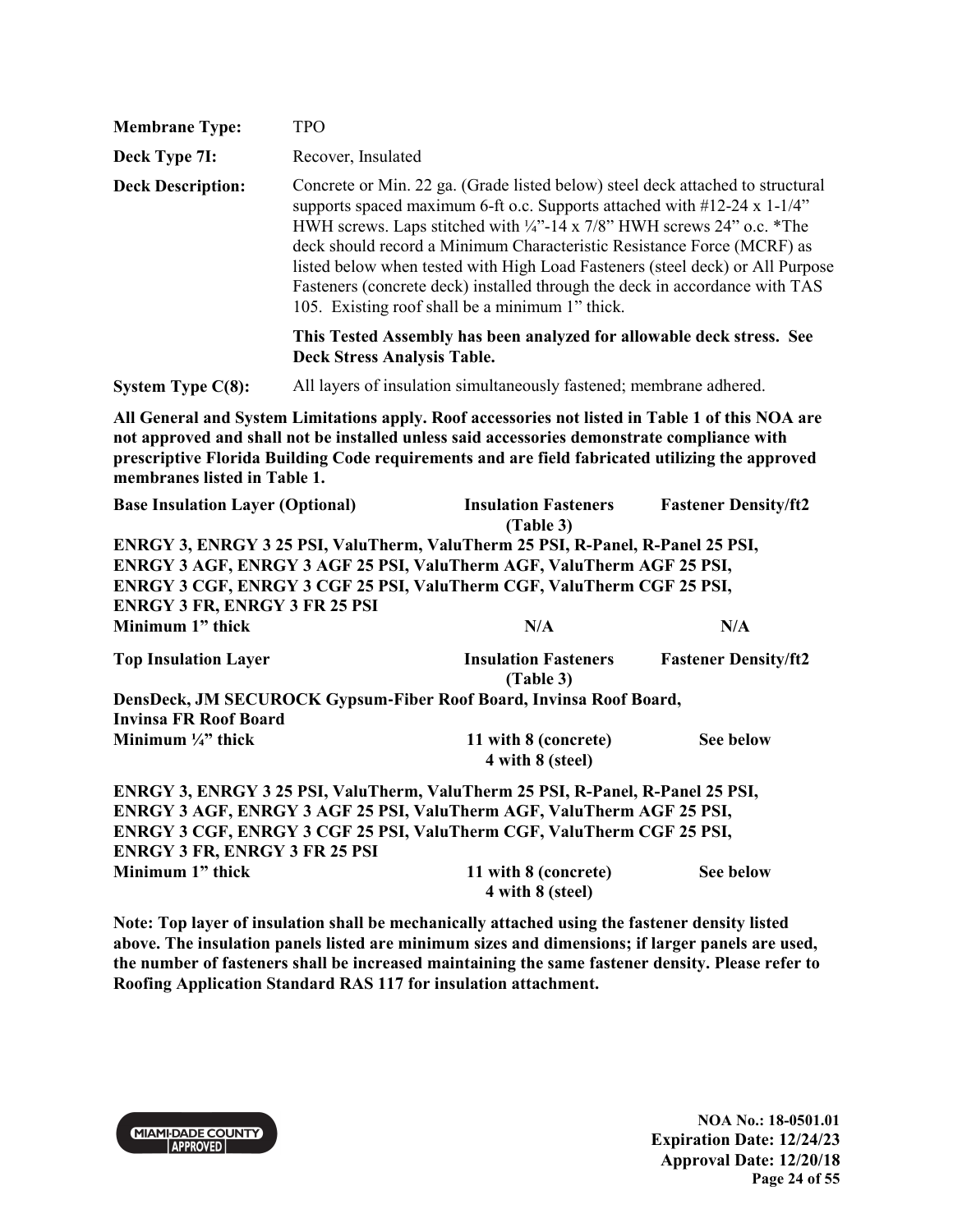| Membrane:        | JM TPO (min. 60 mil) induction welded to the JM TPO RhinoPlates as described<br>below.                                                                                                                                                                                                                                                                 |
|------------------|--------------------------------------------------------------------------------------------------------------------------------------------------------------------------------------------------------------------------------------------------------------------------------------------------------------------------------------------------------|
| Fastening $#1$ : | (Grade 33 steel deck) Insulation shall be mechanically fastened at maximum 12"<br>o.c. in fastener rows spaced maximum 60". Side laps shall be a minimum 6" wide<br>and sealed with a minimum 1.5" heat weld.<br>Minimum Characteristic Resistance Force (MCRF) of 450 lbf<br><b>Maximum Design Pressure: -45 psf. (See General Limitations #7)</b>    |
| Fastening #2:    | (Grade 80 steel deck) Insulation shall be mechanically fastened at a maximum 6"<br>o.c. in fastener rows spaced maximum 72". Side laps shall be a minimum 6" wide<br>and sealed with a minimum 1.5" heat weld.<br>Minimum Characteristic Resistance Force (MCRF) of 495 lbf<br><b>Maximum Design Pressure: -82.5 psf. (See General Limitations #7)</b> |
| Fastening #3:    | (Grade 50 steel deck) Insulation shall be mechanically fastened at a maximum 6"<br>o.c. in fastener rows spaced maximum 60". Side laps shall be a minimum 6" wide<br>and sealed with a minimum 1.5" heat weld.<br>Minimum Characteristic Resistance Force (MCRF) of 450 lbf<br><b>Maximum Design Pressure: -90 psf. (See General Limitations #7)</b>   |
| Maximum Design   |                                                                                                                                                                                                                                                                                                                                                        |
| Pressures:       | See Fastening Pattern. (See General Limitations #7)                                                                                                                                                                                                                                                                                                    |

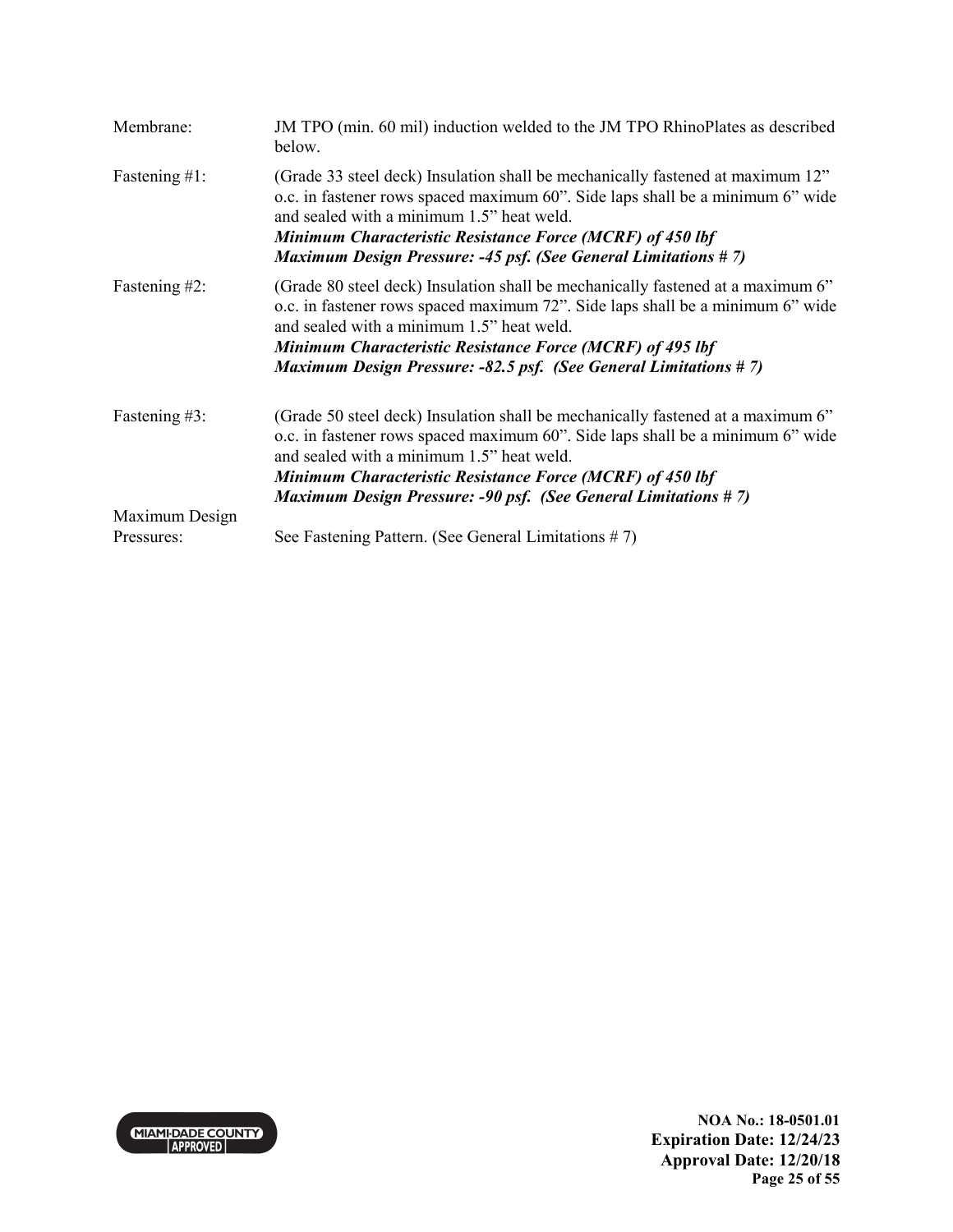| <b>Membrane Type:</b>    | TPO                                                                                                                                                                                                                                                                                                                                                         |
|--------------------------|-------------------------------------------------------------------------------------------------------------------------------------------------------------------------------------------------------------------------------------------------------------------------------------------------------------------------------------------------------------|
| Deck Type 7I:            | Recover, Insulated                                                                                                                                                                                                                                                                                                                                          |
| <b>Deck Description:</b> | Min. $15/32$ " plywood or wood plank fastened a maximum 6" o.c with 0.113" ring<br>shank nails to wood supports spaced a maximum 24" o.c. *The deck should record<br>a Minimum Characteristic Resistance Force (MCRF) of 420 lbf when tested with<br>All Purpose Fasteners installed through the deck into the wood supports in<br>accordance with TAS 105. |

**System Type C(9):** One or more layers of insulation simultaneously attached. Membrane adhered.

**All General and System Limitations apply. Roof accessories not listed in Table 1 of this NOA are not approved and shall not be installed unless said accessories demonstrate compliance with prescriptive Florida Building Code requirements and are field fabricated utilizing the approved membranes listed in Table 1.**

|                             | <b>Base Insulation Layer (Optional)</b> | <b>Insulation Fasteners</b><br>(Table 3)                                                                                                                                                                                                          | Fastener<br>Density/ft <sup>2</sup> |
|-----------------------------|-----------------------------------------|---------------------------------------------------------------------------------------------------------------------------------------------------------------------------------------------------------------------------------------------------|-------------------------------------|
|                             |                                         | ENRGY 3, ENRGY 3 25 PSI, ValuTherm, ValuTherm 25 PSI, R-Panel, R-Panel 25 PSI,<br>ENRGY 3 AGF, ENRGY 3 AGF 25 PSI, ValuTherm AGF, ValuTherm CGF 25 PSI,<br>ENRGY 3 CGF, ENRGY 3 CGF 25 PSI, ValuTherm CGF, ValuTherm CGF 25 PSI,                  |                                     |
| Minimum $\frac{1}{2}$ thick | <b>ENRGY 3 FR, ENRGY 3 FR 25 PSI</b>    | N/A                                                                                                                                                                                                                                               | N/A                                 |
| <b>Top Insulation Layer</b> |                                         | <b>Insulation Fasteners</b><br>(Table 3)                                                                                                                                                                                                          | Fastener<br>Density/ft <sup>2</sup> |
| Minimum $\frac{1}{2}$ thick | <b>ENRGY 3 FR, ENRGY 3 FR 25 PSI</b>    | ENRGY 3, ENRGY 3 25 PSI, ValuTherm, ValuTherm 25 PSI, R-Panel, R-Panel 25 PSI,<br>ENRGY 3 AGF, ENRGY 3 AGF 25 PSI, ValuTherm AGF, ValuTherm CGF 25 PSI,<br>ENRGY 3 CGF, ENRGY 3 CGF 25 PSI, ValuTherm CGF, ValuTherm CGF 25 PSI,<br>$11$ with $8$ | 1:4                                 |
| Minimum $\frac{1}{4}$ thick |                                         | Invinsa Roof Board, Invinsa FR Roof Board, JM SECUROCK Gypsum-Fiber Roof Board<br>$11$ with $8$                                                                                                                                                   | 1:4                                 |
|                             | insulation attachment requirements.     | Note: Insulation shall be loose-laid and membrane mechanically fastened. See base sheet<br>attachment below for fasteners and density. Refer to Roofing Application Standard RAS 117 for                                                          |                                     |
| Membrane:                   |                                         | JM TPO (min. 60 mil) induction welded to JM TPO RhinoPlates which are<br>fastened through the deck into the wood supports. Side laps shall be a minimum                                                                                           |                                     |

2.5" wide and are sealed with a minimum 1.5" wide heat weld.

Maximum Design Pressure: -52.5 psf. (See General Limitation #7).

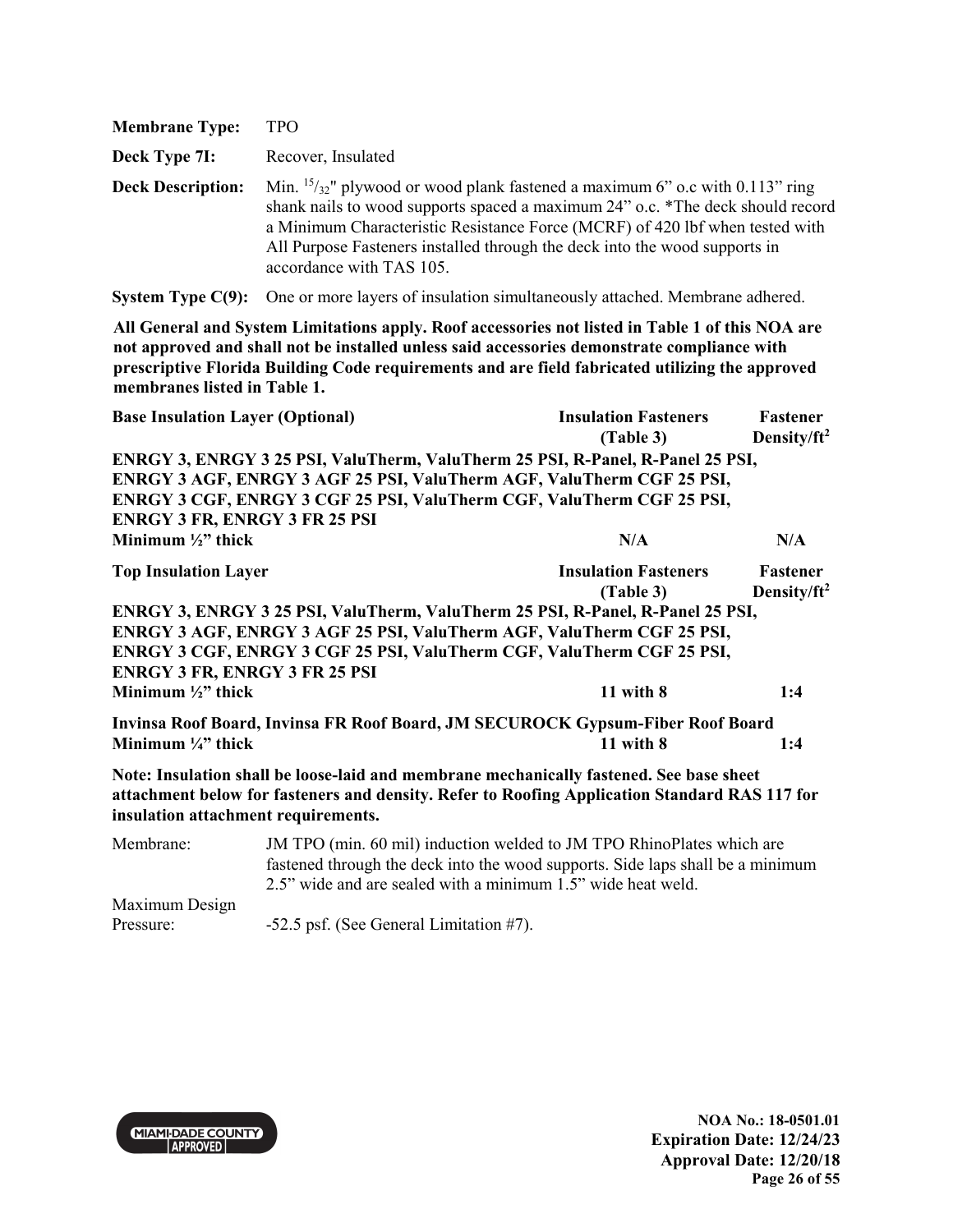| <b>Membrane Type:</b>    | TPO                                                                                                                                                                                                                                                                                                                                                              |
|--------------------------|------------------------------------------------------------------------------------------------------------------------------------------------------------------------------------------------------------------------------------------------------------------------------------------------------------------------------------------------------------------|
| Deck Type 7I:            | Recover, Insulated                                                                                                                                                                                                                                                                                                                                               |
| <b>Deck Description:</b> | Min. $15/32$ " plywood or wood plank fastened a maximum 6" o.c with 0.113" ring<br>shank nails to wood supports spaced a maximum 24" o.c. *The deck should record<br>a Minimum Characteristic Resistance Force (MCRF) as listed below when tested<br>with All Purpose Fasteners installed through the deck into the wood supports in<br>accordance with TAS 105. |

**System Type C(10):** One or more layers of insulation simultaneously attached. Membrane adhered.

**All General and System Limitations apply. Roof accessories not listed in Table 1 of this NOA are not approved and shall not be installed unless said accessories demonstrate compliance with prescriptive Florida Building Code requirements and are field fabricated utilizing the approved membranes listed in Table 1.**

| <b>Base Insulation Layer (Optional)</b>                                        | <b>Insulation Fasteners</b> | Fastener                |
|--------------------------------------------------------------------------------|-----------------------------|-------------------------|
|                                                                                | (Table 3)                   | Density/ft <sup>2</sup> |
| ENRGY 3, ENRGY 3 25 PSI, ValuTherm, ValuTherm 25 PSI, R-Panel, R-Panel 25 PSI, |                             |                         |
| ENRGY 3 AGF, ENRGY 3 AGF 25 PSI, ValuTherm AGF, ValuTherm AGF 25 PSI,          |                             |                         |
| ENRGY 3 CGF, ENRGY 3 AGF 25 PSI, ValuTherm AGF, ValuTherm AGF 25 PSI,          |                             |                         |
| <b>ENRGY 3 FR, ENRGY 3 FR 25 PSI</b>                                           |                             |                         |
| Minimum $\frac{1}{2}$ thick                                                    | N/A                         | N/A                     |
| <b>Top Insulation Layer</b>                                                    | <b>Insulation Fasteners</b> | Fastener                |
|                                                                                | (Table 3)                   | Density/ft <sup>2</sup> |
| ENRGY 3, ENRGY 3 25 PSI, ValuTherm, ValuTherm 25 PSI, R-Panel, R-Panel 25 PSI, |                             |                         |
| ENRGY 3 AGF, ENRGY 3 AGF 25 PSI, ValuTherm AGF, ValuTherm AGF 25 PSI,          |                             |                         |
| ENRGY 3 CGF, ENRGY 3 AGF 25 PSI, ValuTherm AGF, ValuTherm AGF 25 PSI,          |                             |                         |
| <b>ENRGY 3 FR, ENRGY 3 FR 25 PSI</b>                                           |                             |                         |
| Minimum $\frac{1}{2}$ thick                                                    | $11$ with $8$               | See below               |
| Invinsa Roof Board, Invinsa FR Roof Board, JM SECUROCK Gypsum-Fiber Roof Board |                             |                         |
| Minimum $\frac{1}{4}$ thick                                                    | $11$ with $8$               | See below               |

**Note: Insulation shall be loose-laid and membrane welded to plates. See below for fasteners and spacing. Refer to Roofing Application Standard RAS 117 for insulation attachment requirements.** 

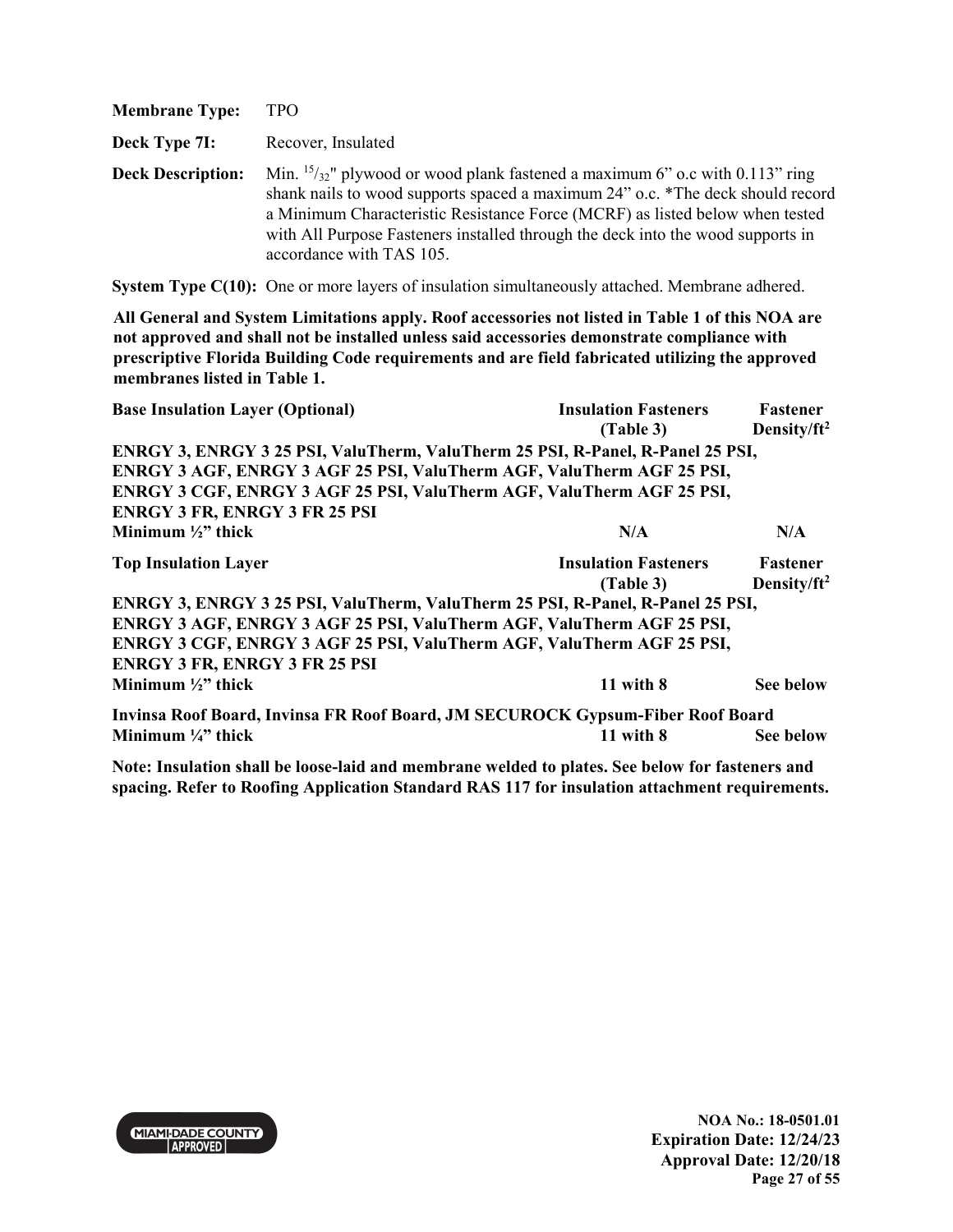| Membrane:      | JM TPO (min. 60 mil) induction welded to JM TPO RhinoPlates using the<br>following patterns:                                                                                                                                                                                                                                                                                                           |
|----------------|--------------------------------------------------------------------------------------------------------------------------------------------------------------------------------------------------------------------------------------------------------------------------------------------------------------------------------------------------------------------------------------------------------|
| Option $#1$ :  | JM TPO RhinoPlates and All Purpose Fasteners are secured a maximum 6" o.c.<br>through the deck into the wood supports in rows spaced a maximum 48" o.c. Side<br>laps shall be a minimum 2.5" wide and are sealed with a minimum 1.5" wide heat<br>weld.<br><b>Minimum Characteristic Resistance Force (MCRF) of 450 lbf</b><br><b>Maximum Design Pressure: -112.5 psf. (See General Limitation #7)</b> |
| Option $#2$ :  | JM TPO RhinoPlates and All Purpose Fasteners are secured a maximum 9" o.c.<br>through the deck into the wood supports in rows spaced a maximum 48" o.c. Side<br>laps shall be a minimum 2.5" wide and are sealed with a minimum 1.5" wide heat<br>weld.<br>Minimum Characteristic Resistance Force (MCRF) of 360 lbf<br><b>Maximum Design Pressure: -60 psf. (See General Limitation #7)</b>           |
| Maximum Design |                                                                                                                                                                                                                                                                                                                                                                                                        |
| Pressure:      | See options above.                                                                                                                                                                                                                                                                                                                                                                                     |

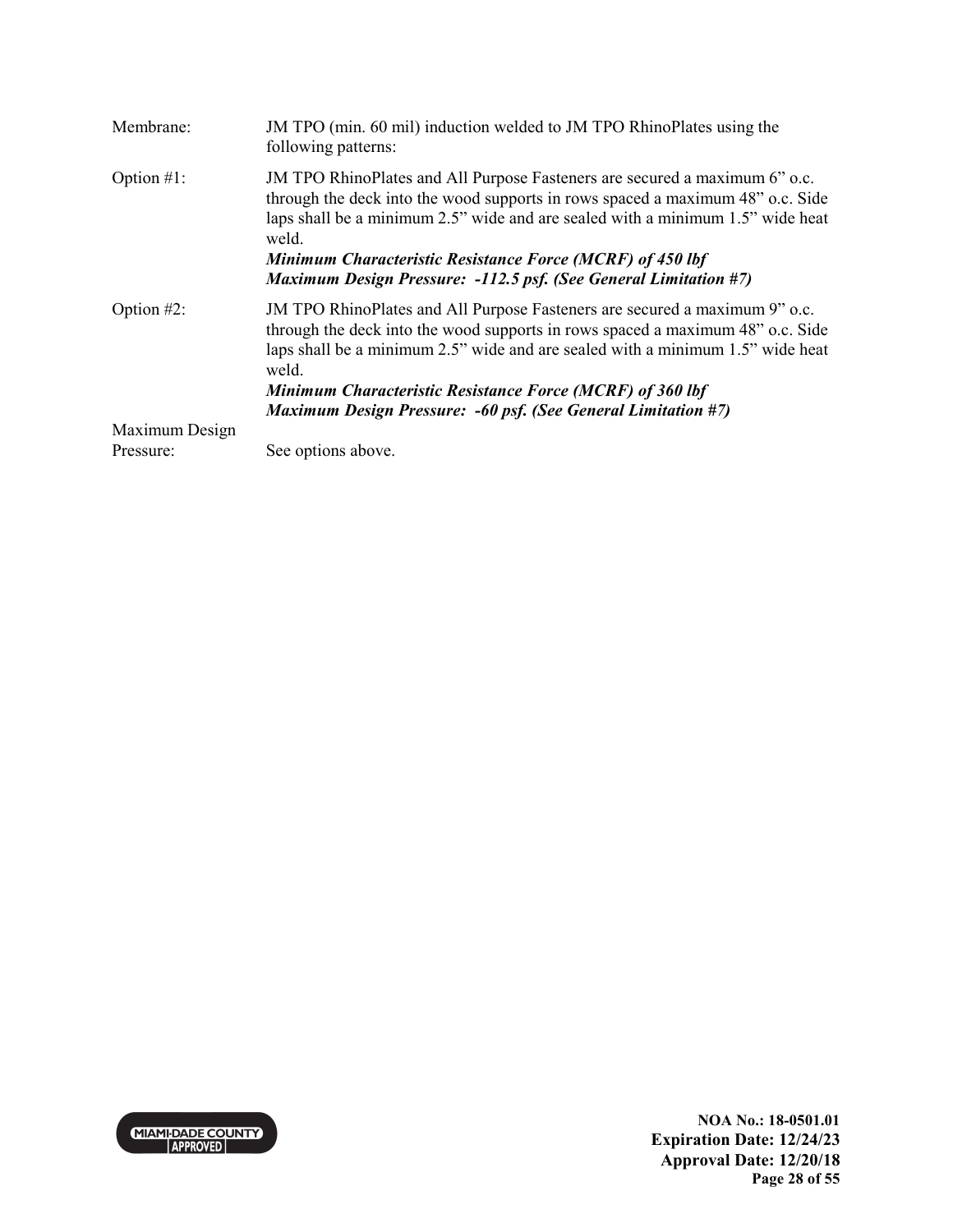| <b>Membrane Type:</b>    | TPO.                                                                        |
|--------------------------|-----------------------------------------------------------------------------|
| Deck Type 7I:            | Recover, Insulated                                                          |
| <b>Deck Description:</b> | Concrete                                                                    |
| System Type $C(11)$ :    | One or more layers of insulation simultaneously attached. Membrane adhered. |

| <b>Base Insulation Layer</b>                                                   | <b>Insulation Fasteners</b> | Fastener        |
|--------------------------------------------------------------------------------|-----------------------------|-----------------|
|                                                                                | (Table 3)                   | Density/ft2     |
| ENRGY 3, ENRGY 3 25 PSI, ValuTherm, ValuTherm 25 PSI, R-Panel, R-Panel 25 PSI, |                             |                 |
| NRGY 3 AGF, ENRGY 3 AGF 25 PSI, ValuTherm AGF, ValuTherm AGF 25 PSI,           |                             |                 |
| ENRGY 3 CGF, ENRGY 3 CGF 25 PSI, ValuTherm CGF, ValuTherm CGF 25 PSI,          |                             |                 |
| <b>ENRGY 3 FR, ENRGY 3 FR 25 PSI</b>                                           |                             |                 |
| Minimum 1.5" thick                                                             | See below                   | See below       |
| <b>Top Insulation Layer (Optional)</b>                                         | <b>Insulation Fasteners</b> | <b>Fastener</b> |
|                                                                                | (Table 3)                   | Density/ft2     |
| DensDeck, JM SECUROCK Gypsum-Fiber Roof Board, Invinsa Roof Board,             |                             |                 |
| <b>Invinsa FR Roof Board</b>                                                   |                             |                 |
| Minimum $\frac{1}{4}$ " thick                                                  | See below                   | See below       |
| <b>Plywood</b>                                                                 |                             |                 |
| Minimum 19/32" thick                                                           | See below                   | See below       |

**Note: Insulation shall be loose-laid and membrane welded to plates. See below for fasteners and spacing. Refer to Roofing Application Standard RAS 117 for insulation attachment requirements.** 

| Membrane:        | JM TPO induction welded to JM TPO RhinoPlates using the following patterns:                                                                                                                                                                                                            |
|------------------|----------------------------------------------------------------------------------------------------------------------------------------------------------------------------------------------------------------------------------------------------------------------------------------|
| Fastening $#1$ : | JM TPO RhinoPlates and All Purpose Fasteners spaced 6" o.c. in fastener rows<br>spaced 120". Side laps shall be a minimum 2.5" wide and are sealed with a<br>minimum 1.5" wide heat weld offset from plates.<br><b>Maximum Design Pressure -45 psf. (See General Limitations #7)</b>   |
| Fastening #2:    | JM TPO RhinoPlates and All Purpose Fasteners spaced 12" o.c. in fastener rows<br>spaced 60". Side laps shall be a minimum 2.5" wide and are sealed with a<br>minimum 1.5" wide heat weld offset from plates.<br><b>Maximum Design Pressure -52.5 psf. (See General Limitations #7)</b> |
| Fastening #3:    | JM TPO RhinoPlates and All Purpose Fasteners spaced 6" o.c. in fastener rows<br>spaced 60". Side laps shall be a minimum 2.5" wide and are sealed with a<br>minimum 1.5" wide heat weld offset from plates.<br><b>Maximum Design Pressure -105 psf. (See General Limitations #7)</b>   |
| Maximum Design   |                                                                                                                                                                                                                                                                                        |
| Pressures:       | See Fastening Pattern. (See General Limitations $# 7$ )                                                                                                                                                                                                                                |



**NOA No.: 18-0501.01 Expiration Date: 12/24/23 Approval Date: 12/20/18 Page 29 of 55**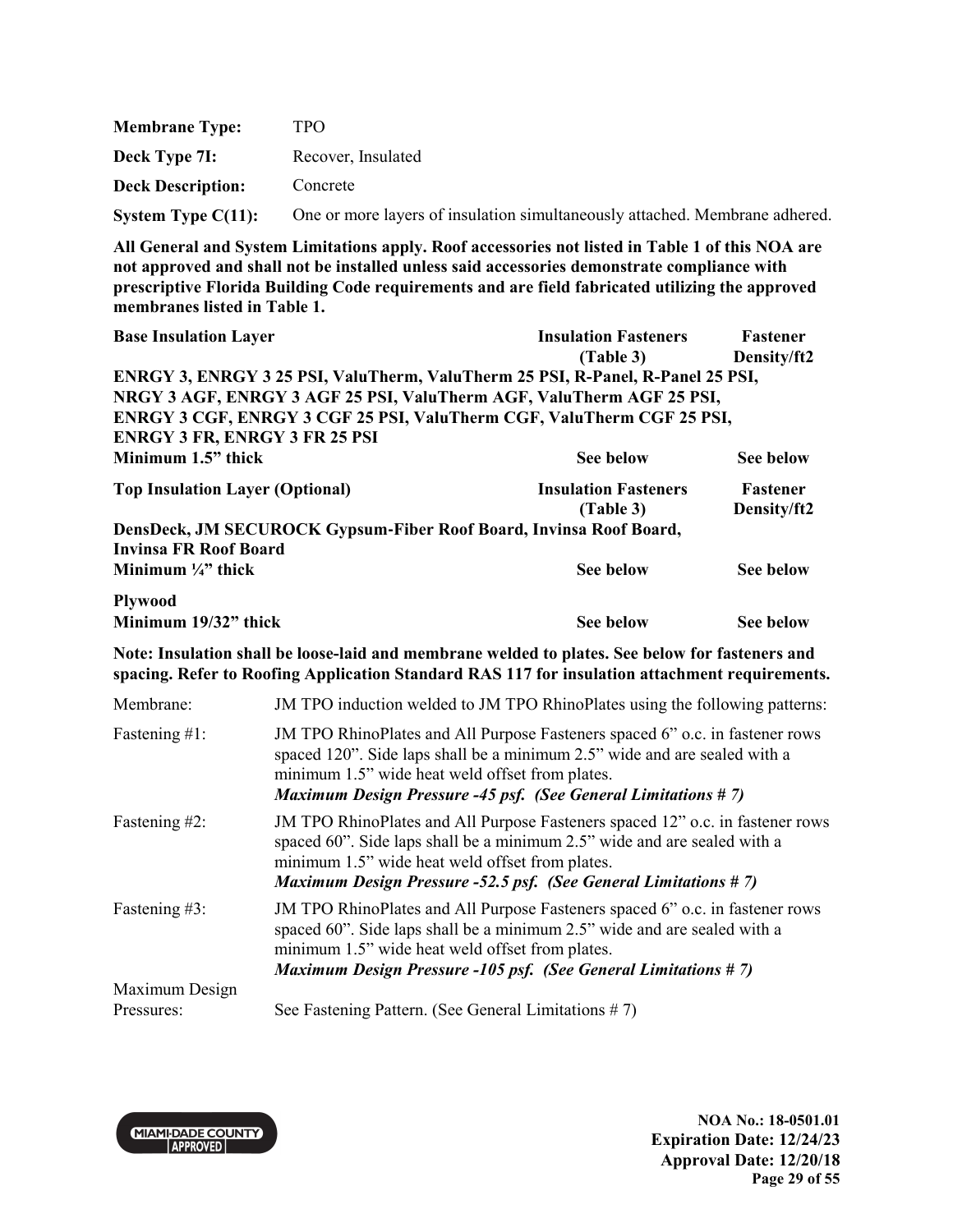| <b>Membrane Type:</b>    | TPO.                                                                        |
|--------------------------|-----------------------------------------------------------------------------|
| Deck Type 7I:            | Recover, Insulated                                                          |
| <b>Deck Description:</b> | Existing Structural Non-Insulated Metal Panel Roof Assembly                 |
| System Type $C(12)$ :    | One or more layers of insulation simultaneously attached. Membrane adhered. |

| Base Insulation Layer: To be placed between the ribs or                        | <b>Insulation Fasteners</b> | Fastener        |
|--------------------------------------------------------------------------------|-----------------------------|-----------------|
| over panels of existing structural metal roof system.                          | (Table 3)                   | Density/ft2     |
| ENRGY 3, ENRGY 3 25 PSI, ValuTherm, ValuTherm 25 PSI, R-Panel, R-Panel 25 PSI, |                             |                 |
| ENRGY 3 AGF, ENRGY 3 AGF 25 PSI, ValuTherm AGF, ValuTherm AGF 25 PSI,          |                             |                 |
| ENRGY 3 CGF, ENRGY 3 CGF 25 PSI, ValuTherm CGF, ValuTherm CGF 25 PSI,          |                             |                 |
| <b>ENRGY 3 FR, ENRGY 3 FR 25 PSI</b>                                           |                             |                 |
| Minimum 1.5" thick                                                             | N/A                         | N/A             |
| <b>Top Insulation Layer</b>                                                    | <b>Insulation Fasteners</b> | <b>Fastener</b> |
|                                                                                | (Table 3)                   | Density/ft2     |
| ENRGY 3, ENRGY 3 25 PSI, ValuTherm, ValuTherm 25 PSI, R-Panel, R-Panel 25 PSI, |                             |                 |
| ENRGY 3 AGF, ENRGY 3 AGF 25 PSI, ValuTherm AGF, ValuTherm AGF 25 PSI,          |                             |                 |
| ENRGY 3 CGF, ENRGY 3 CGF 25 PSI, ValuTherm CGF, ValuTherm CGF 25 PSI,          |                             |                 |
| <b>ENRGY 3 FR, ENRGY 3 FR 25 PSI</b>                                           |                             |                 |
| Minimum 1" thick                                                               | <b>See below</b>            | See below       |
| DensDeck, JM SECUROCK Gypsum-Fiber Roof Board, Invinsa Roof Board,             |                             |                 |
| <b>Invinsa FR Roof Board</b>                                                   |                             |                 |
| Minimum $\frac{1}{4}$ " thick                                                  | See below                   | See below       |

**Minimum 19/32" thick See below** See below See below

**Note: Insulation shall be loose-laid and membrane welded to plates. See below for fasteners and spacing. Refer to Roofing Application Standard RAS 117 for insulation attachment requirements.** 

| Membrane:        | JM TPO induction welded to JM TPO RhinoPlates using the following patterns.<br>6" wide side laps are sealed with a 1.5" wide heat weld offset from plates.                                                                                                                                     |
|------------------|------------------------------------------------------------------------------------------------------------------------------------------------------------------------------------------------------------------------------------------------------------------------------------------------|
| Fastening $#1$ : | Membrane is mechanically attached to 16 ga. purlins or steel supports spaced 5-ft<br>o.c. using JM Purlin Fasteners and JM TPO RhinoPlates fastened at every other<br>structural support spaced 6" o.c. along the supports.<br>Maximum Design Pressure -45 psf. (See General Limitations # 7)  |
| Fastening #2:    | Membrane is mechanically attached to 16 ga. purlins or steel supports spaced 5-ft<br>o.c. using JM Purlin Fasteners and JM TPO RhinoPlates fastened at every<br>structural support spaced 6" o.c. along the supports.<br><b>Maximum Design Pressure -120 psf. (See General Limitations #7)</b> |



**Plywood**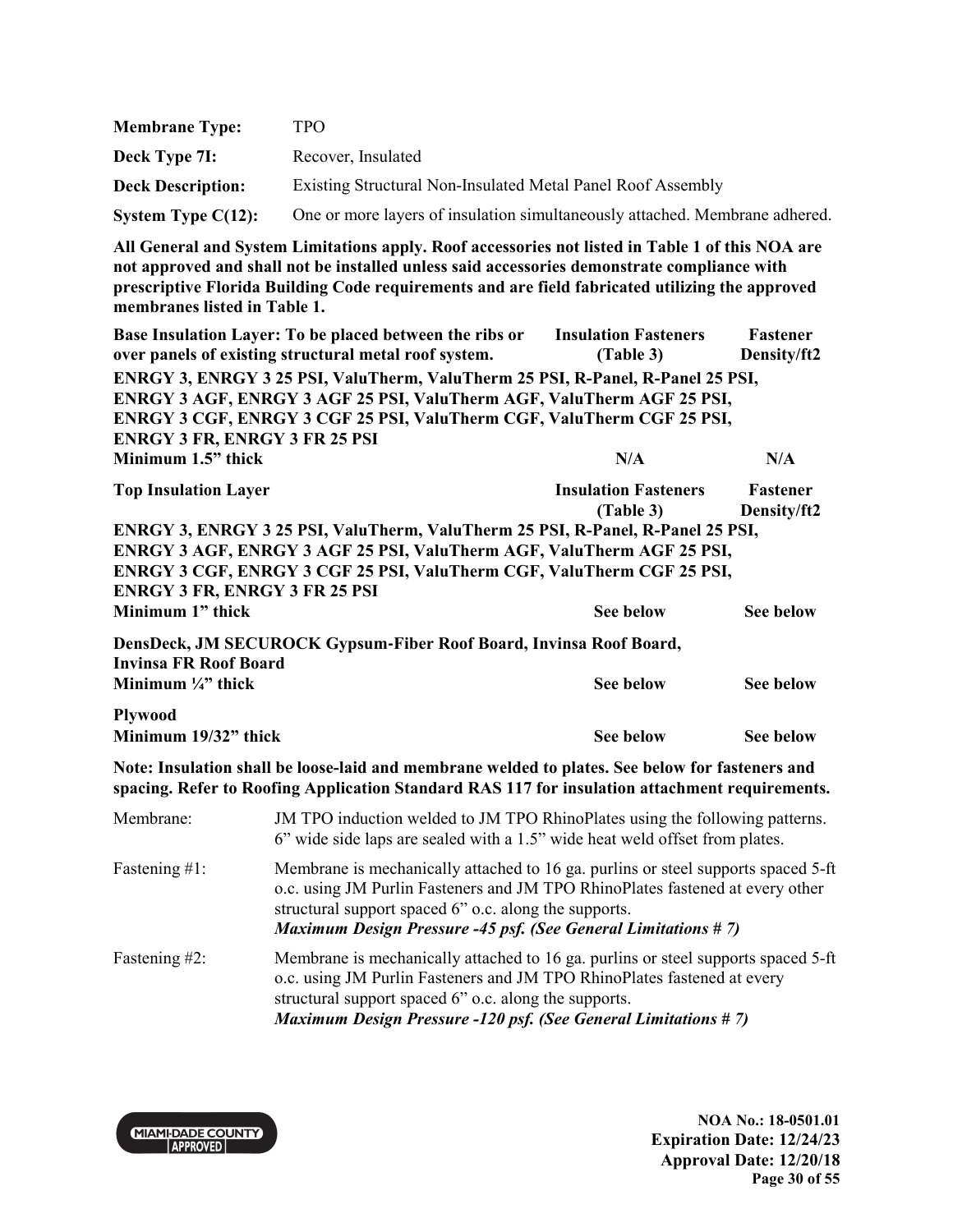| Membrane:<br>(Continued)     | JM TPO induction welded to JM TPO RhinoPlates using the following patterns.<br>6" wide side laps are sealed with a 1.5" wide heat weld offset from plates.                                                                                                                                       |
|------------------------------|--------------------------------------------------------------------------------------------------------------------------------------------------------------------------------------------------------------------------------------------------------------------------------------------------|
| Fastening #3:                | Membrane is mechanically attached to 16 ga. purlins or steel supports spaced 5-ft<br>o.c. using JM Purlin Fasteners and JM TPO RhinoPlates fastened at every<br>structural support spaced 12" o.c. along the supports.<br><b>Maximum Design Pressure -67.5 psf. (See General Limitations #7)</b> |
| Fastening #4:                | Membrane is mechanically attached to 16 ga. purlins or steel supports spaced 5-ft<br>o.c. using JM Purlin Fasteners and JM TPO RhinoPlates fastened at every<br>structural support spaced 18" o.c. along the supports.<br><b>Maximum Design Pressure -45 psf. (See General Limitations #7)</b>   |
| Maximum Design<br>Pressures: | See Fastening Pattern. (See General Limitations $# 7$ )                                                                                                                                                                                                                                          |

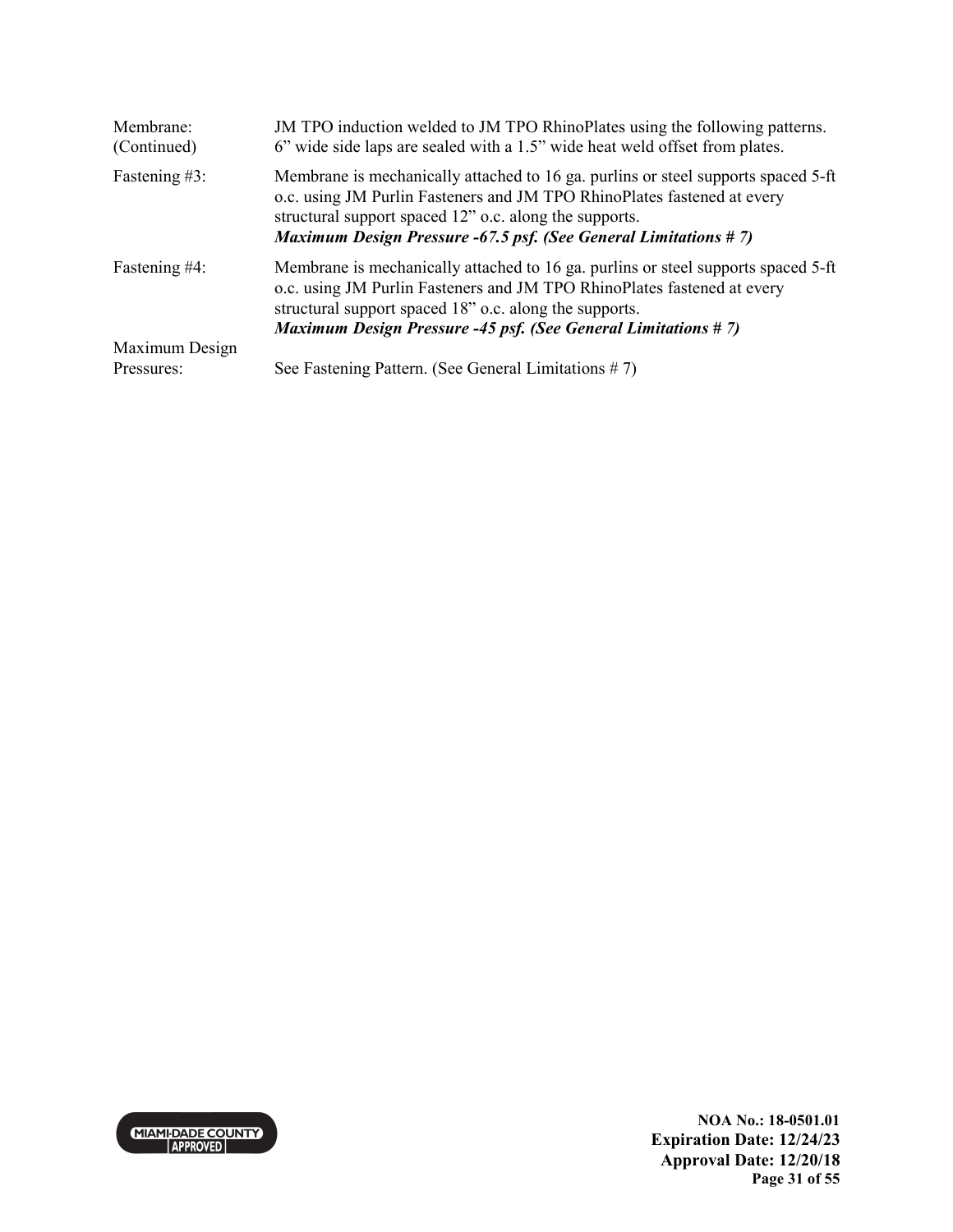| <b>Membrane Type:</b>    | TPO.                                                                                                                                                                                                                                                                                                                                  |
|--------------------------|---------------------------------------------------------------------------------------------------------------------------------------------------------------------------------------------------------------------------------------------------------------------------------------------------------------------------------------|
| Deck Type 7I:            | Recover, Insulated                                                                                                                                                                                                                                                                                                                    |
| <b>Deck Description:</b> | Min 18-22 ga., See Fastening Options Below for Grade, steel deck fastened 6"<br>o.c. with two Traxx 5 fasteners in supports spaced 6' o.c. Side laps fastened<br>with Traxx 1 screws spaced 18" o.c. between supports.<br>This Tested Assembly has been analyzed for allowable deck stress. See<br><b>Deck Stress Analysis Table.</b> |

**System Type C(13):** One or more layers of insulation simultaneously attached. Membrane adhered.

**All General and System Limitations apply. Roof accessories not listed in Table 1 of this NOA are not approved and shall not be installed unless said accessories demonstrate compliance with prescriptive Florida Building Code requirements and are field fabricated utilizing the approved membranes listed in Table 1.** 

| <b>Base Insulation Layer</b>                                                   | <b>Insulation Fasteners</b> | Fastener        |
|--------------------------------------------------------------------------------|-----------------------------|-----------------|
|                                                                                | (Table 3)                   | Density/ft2     |
| ENRGY 3, ENRGY 3 25 PSI, ValuTherm, ValuTherm 25 PSI, R-Panel, R-Panel 25 PSI, |                             |                 |
| ENRGY 3 AGF, ENRGY 3 AGF 25 PSI, ValuTherm AGF, ValuTherm AGF 25 PSI,          |                             |                 |
| ENRGY 3 CGF, ENRGY 3 CGF 25 PSI, ValuTherm CGF, ValuTherm CGF 25 PSI,          |                             |                 |
| <b>ENRGY 3 FR, ENRGY 3 FR 25 PSI</b>                                           |                             |                 |
| Maximum 1" thick                                                               | N/A                         | N/A             |
| <b>Top Insulation Layer (Optional)</b>                                         | <b>Insulation Fasteners</b> | <b>Fastener</b> |
|                                                                                | (Table 3)                   | Density/ft2     |
| DensDeck, JM SECUROCK Gypsum-Fiber Roof Board, Invinsa Roof Board,             |                             |                 |
| Invinsa FR Roof Board                                                          |                             |                 |
| Minimum $\frac{1}{4}$ " thick and Maximum 1" combined                          | <b>See below</b>            | See below       |
| thickness with base layer                                                      |                             |                 |
| <b>Plywood</b>                                                                 |                             |                 |
| Minimum 19/32" thick and Maximum 1" combined                                   | See below                   | See below       |
| thickness with base layer                                                      |                             |                 |

**Note: Insulation shall be loose-laid and membrane welded to plates. See below for fasteners and spacing. Refer to Roofing Application Standard RAS 117 for insulation attachment requirements.** 

| Membrane:        | JM TPO induction welded to JM TPO RhinoPlates as described below.                                                                                                                                                                                                                                                       |
|------------------|-------------------------------------------------------------------------------------------------------------------------------------------------------------------------------------------------------------------------------------------------------------------------------------------------------------------------|
| Fastening $#1$ : | (Min. 20 ga. Grade 80 Steel Deck) JM TPO RhinoPlates and High Load<br>Fasteners spaced 6" o.c. in fastener rows spaced 120". Side laps shall be a<br>minimum 2.5" wide and are sealed with a minimum 1.5" wide heat weld offset<br>from plates.<br><b>Maximum Design Pressure -45 psf. (See General Limitations #7)</b> |
| Fastening #2:    | (Grade 33 Steel Deck) JM TPO RhinoPlates and High Load Fasteners spaced 12"<br>o.c. in fastener rows spaced 60". Side laps shall be a minimum 2.5" wide and are<br>sealed with a minimum 1.5" wide heat weld offset from plates.<br><b>Maximum Design Pressure -52.5 psf. (See General Limitations #7)</b>              |



**NOA No.: 18-0501.01 Expiration Date: 12/24/23 Approval Date: 12/20/18 Page 32 of 55**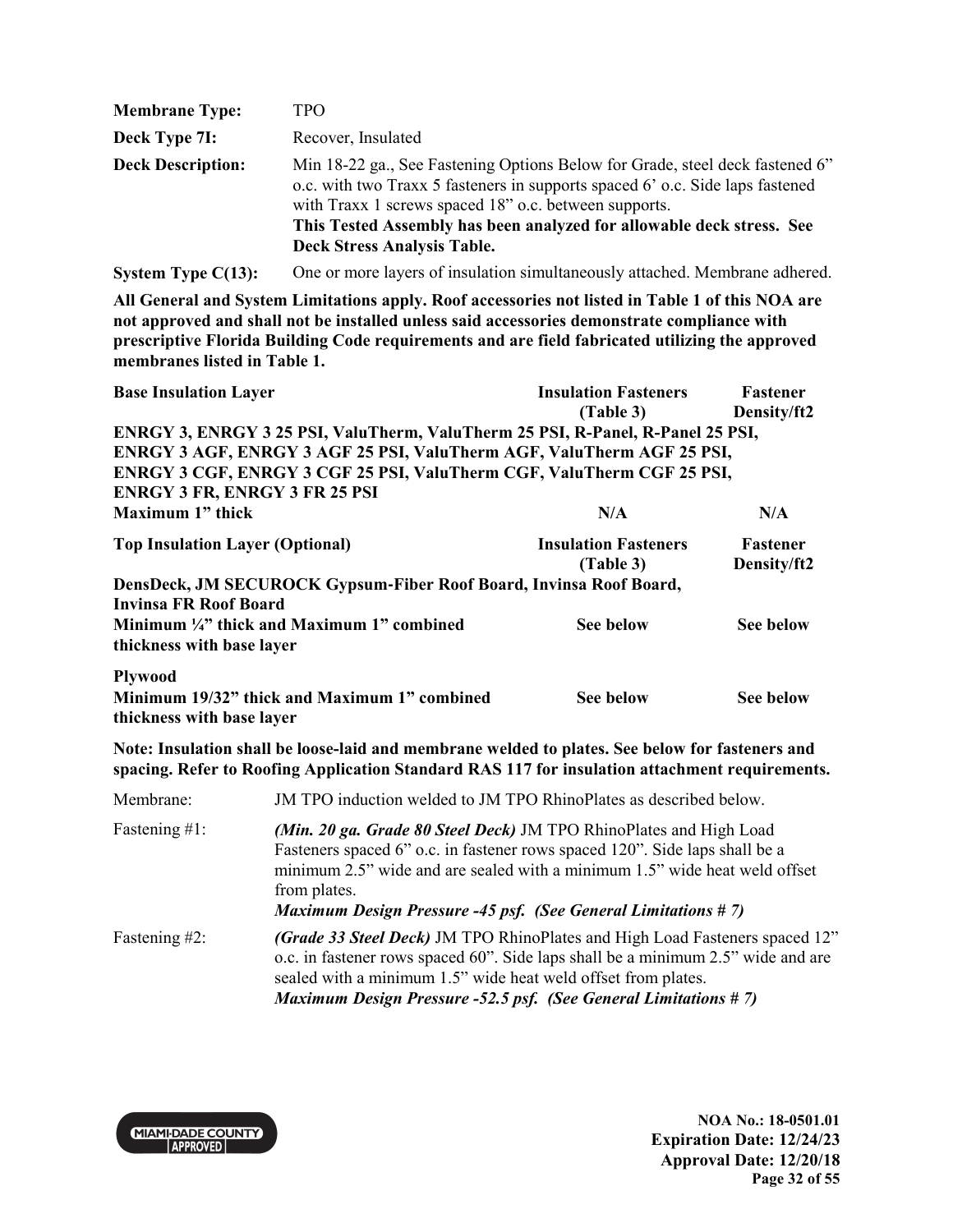| Membrane:<br>(Continued) | JM TPO induction welded to JM TPO RhinoPlates as described below.                                                                                                                                                                                                                                        |
|--------------------------|----------------------------------------------------------------------------------------------------------------------------------------------------------------------------------------------------------------------------------------------------------------------------------------------------------|
| Fastening $#3$ :         | (Grade 80 Steel Deck) JM TPO RhinoPlates and High Load Fasteners spaced 6"<br>o.c. in fastener rows spaced 60". Side laps shall be a minimum 2.5" wide and are<br>sealed with a minimum 1.5" wide heat weld offset from plates.<br><b>Maximum Design Pressure -105 psf. (See General Limitations #7)</b> |
| Maximum Design           |                                                                                                                                                                                                                                                                                                          |
| Pressures:               | See Fastening Pattern. (See General Limitations $# 7$ )                                                                                                                                                                                                                                                  |



**NOA No.: 18-0501.01 Expiration Date: 12/24/23 Approval Date: 12/20/18 Page 33 of 55**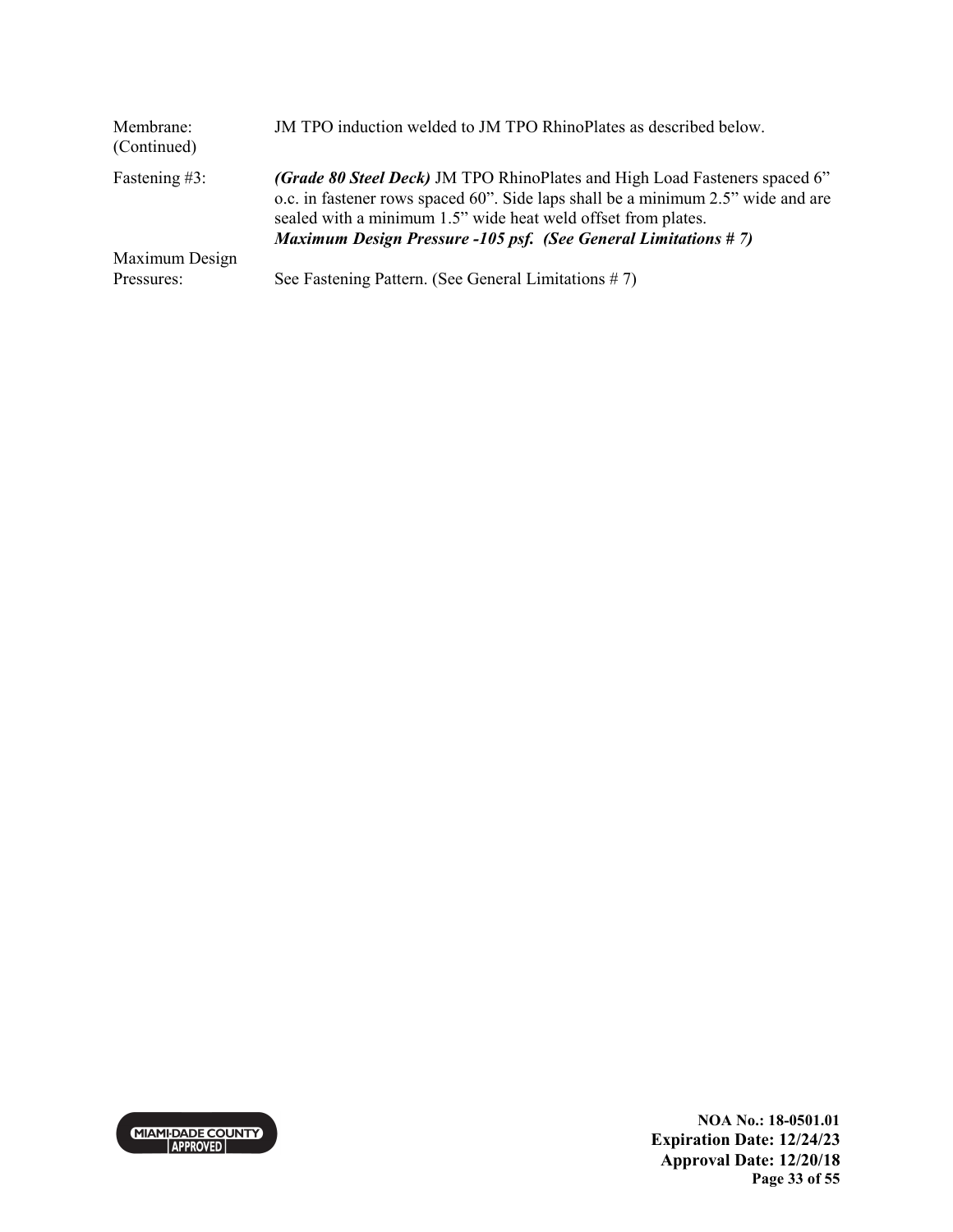| <b>Membrane Type:</b>                                    | <b>TPO</b>                                                                                                                                                                                                                                                                                                                                                                                                                                                                                                                                                               |                                                                                                                                                                                                                                                                                                         |                                |
|----------------------------------------------------------|--------------------------------------------------------------------------------------------------------------------------------------------------------------------------------------------------------------------------------------------------------------------------------------------------------------------------------------------------------------------------------------------------------------------------------------------------------------------------------------------------------------------------------------------------------------------------|---------------------------------------------------------------------------------------------------------------------------------------------------------------------------------------------------------------------------------------------------------------------------------------------------------|--------------------------------|
| Deck Type 7I:                                            | Recover, Insulated                                                                                                                                                                                                                                                                                                                                                                                                                                                                                                                                                       |                                                                                                                                                                                                                                                                                                         |                                |
| <b>Deck Description:</b>                                 | Concrete or Min. 22 ga. Grade 40 steel deck attached to structural supports<br>spaced maximum 6-ft o.c. Supports attached with two $\#12-24 \times 1-1/4$ " HWH<br>screws and 3/4" O.D. washers at each flute along intermediate supports. Panel<br>laps were left unstitched. *The deck should record a Minimum Characteristic<br>Resistance Force (MCRF) of 383 lbf when tested with High Load Fasteners<br>(steel deck) or All Purpose Fasteners (concrete deck) installed through the deck<br>in accordance with TAS 105. Existing roof shall be a minimum 1" thick. |                                                                                                                                                                                                                                                                                                         |                                |
|                                                          | <b>Deck Stress Analysis Table.</b>                                                                                                                                                                                                                                                                                                                                                                                                                                                                                                                                       | This Tested Assembly has been analyzed for allowable deck stress. See                                                                                                                                                                                                                                   |                                |
| System Type $C(14)$ :                                    | Top layer of insulation mechanically fastened; membrane adhered to fastener<br>plates.                                                                                                                                                                                                                                                                                                                                                                                                                                                                                   |                                                                                                                                                                                                                                                                                                         |                                |
| membranes listed in Table 1.                             |                                                                                                                                                                                                                                                                                                                                                                                                                                                                                                                                                                          | All General and System Limitations apply. Roof accessories not listed in Table 1 of this NOA are<br>not approved and shall not be installed unless said accessories demonstrate compliance with<br>prescriptive Florida Building Code requirements and are field fabricated utilizing the approved      |                                |
| <b>Base Insulation Layer</b>                             |                                                                                                                                                                                                                                                                                                                                                                                                                                                                                                                                                                          | <b>Insulation Fasteners</b>                                                                                                                                                                                                                                                                             | Fastener                       |
| <b>ENRGY 3 FR, ENRGY 3 FR 25 PSI</b><br>Minimum 1" thick |                                                                                                                                                                                                                                                                                                                                                                                                                                                                                                                                                                          | (Table 3)<br>ENRGY 3, ENRGY 3 25 PSI, ValuTherm, ValuTherm 25 PSI, R-Panel, R-Panel 25 PSI,<br>ENRGY 3 AGF, ENRGY 3 AGF 25 PSI, ValuTherm AGF, ValuTherm AGF 25 PSI,<br>ENRGY 3 CGF, ENRGY 3 CGF 25 PSI, ValuTherm CGF, ValuTherm CGF 25 PSI,<br>N/A                                                    | Density/ft <sup>2</sup><br>N/A |
| <b>Top Insulation Layer</b>                              |                                                                                                                                                                                                                                                                                                                                                                                                                                                                                                                                                                          | <b>Insulation Fasteners</b><br>(Table 3)                                                                                                                                                                                                                                                                | Fastener<br>Density/ $ft^2$    |
|                                                          |                                                                                                                                                                                                                                                                                                                                                                                                                                                                                                                                                                          | <b>JM SECUROCK Gypsum-Fiber Roof Board, Invinsa Roof Board, Invinsa FR Roof Board</b>                                                                                                                                                                                                                   |                                |
| Minimum $\frac{1}{4}$ " thick                            |                                                                                                                                                                                                                                                                                                                                                                                                                                                                                                                                                                          | 11 with 8 (concrete)<br>4 with 8 (steel)                                                                                                                                                                                                                                                                | $1:2.13-ft^2$                  |
| <b>ENRGY 3 FR, ENRGY 3 FR 25 PSI</b>                     |                                                                                                                                                                                                                                                                                                                                                                                                                                                                                                                                                                          | ENRGY 3, ENRGY 3 25 PSI, ValuTherm, ValuTherm 25 PSI, R-Panel, R-Panel 25 PSI,<br>ENRGY 3 AGF, ENRGY 3 AGF 25 PSI, ValuTherm AGF, ValuTherm AGF 25 PSI,<br>ENRGY 3 CGF, ENRGY 3 CGF 25 PSI, ValuTherm CGF, ValuTherm CGF 25 PSI,                                                                        |                                |
| Minimum 1" thick                                         |                                                                                                                                                                                                                                                                                                                                                                                                                                                                                                                                                                          | 11 with 8 (concrete)<br>4 with 8 (steel)                                                                                                                                                                                                                                                                | $1:2.13-ft^2$                  |
|                                                          |                                                                                                                                                                                                                                                                                                                                                                                                                                                                                                                                                                          | Note: Top layer of insulation shall be mechanically attached using the fastener density listed<br>above. The insulation panels listed are minimum sizes and dimensions; if larger panels are used,<br>the number of fasteners shall be increased maintaining the same fastener density. Please refer to |                                |

**Roofing Application Standard RAS 117 for insulation attachment.** 

Membrane: JM TPO (min. 60 mil) membrane bonded to JM TPO RhinoPlates fastened as specified above. Side laps shall be a minimum 2.5" wide and are sealed with a minimum 1.5" wide heat weld offset from the plates.

Maximum Design

MIAMI-DADE COUNTY

Pressures: -90 psf. (See General Limitation #7)

**NOA No.: 18-0501.01 Expiration Date: 12/24/23 Approval Date: 12/20/18 Page 34 of 55**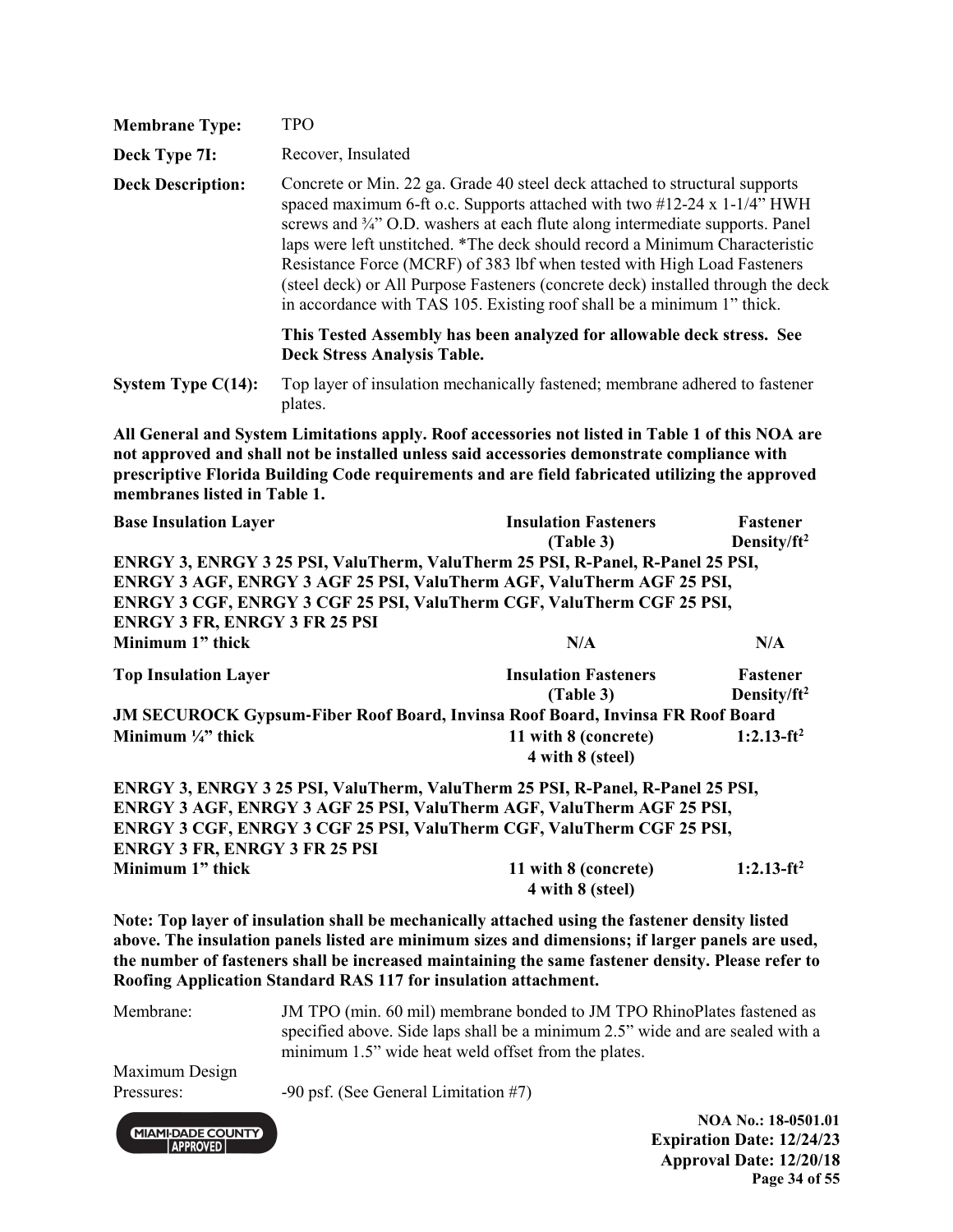| <b>Membrane Type:</b>    | TPO                                                                                                                                                                                                                                                                                                                                                                                                                                                                                                                                                                                                                                                                                                |
|--------------------------|----------------------------------------------------------------------------------------------------------------------------------------------------------------------------------------------------------------------------------------------------------------------------------------------------------------------------------------------------------------------------------------------------------------------------------------------------------------------------------------------------------------------------------------------------------------------------------------------------------------------------------------------------------------------------------------------------|
| Deck Type 7I:            | Recover, Insulated                                                                                                                                                                                                                                                                                                                                                                                                                                                                                                                                                                                                                                                                                 |
| <b>Deck Description:</b> | Concrete or Min. 22 ga. Grade 33 steel deck attached to structural supports<br>spaced maximum 6-ft o.c. Supports attached with 5/8" diameter puddle welds at<br>each flute along intermediate supports. Deck side laps stitched 24" o.c. with<br>$1/4$ '-14 x $7/8$ " HWH screws. Or min. 2500 psi structural concrete deck. *The<br>deck should record a Minimum Characteristic Resistance Force (MCRF) of 187<br>lbf when tested with UltraFast Fasteners (steel deck) or All Purpose Fasteners<br>(concrete deck) installed through the deck in accordance with TAS 105. Existing<br>roof shall be a minimum 1" thick.<br>This Tested Assembly has been analyzed for allowable deck stress. See |
|                          | <b>Deck Stress Analysis Table.</b>                                                                                                                                                                                                                                                                                                                                                                                                                                                                                                                                                                                                                                                                 |

**System Type C(15):** All layers of insulation simultaneously fastened; membrane fully adhered.

**All General and System Limitations apply. Roof accessories not listed in Table 1 of this NOA are not approved and shall not be installed unless said accessories demonstrate compliance with prescriptive Florida Building Code requirements and are field fabricated utilizing the approved membranes listed in Table 1.**

| <b>Base Insulation Layer</b>                                                   | <b>Insulation Fasteners</b> | <b>Fastener</b>          |
|--------------------------------------------------------------------------------|-----------------------------|--------------------------|
|                                                                                | (Table 3)                   | Density/ $ft^2$          |
| ENRGY 3, ENRGY 3 25 PSI, ValuTherm, ValuTherm 25 PSI, R-Panel, R-Panel 25 PSI, |                             |                          |
| ENRGY 3 AGF, ENRGY 3 AGF 25 PSI, ValuTherm AGF, ValuTherm AGF 25 PSI,          |                             |                          |
| <b>ENRGY 3 CGF, ENRGY 3 CGF 25 PSI, ValuTherm CGF, ValuTherm CGF 25 PSI,</b>   |                             |                          |
| <b>ENRGY 3 FR, ENRGY 3 FR 25 PSI</b>                                           |                             |                          |
| Minimum 1.5" thick                                                             | 1 with 2 or 3 (Steel Deck)  | $1:1.78$ ft <sup>2</sup> |
|                                                                                | 11 with 2 (Concrete Deck)   |                          |

**Note: All layers of insulation shall be mechanically attached using the fastener density listed above. The insulation panels listed are minimum sizes and dimensions; if larger panels are used, the number of fasteners shall be increased maintaining the same fastener density. Please refer to Roofing Application Standard RAS 117 for insulation attachment.** 

| Membrane:      | JM TPO fully adhered to insulation using JM TPO Membrane Adhesive (Solvent-      |
|----------------|----------------------------------------------------------------------------------|
|                | Based) or JM Membrane Bonding Adhesive (TPO & EPDM) applied at a rate of         |
|                | 1.10 gal./sq. Membrane Side laps will be a minimum 2.5" wide and shall be sealed |
|                | with a minimum 1.5" wide heat weld.                                              |
| Maximum Design |                                                                                  |
| Pressures:     | $-52.5$ psf. (See General Limitation #7)                                         |

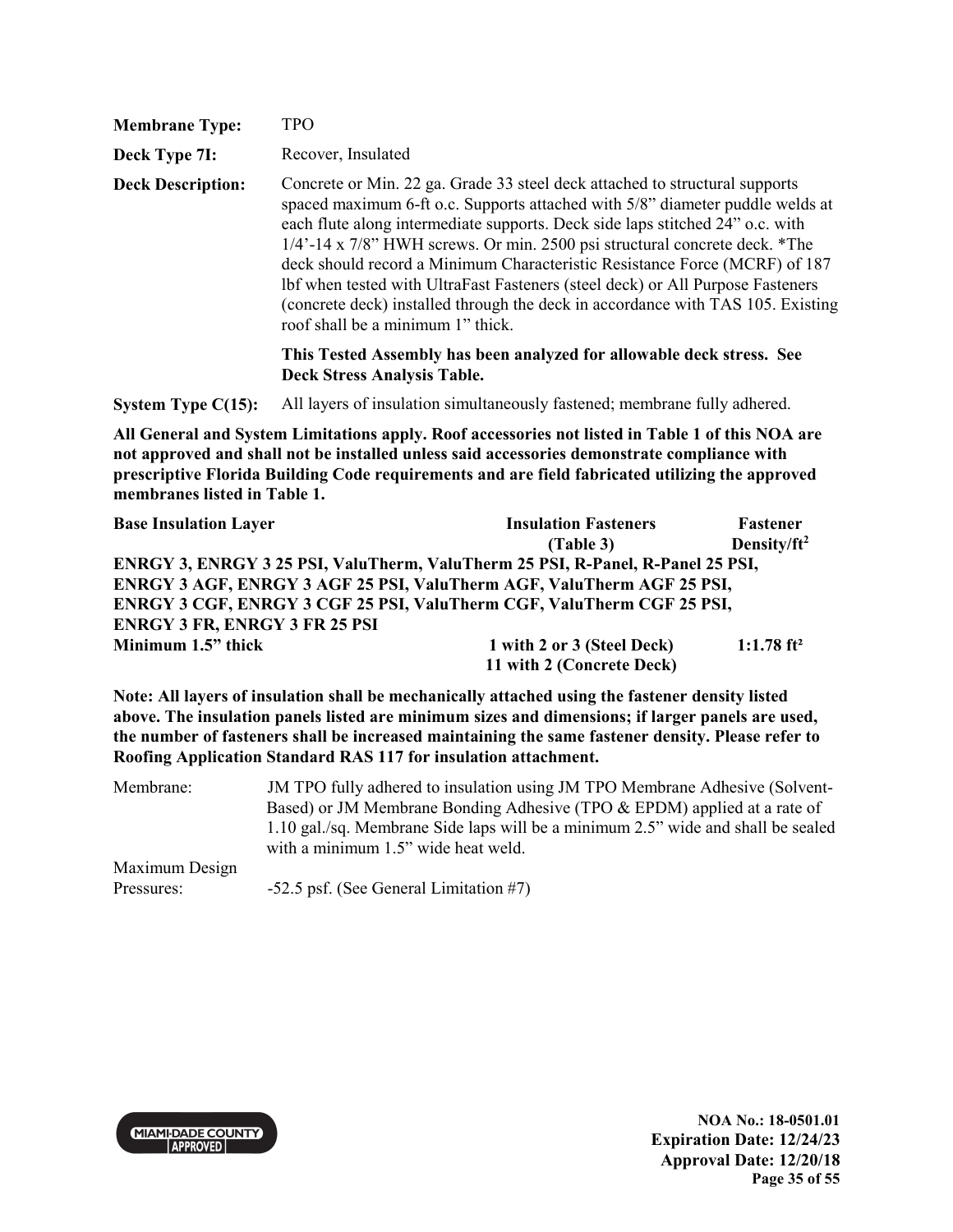| <b>Membrane Type:</b>    | TPO.                                                                   |
|--------------------------|------------------------------------------------------------------------|
| Deck Type 7I:            | Recover, Insulated                                                     |
| <b>Deck Description:</b> | Concrete                                                               |
| System Type $C(16)$ :    | Top layer of insulation mechanically fastened, membrane fully adhered. |

| <b>Insulation Layer</b>                                                        | <b>Insulation Fasteners</b> | Fastener              |
|--------------------------------------------------------------------------------|-----------------------------|-----------------------|
|                                                                                | (Table 3)                   | Density/ $ft^2$       |
| ENRGY 3, ENRGY 3 25 PSI, ValuTherm, ValuTherm 25 PSI, R-Panel, R-Panel 25 PSI, |                             |                       |
| ENRGY 3 AGF, ENRGY 3 AGF 25 PSI, ValuTherm AGF, ValuTherm AGF 25 PSI,          |                             |                       |
| ENRGY 3 CGF, ENRGY 3 CGF 25 PSI, ValuTherm CGF, ValuTherm CGF 25 PSI,          |                             |                       |
| <b>ENRGY 3 FR, ENRGY 3 FR 25 PSI</b>                                           |                             |                       |
| Minimum 1.5" thick                                                             | 3 with 1 or 2               | $1:2$ ft <sup>2</sup> |

**Note: All layers shall be simultaneously fastened; see above for fasteners and density. Insulation panels listed are minimum sizes and dimensions; if larger panels are used, the number of fasteners shall be increased maintaining the same fastener density. Please refer to Roofing Application Standard RAS 117 for insulation attachment.** 

Membrane: JM TPO adhered to insulation using JM TPO Membrane Adhesive (Solvent-Based) or JM TPO Membrane Adhesive (Low VOC) adhesive applied to both the membrane and substrate for a combined rate of 1.67 gal./sq. or JM TPO Low VOC Membrane Adhesive or JM Membrane Bonding Adhesive (TPO & EPDM) applied at a combined rate of 1.10 gal./sq. or JM TPO LVOC Membrane Adhesive or JM LVOC Membrane Adhesive applied at a rate of 0.83 gal./sq. or JM TPO Membrane Adhesive (Water-Based) can also be applied to substrate only at a rate of 0.84 gal./sq. or JM TPO Water Based Membrane Adhesive applied at a rate of 0.63-0.83 gal./sq. Side laps will be a minimum 2.5" wide and shall be sealed with a minimum 1.5" wide heat weld.

Or

JM TPO FB 115 or 135 adhered to insulation using JM TPO Membrane Adhesive (Water-Based) applied to substrate only at a rate of 0.84 gal./sq. or JM TPO Water Based Membrane Adhesive applied at a rate of 0.63-0.83 gal./sq. or with JM Roofing Systems Urethane Adhesive applied in  $\frac{1}{2}$  to  $\frac{3}{4}$  ribbons spaced 12" o.c. or with JM Two Part Urethane Insulation Adhesive Canister applied in splatter pattern at 0.318 gal./sq. Side laps will be a minimum 2.5" wide and shall be sealed with a minimum 1.5" wide heat weld.

#### Or

JM TPO FB 150 or 175 Membrane is fully adhered to the insulation with approved hot asphalt applied at 20-25 lbs./sq with minimum 2.5" wide side laps that shall be sealed with a minimum 1.5" wide heat weld.

Maximum Design

Pressures: -45 psf. (See General Limitation #9)

**NOA No.: 18-0501.01 Expiration Date: 12/24/23 Approval Date: 12/20/18 Page 36 of 55** 

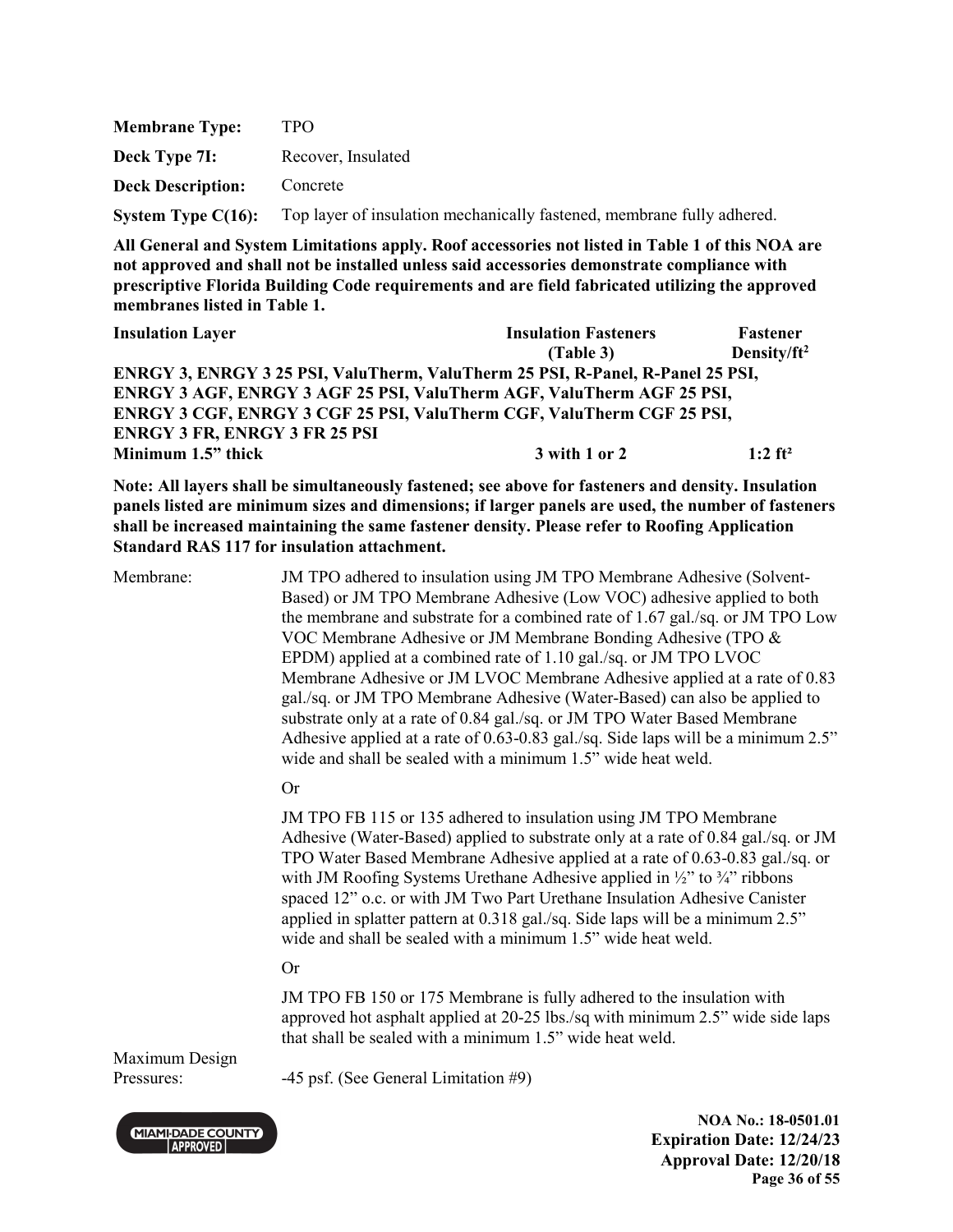| <b>Membrane Type:</b>    | TPO.                                                                   |
|--------------------------|------------------------------------------------------------------------|
| Deck Type 7I:            | Recover, Insulated                                                     |
| <b>Deck Description:</b> | Concrete                                                               |
| System Type $C(17)$ :    | Top layer of insulation mechanically fastened, membrane fully adhered. |

| <b>Insulation Layer</b>                                                        | <b>Insulation Fasteners</b> | Fastener      |
|--------------------------------------------------------------------------------|-----------------------------|---------------|
|                                                                                | (Table 3)                   | Density/ft2   |
| ENRGY 3, ENRGY 3 25 PSI, ValuTherm, ValuTherm 25 PSI, R-Panel, R-Panel 25 PSI, |                             |               |
| ENRGY 3 AGF, ENRGY 3 AGF 25 PSI, ValuTherm AGF, ValuTherm AGF 25 PSI,          |                             |               |
| ENRGY 3 CGF, ENRGY 3 CGF 25 PSI, ValuTherm CGF, ValuTherm CGF 25 PSI,          |                             |               |
| <b>ENRGY 3 FR, ENRGY 3 FR 25 PSI</b>                                           |                             |               |
| Minimum 1.5" thick                                                             | 3 with 1 or 2               | 1:1.78 $ft^2$ |

**Note: All layers shall be simultaneously fastened; see above for fasteners and density. Insulation panels listed are minimum sizes and dimensions; if larger panels are used, the number of fasteners shall be increased maintaining the same fastener density. Please refer to Roofing Application Standard RAS 117 for insulation attachment.** 

| Membrane: | JM TPO adhered to insulation using JM TPO Membrane Adhesive (Solvent-<br>Based), or JM TPO Membrane Adhesive (Low VOC) adhesive applied to both<br>the membrane and substrate for a combined rate of 1.67 gal./sq. or JM TPO<br>Low VOC Membrane Adhesive or JM Membrane Bonding Adhesive (TPO &<br>EPDM) applied at a combined rate of 1.10 gal./sq. or JM TPO LVOC<br>Membrane Adhesive or JM LVOC Membrane Adhesive (TPO & EPDM)<br>applied at a rate of 0.83 gal./sq. Side laps will be a minimum 2.5" wide and<br>shall be sealed with a minimum 1.5" wide heat weld. |
|-----------|----------------------------------------------------------------------------------------------------------------------------------------------------------------------------------------------------------------------------------------------------------------------------------------------------------------------------------------------------------------------------------------------------------------------------------------------------------------------------------------------------------------------------------------------------------------------------|
|           | Or                                                                                                                                                                                                                                                                                                                                                                                                                                                                                                                                                                         |
|           | JM TPO FB 150 or 175 Membrane is fully adhered to the insulation with<br>approved hot asphalt applied at 20-25 lbs./sq with minimum 2.5" wide side laps<br>that shall be sealed with a minimum 1.5" wide heat weld.                                                                                                                                                                                                                                                                                                                                                        |

Maximum Design

Pressures: -52.5 psf. (See General Limitation #7)



**NOA No.: 18-0501.01 Expiration Date: 12/24/23 Approval Date: 12/20/18 Page 37 of 55**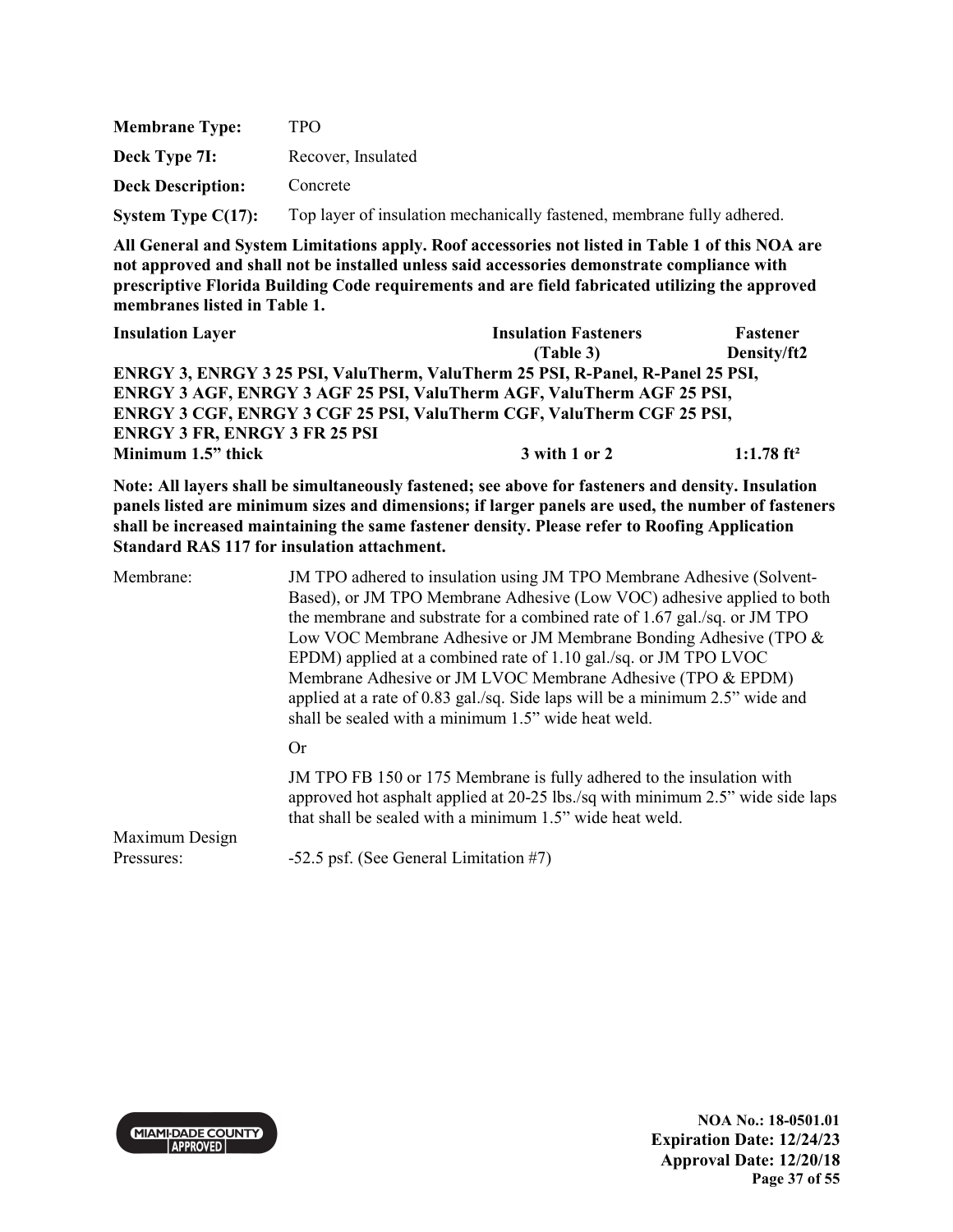| <b>Membrane Type:</b>    | <b>TPO</b>                                                                                                                                                                                                                                                                                                                                                 |
|--------------------------|------------------------------------------------------------------------------------------------------------------------------------------------------------------------------------------------------------------------------------------------------------------------------------------------------------------------------------------------------------|
| Deck Type 7I:            | Recover, Insulated                                                                                                                                                                                                                                                                                                                                         |
| <b>Deck Description:</b> | Min 18-22 ga., Grade 80 steel decking attached to steel supports spaced 6 ft. o.c.<br>using Traxx/5 fasteners spaced 6" o.c. (at the bottom flute) and with side laps<br>fastened with three Traxx/1 screws spaced evenly between supports.<br>This Tested Assembly has been analyzed for allowable deck stress. See Deck<br><b>Stress Analysis Table.</b> |

**System Type D(1):** Membrane attached over preliminary fastened insulation.

**All General and System Limitations apply. Roof accessories not listed in Table 1 of this NOA are not approved and shall not be installed unless said accessories demonstrate compliance with prescriptive Florida Building Code requirements and are field fabricated utilizing the approved membranes listed in Table 1.** 

| <b>Insulation Layer</b>                                                        | <b>Insulation Fasteners</b> | Fastener    |
|--------------------------------------------------------------------------------|-----------------------------|-------------|
|                                                                                | (Table 3)                   | Density/ft2 |
| ENRGY 3, ENRGY 3 25 PSI, ValuTherm, ValuTherm 25 PSI, R-Panel, R-Panel 25 PSI, |                             |             |
| ENRGY 3 AGF, ENRGY 3 AGF 25 PSI, ValuTherm AGF, ValuTherm AGF 25 PSI,          |                             |             |
| ENRGY 3 CGF, ENRGY 3 CGF 25 PSI, ValuTherm CGF, ValuTherm CGF 25 PSI,          |                             |             |
| <b>ENRGY 3 FR, ENRGY 3 FR 25 PSI</b>                                           |                             |             |
| Maximum 1" thick                                                               | N/A                         | N/A         |
| DensDeck, JM SECUROCK Gypsum-Fiber Roof Board, Invinsa Roof Board,             |                             |             |
| <b>Invinsa FR Roof Board</b>                                                   |                             |             |

**Minimum**  $\frac{1}{4}$  thick  $N/A$   $N/A$ 

**Note: All layers of insulation and membrane shall be simultaneously attached. See membrane options for fasteners and density. Refer to Roofing Application Standard RAS 117 for insulation attachment requirements. All insulation shall have preliminary attachment, prior to the installation of the roofing membrane at a minimum application rate of two fasteners per board for insulation boards having no dimension greater than 4 ft., and four fasteners for any insulation board having no dimension greater than 8 ft.**

| Membrane:        | JM TPO mechanically fastened to the deck through the insulation as described<br>below; side laps will be a minimum 6" wide and shall be sealed with a minimum<br>1.5" wide heat weld.                                               |
|------------------|-------------------------------------------------------------------------------------------------------------------------------------------------------------------------------------------------------------------------------------|
| Fastening $#1$ : | Membrane is mechanically attached using High Load Fasteners and High Load<br>Plates spaced 6" o.c. within laps of a maximum 8 ft. wide sheet.<br><b>Maximum Design Pressure -52.5 psf. (See General Limitations #7)</b>             |
| Fastening $#2$ : | Membrane is mechanically attached using Extra High Load Fasteners and Extra<br>High Load Plates spaced 12" o.c. within laps of a maximum 8 ft. wide sheet.<br><b>Maximum Design Pressure -45 psf. (See General Limitations #7)</b>  |
| Fastening #3:    | Membrane is mechanically attached using High Load Fasteners and High Load<br>Plates spaced 6" o.c. within laps of a maximum 10 ft. wide sheet.<br><b>Maximum Design Pressure -45 psf. (See General Limitations #7)</b>              |
| Fastening #4:    | Membrane is mechanically attached using Extra High Load Fasteners and Extra<br>High Load Plates spaced 12" o.c. within laps of a maximum 10 ft. wide sheet.<br><b>Maximum Design Pressure -45 psf. (See General Limitations #7)</b> |

**MIAMI-DADE COUNTY APPROVED** 

**NOA No.: 18-0501.01 Expiration Date: 12/24/23 Approval Date: 12/20/18 Page 38 of 55**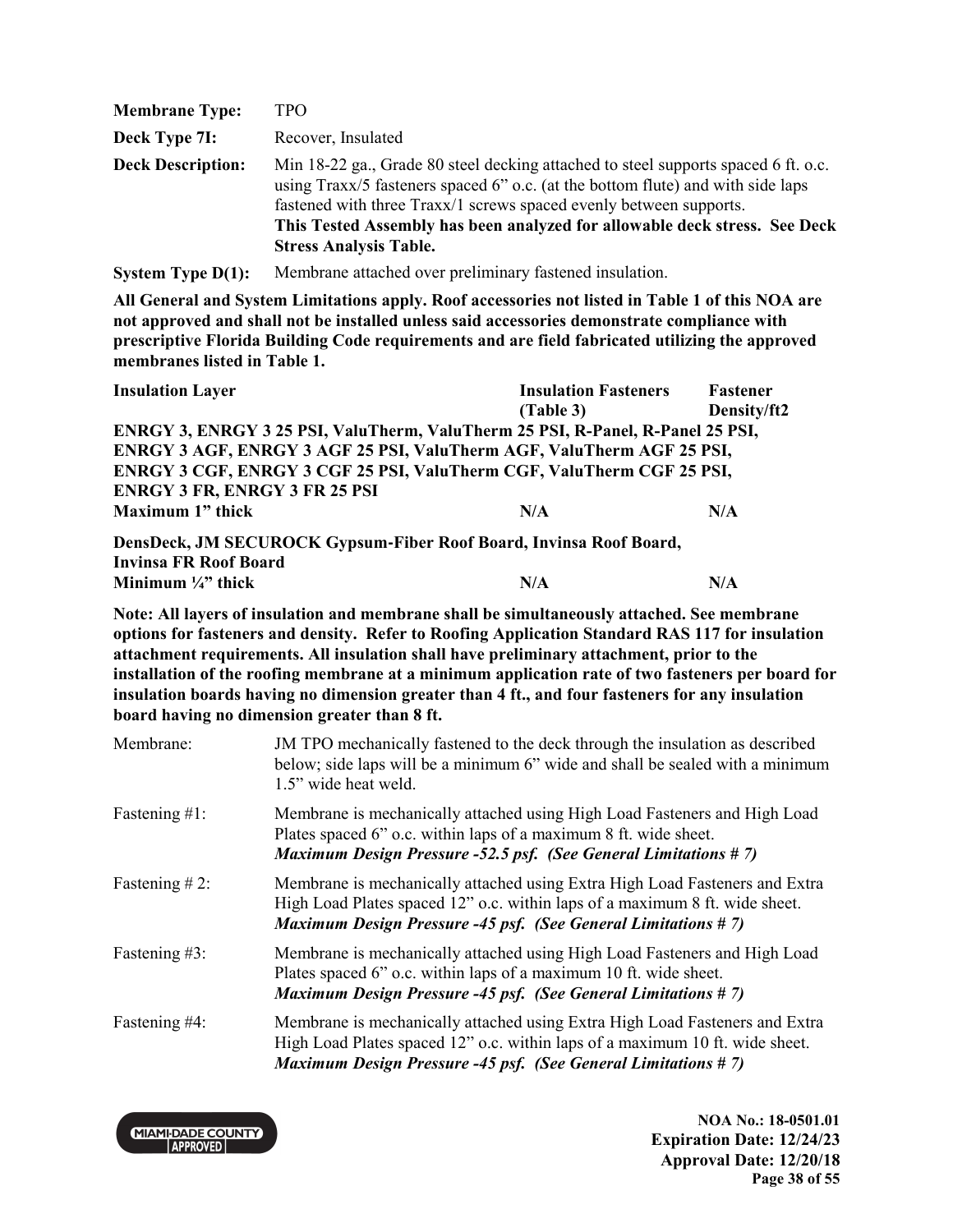| Membrane:<br>(Continued)     | JM TPO mechanically fastened to the deck through the insulation as described<br>below; side laps will be a minimum 6" wide and shall be sealed with a minimum<br>1.5" wide heat weld.                                                                                    |
|------------------------------|--------------------------------------------------------------------------------------------------------------------------------------------------------------------------------------------------------------------------------------------------------------------------|
| Fastening $# 5$ :            | (Min. 18-20 ga. steel deck only) Membrane is mechanically attached using Extra<br>High Load Fasteners and Extra High Load Plates spaced 6" o.c. within laps of a<br>maximum 10 ft. wide sheet.<br><b>Maximum Design Pressure -52.5 psf. (See General Limitations #7)</b> |
| Maximum Design<br>Pressures: | See Fastening Pattern. (See General Limitations $# 7$ )                                                                                                                                                                                                                  |

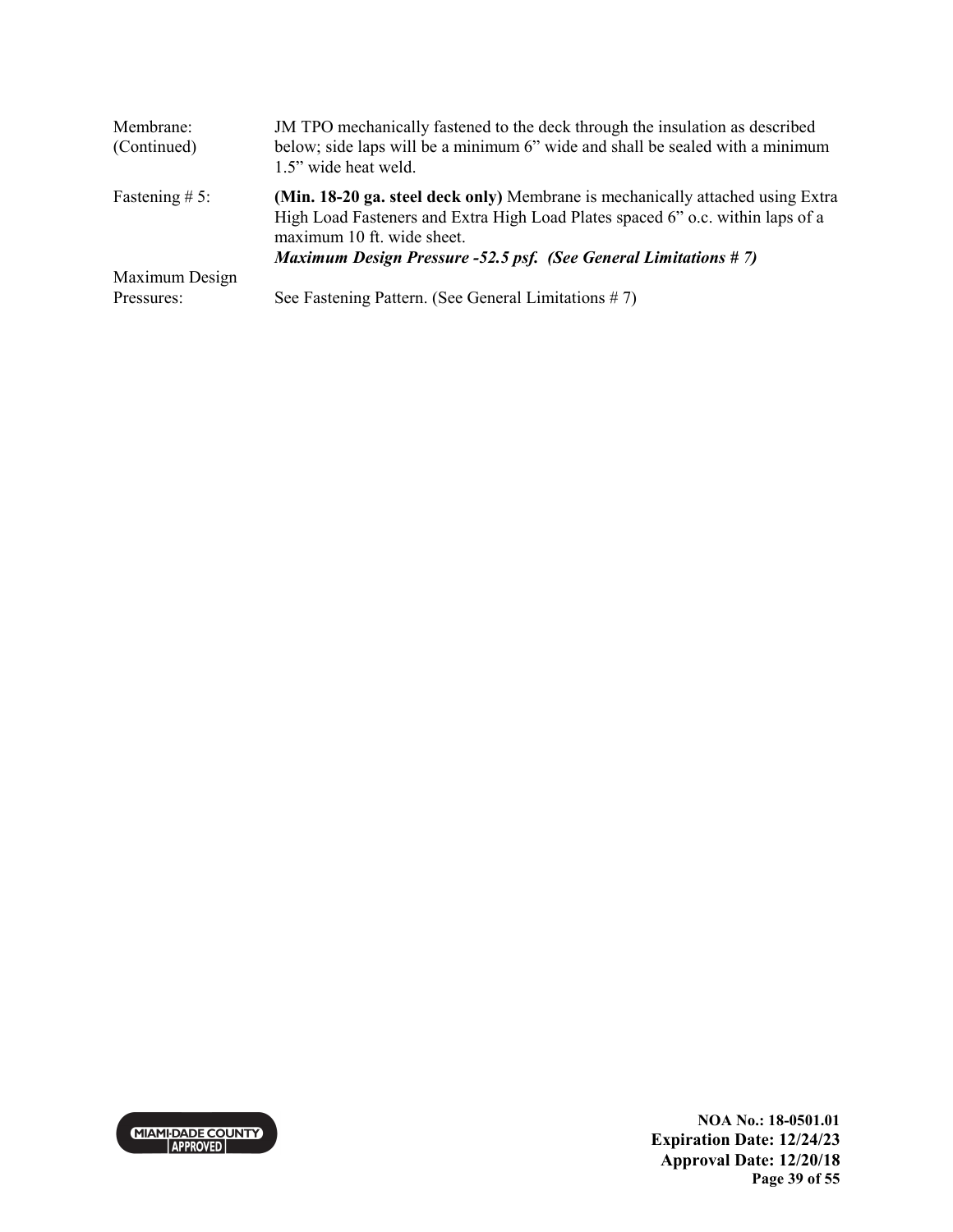| <b>Membrane Type:</b>    | TPO                                                                                                                                                                                                                                                                                                                                                       |
|--------------------------|-----------------------------------------------------------------------------------------------------------------------------------------------------------------------------------------------------------------------------------------------------------------------------------------------------------------------------------------------------------|
| Deck Type 7I:            | Recover, Insulated                                                                                                                                                                                                                                                                                                                                        |
| <b>Deck Description:</b> | Min 18-20 ga., Grade 33 steel decking attached to steel supports spaced 6ft.<br>o.c. using Traxx/5 fasteners spaced 6" o.c. (at the bottom flute) and with side<br>laps fastened with three Traxx/1 screws spaced evenly between supports.<br>This Tested Assembly has been analyzed for allowable deck stress. See<br><b>Deck Stress Analysis Table.</b> |

**System Type D(2):** Membrane attached over preliminary fastened insulation.

**All General and System Limitations apply. Roof accessories not listed in Table 1 of this NOA are not approved and shall not be installed unless said accessories demonstrate compliance with prescriptive Florida Building Code requirements and are field fabricated utilizing the approved membranes listed in Table 1.** 

| <b>Insulation Layer</b>                                                        | <b>Insulation Fasteners</b> | Fastener    |
|--------------------------------------------------------------------------------|-----------------------------|-------------|
|                                                                                | (Table 3)                   | Density/ft2 |
| ENRGY 3, ENRGY 3 25 PSI, ValuTherm, ValuTherm 25 PSI, R-Panel, R-Panel 25 PSI, |                             |             |
| ENRGY 3 AGF, ENRGY 3 AGF 25 PSI, ValuTherm AGF, ValuTherm AGF 25 PSI,          |                             |             |
| ENRGY 3 CGF, ENRGY 3 CGF 25 PSI, ValuTherm CGF, ValuTherm CGF 25 PSI,          |                             |             |
| <b>ENRGY 3 FR, ENRGY 3 FR 25 PSI</b>                                           |                             |             |
| Maximum 1" thick                                                               | N/A                         | N/A         |
| DensDeck, JM SECUROCK Gypsum-Fiber Roof Board, Invinsa Roof Board, ENRGY 3 FR, |                             |             |

**ENRGY 3 FR 25 PSI** 

**Minimum**  $\frac{1}{4}$  thick  $N/A$   $N/A$ 

**Note: All layers of insulation and membrane shall be simultaneously attached. See membrane options for fasteners and density. Refer to Roofing Application Standard RAS 117 for insulation attachment requirements. All insulation shall have preliminary attachment, prior to the installation of the roofing membrane at a minimum application rate of two fasteners per board for insulation boards having no dimension greater than 4 ft., and four fasteners for any insulation board having no dimension greater than 8 ft.**

| Membrane:        | JM TPO mechanically fastened to the deck through the insulation as described<br>below. Side laps will be a minimum 6" wide and shall be sealed with a minimum<br>1.5" wide heat weld.                                                                   |
|------------------|---------------------------------------------------------------------------------------------------------------------------------------------------------------------------------------------------------------------------------------------------------|
| Fastening $#1$ : | Membrane is mechanically attached using Extra High Load Fasteners and Extra<br>High Load Plates spaced 12" o.c. within laps of a maximum 8 ft. wide sheet.<br><b>Maximum Design Pressure -45 psf. (See General Limitations #7)</b>                      |
| Fastening $#2$ : | (Min. 18 ga. steel deck only) Membrane is mechanically attached using High<br>Load Fasteners and High Load Plates spaced 6" o.c. within laps of a maximum 8<br>ft. wide sheet.<br><b>Maximum Design Pressure -60 psf. (See General Limitations #7)</b>  |
| Fastening #3:    | (Min. 18 ga. steel deck only) Membrane is mechanically attached using High<br>Load Fasteners and High Load Plates spaced 6" o.c. within laps of a maximum 10<br>ft. wide sheet.<br><b>Maximum Design Pressure -45 psf. (See General Limitations #7)</b> |
| Maximum Design   |                                                                                                                                                                                                                                                         |
| Pressures:       | See Fastening Pattern. (See General Limitations $# 7$ )                                                                                                                                                                                                 |

**MIAMI-DADE COUNTY APPROVED** 

**NOA No.: 18-0501.01 Expiration Date: 12/24/23 Approval Date: 12/20/18 Page 40 of 55**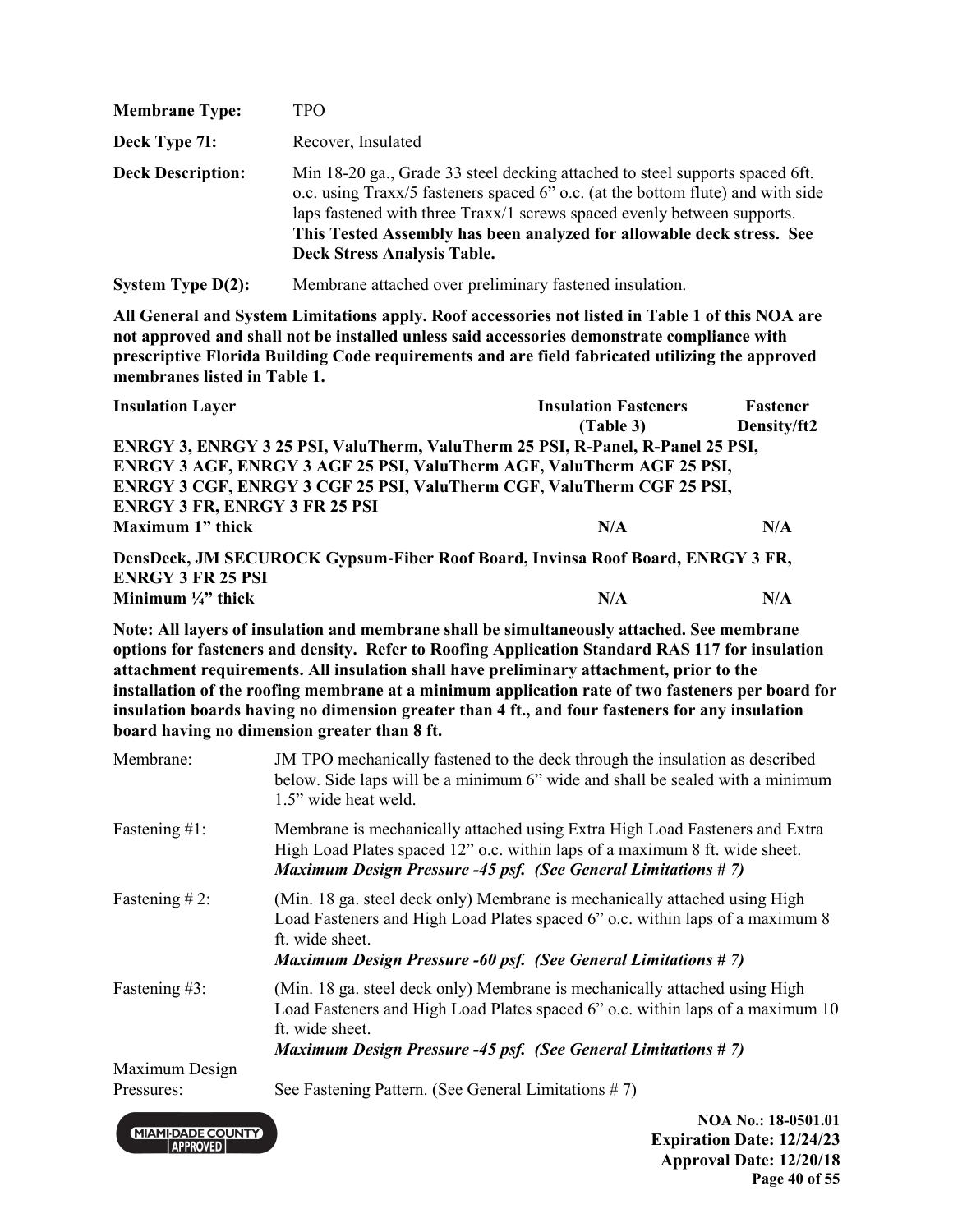| <b>Membrane Type:</b>    | <b>TPO</b>                                                                                                                                                                                                                                                                                                                                                                                                                                                                                                |
|--------------------------|-----------------------------------------------------------------------------------------------------------------------------------------------------------------------------------------------------------------------------------------------------------------------------------------------------------------------------------------------------------------------------------------------------------------------------------------------------------------------------------------------------------|
| Deck Type 7I:            | Recover, Insulated                                                                                                                                                                                                                                                                                                                                                                                                                                                                                        |
| <b>Deck Description:</b> | Min 18-20 ga., Grade 33 steel decking attached to steel supports spaced 6ft. o.c.<br>using 2 Traxx 5 fasteners and $\frac{3}{4}$ " washers at each rib spaced 6" o.c. (at the<br>bottom flute). The washers are low carbon steel flat 0.75" OD with 0.328"<br>diameter hole, and 0.065" thick. The side laps are fastened with three Traxx 1<br>screws spaced evenly between the supports.<br>This Tested Assembly has been analyzed for allowable deck stress. See<br><b>Deck Stress Analysis Table.</b> |

**System Type D(3):** Membrane attached over preliminary fastened insulation.

**All General and System Limitations apply. Roof accessories not listed in Table 1 of this NOA are not approved and shall not be installed unless said accessories demonstrate compliance with prescriptive Florida Building Code requirements and are field fabricated utilizing the approved membranes listed in Table 1.** 

| <b>Insulation Layer</b>                                                        | <b>Insulation Fasteners</b> | Fastener    |  |
|--------------------------------------------------------------------------------|-----------------------------|-------------|--|
|                                                                                | (Table 3)                   | Density/ft2 |  |
| ENRGY 3, ENRGY 3 25 PSI, ValuTherm, ValuTherm 25 PSI, R-Panel, R-Panel 25 PSI, |                             |             |  |
| ENRGY 3 AGF, ENRGY 3 AGF 25 PSI, ValuTherm AGF, ValuTherm AGF 25 PSI,          |                             |             |  |
| ENRGY 3 CGF, ENRGY 3 CGF 25 PSI, ValuTherm CGF, ValuTherm CGF 25 PSI,          |                             |             |  |
| <b>ENRGY 3 FR, ENRGY 3 FR 25 PSI</b>                                           |                             |             |  |
| Maximum 1" thick                                                               | N/A                         | N/A         |  |
| DensDeck, JM SECUROCK Gypsum-Fiber Roof Board, Invinsa Roof Board,             |                             |             |  |
| <b>Invinsa FR Roof Board</b>                                                   |                             |             |  |
| Minimum $\frac{1}{4}$ " thick                                                  | N/A                         | N/A         |  |

**Note: All layers of insulation and membrane shall be simultaneously attached. See membrane options for fasteners and density. Refer to Roofing Application Standard RAS 117 for insulation attachment requirements. All insulation shall have preliminary attachment, prior to the installation of the roofing membrane at a minimum application rate of two fasteners per board for insulation boards having no dimension greater than 4 ft., and four fasteners for any insulation board having no dimension greater than 8 ft.**

| Membrane:      | JM TPO mechanically fastened to the deck through the insulation as described<br>below.                                                                                                                                                          |
|----------------|-------------------------------------------------------------------------------------------------------------------------------------------------------------------------------------------------------------------------------------------------|
|                | Membrane is mechanically attached using High Load Fasteners and High Load<br>Plates spaced 6" o.c. within 6" laps of a maximum 5 ft. wide sheet. Side laps will<br>be a minimum 6" wide and shall be sealed with a minimum 1.5" wide heat weld. |
| Maximum Design |                                                                                                                                                                                                                                                 |
| Pressures:     | $-82.5$ psf. (See General Limitations #7)                                                                                                                                                                                                       |



**NOA No.: 18-0501.01 Expiration Date: 12/24/23 Approval Date: 12/20/18 Page 41 of 55**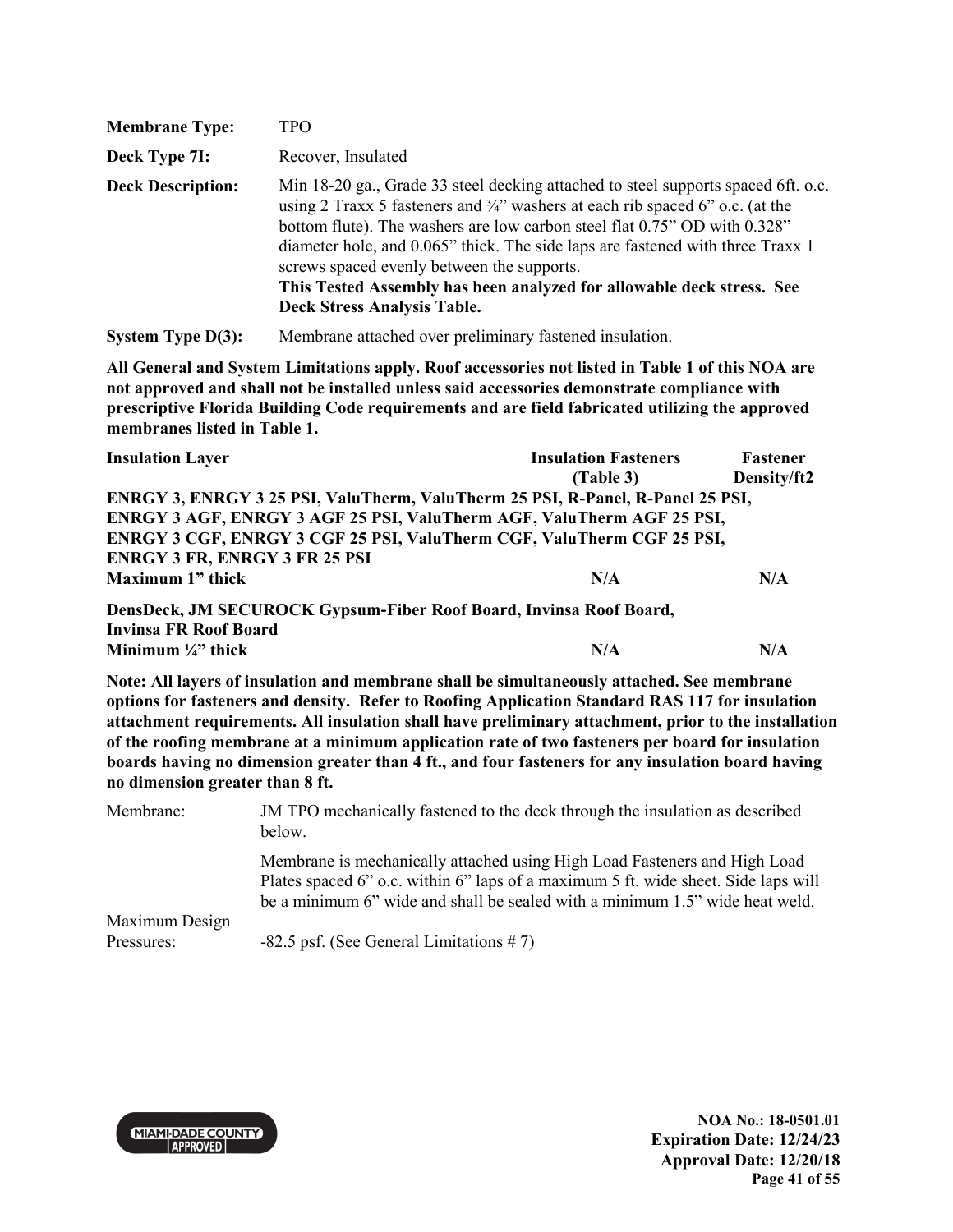| <b>Membrane Type:</b>    | TPO                                                                                                                                                                                                                                                                                                                                      |
|--------------------------|------------------------------------------------------------------------------------------------------------------------------------------------------------------------------------------------------------------------------------------------------------------------------------------------------------------------------------------|
| Deck Type 7I:            | Recover, Insulated                                                                                                                                                                                                                                                                                                                       |
| <b>Deck Description:</b> | Min 18-20 ga., Grade 80, steel deck fastened 6" o.c. with two Traxx 5<br>fasteners with $\frac{3}{4}$ " OD washers in supports spaced 6' o.c. Side laps fastened<br>with Traxx 1 screws spaced 18" o.c. between supports.<br>This Tested Assembly has been analyzed for allowable deck stress. See<br><b>Deck Stress Analysis Table.</b> |
| System Type $D(4)$ :     | Membrane attached over preliminary fastened insulation.                                                                                                                                                                                                                                                                                  |

| <b>Base Insulation Layer</b>                                                                                          | <b>Insulation Fasteners</b><br>(Table 3) | Fastener<br>Density/ft2 |
|-----------------------------------------------------------------------------------------------------------------------|------------------------------------------|-------------------------|
| ENRGY 3, ENRGY 3 25 PSI, ValuTherm, ValuTherm 25 PSI, R-Panel, R-Panel 25 PSI,                                        |                                          |                         |
| ENRGY 3 AGF, ENRGY 3 AGF 25 PSI, ValuTherm AGF, ValuTherm AGF 25 PSI,                                                 |                                          |                         |
| ENRGY 3 CGF, ENRGY 3 CGF 25 PSI, ValuTherm CGF, ValuTherm CGF 25 PSI,                                                 |                                          |                         |
| <b>ENRGY 3 FR, ENRGY 3 FR 25 PSI</b>                                                                                  |                                          |                         |
| Maximum 1" thick                                                                                                      | N/A                                      | N/A                     |
| <b>Top Insulation Layer (Optional)</b>                                                                                | <b>Insulation Fasteners</b><br>(Table 3) | Fastener<br>Density/ft2 |
| DensDeck, JM SECUROCK Gypsum-Fiber Roof Board, Invinsa Roof Board,                                                    |                                          |                         |
| Invinsa FR Roof Board<br>Minimum 1/4" thick and Maximum 1" combined<br>thickness with base layer (on steel deck only) | N/A                                      | N/A                     |
| <b>Plywood</b>                                                                                                        |                                          |                         |
| Minimum 19/32" thick and Maximum 1" combined<br>thickness with base layer (on steel deck only)                        | N/A                                      | N/A                     |

**Note: All layers of insulation and membrane shall be simultaneously attached. See membrane options for fasteners and density. Refer to Roofing Application Standard RAS 117 for insulation attachment requirements. All insulation shall have preliminary attachment, prior to the installation of the roofing membrane at a minimum application rate of two fasteners per board for insulation boards having no dimension greater than 4 ft., and four fasteners for any insulation board having no dimension greater than 8 ft.** 

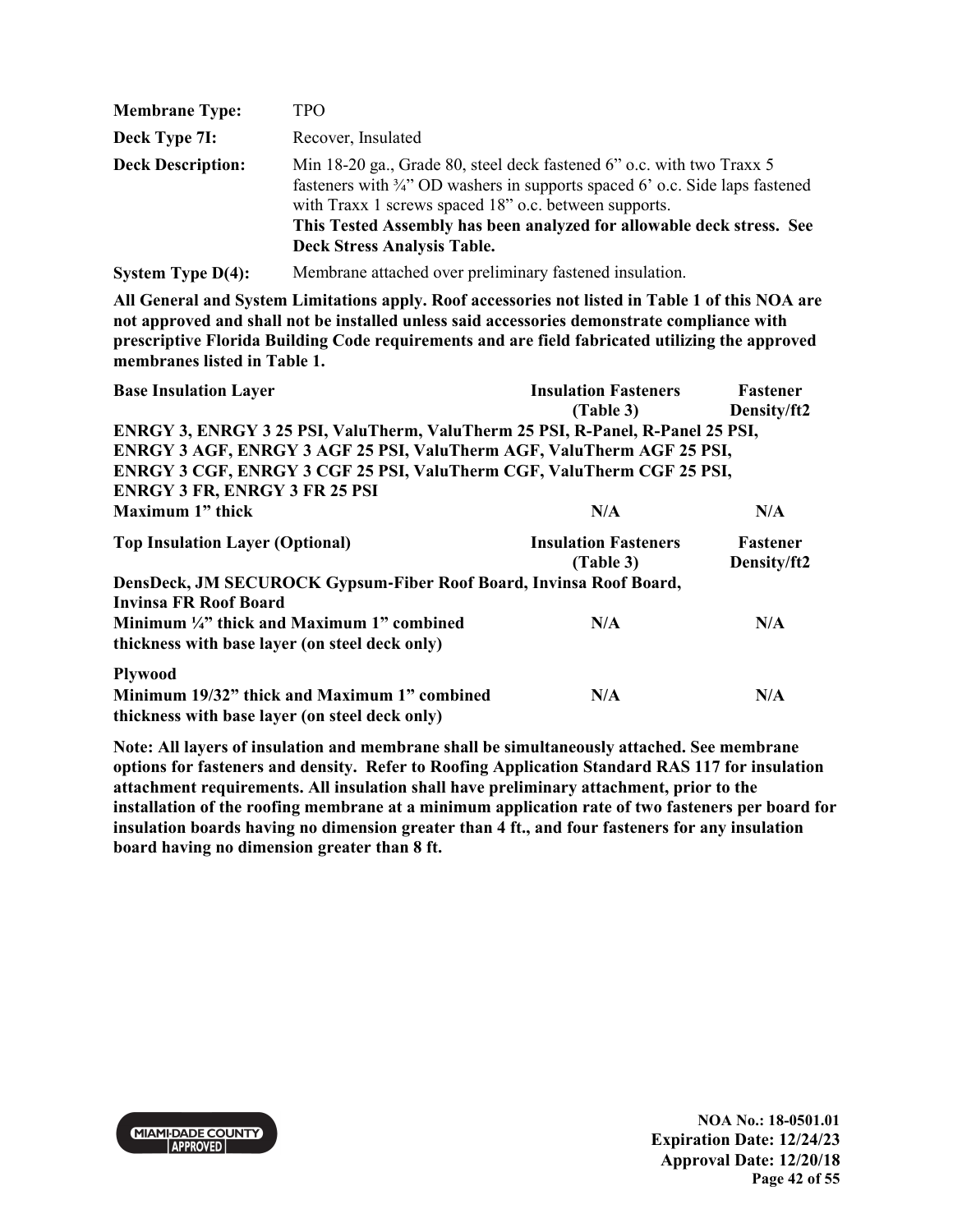| JM TPO is primed with JM TPO Membrane Primer or JM Single Ply Membrane<br>Membrane:<br>Primer (Low VOC) and attached to the deck through the insulation with JM TPO<br>Peel & Stick 10" RPS membrane strips mechanically fastened as described<br>below. |                                                                                                                                                                                                                                                                                                                                                                                                                                                                                                                                                                               |  |
|----------------------------------------------------------------------------------------------------------------------------------------------------------------------------------------------------------------------------------------------------------|-------------------------------------------------------------------------------------------------------------------------------------------------------------------------------------------------------------------------------------------------------------------------------------------------------------------------------------------------------------------------------------------------------------------------------------------------------------------------------------------------------------------------------------------------------------------------------|--|
|                                                                                                                                                                                                                                                          | JM TPO Peel $\&$ Stick 10" RPS membrane strips are secured to deck through the<br>insulation with High Load Plates and High Load Fasteners in 114" rows, 6" o.c.<br>The fasteners and plates are installed in the center down the middle of the JM<br>TPO Peel & Stick 10" RPS membrane strips. The primed JM TPO membrane is<br>walked in over the self-adhering JM TPO Peel & Stick 10" RPS membrane strips.<br>The JM TPO membrane side laps will be a minimum 2.5" wide and shall be<br>sealed with a minimum 1.5" wide heat weld offset from the RPS membrane<br>strips. |  |
| Maximum Design                                                                                                                                                                                                                                           |                                                                                                                                                                                                                                                                                                                                                                                                                                                                                                                                                                               |  |
| Pressures:                                                                                                                                                                                                                                               | $-52.5$ psf. (See General Limitations #7)                                                                                                                                                                                                                                                                                                                                                                                                                                                                                                                                     |  |

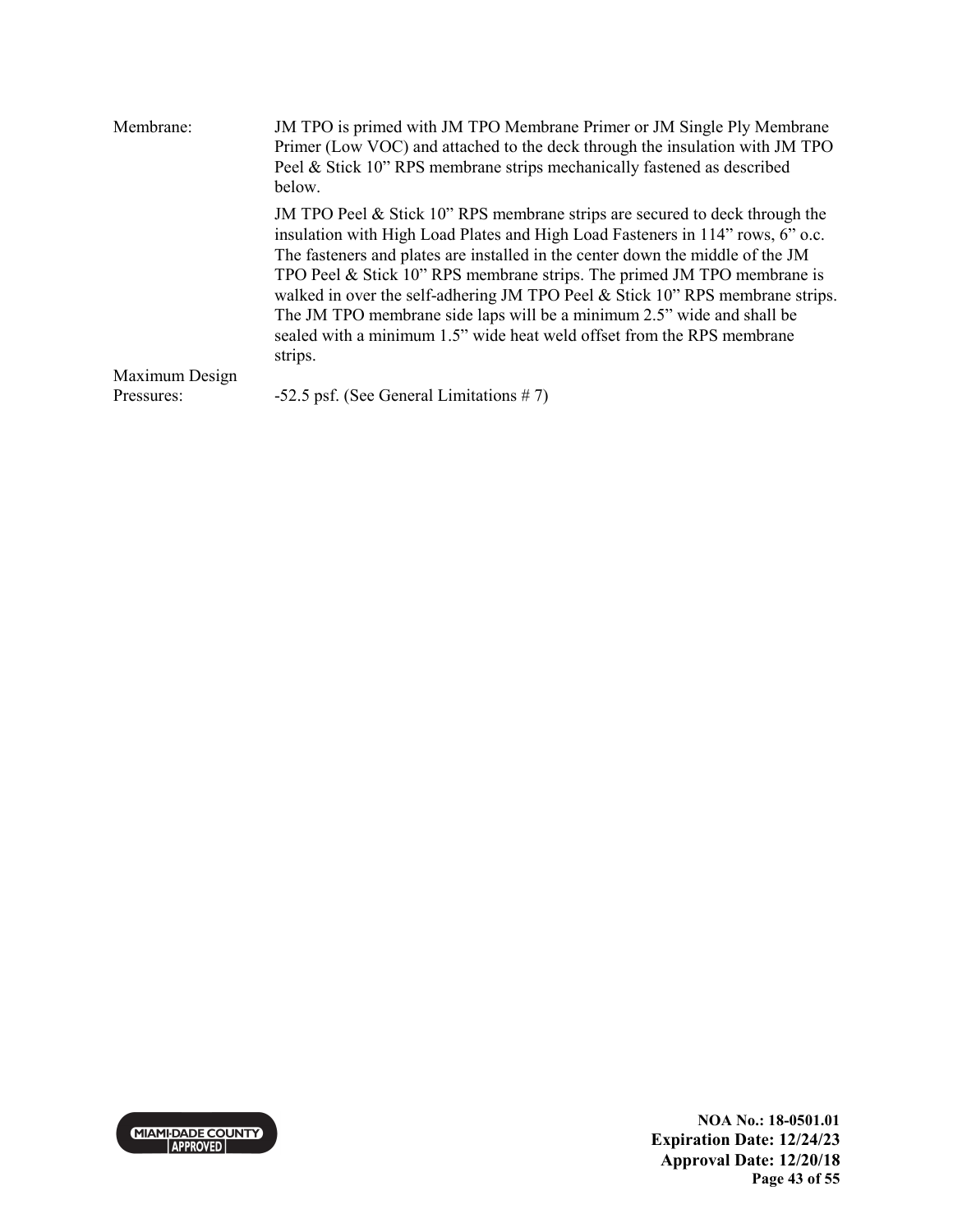| <b>Membrane Type:</b>                                                                                                                                                                                                                                                                                        | <b>TPO</b>                                                                                                                                                                                                                                                                                         |                                          |                                |
|--------------------------------------------------------------------------------------------------------------------------------------------------------------------------------------------------------------------------------------------------------------------------------------------------------------|----------------------------------------------------------------------------------------------------------------------------------------------------------------------------------------------------------------------------------------------------------------------------------------------------|------------------------------------------|--------------------------------|
| Deck Type 7I:                                                                                                                                                                                                                                                                                                | Recover, Insulated                                                                                                                                                                                                                                                                                 |                                          |                                |
| <b>Deck Description:</b>                                                                                                                                                                                                                                                                                     | Existing Structural Non-Insulated Metal Panel Roof Assembly                                                                                                                                                                                                                                        |                                          |                                |
| <b>System Type D(5):</b>                                                                                                                                                                                                                                                                                     | Membrane attached over preliminary fastened insulation.                                                                                                                                                                                                                                            |                                          |                                |
| membranes listed in Table 1.                                                                                                                                                                                                                                                                                 | All General and System Limitations apply. Roof accessories not listed in Table 1 of this NOA are<br>not approved and shall not be installed unless said accessories demonstrate compliance with<br>prescriptive Florida Building Code requirements and are field fabricated utilizing the approved |                                          |                                |
|                                                                                                                                                                                                                                                                                                              | Base Insulation Layer: To be placed between the ribs or<br>over panels of existing structural metal roof system.                                                                                                                                                                                   | <b>Insulation Fasteners</b><br>(Table 3) | <b>Fastener</b><br>Density/ft2 |
| ENRGY 3, ENRGY 3 25 PSI, ValuTherm, ValuTherm 25 PSI, R-Panel, R-Panel 25 PSI,<br>ENRGY 3 AGF, ENRGY 3 AGF 25 PSI, ValuTherm AGF, ValuTherm AGF 25 PSI,<br>ENRGY 3 CGF, ENRGY 3 CGF 25 PSI, ValuTherm CGF, ValuTherm CGF 25 PSI,<br><b>ENRGY 3 FR, ENRGY 3 FR 25 PSI</b><br>Minimum 1.5" thick<br>N/A<br>N/A |                                                                                                                                                                                                                                                                                                    |                                          |                                |
| <b>Top Insulation Layer</b>                                                                                                                                                                                                                                                                                  |                                                                                                                                                                                                                                                                                                    | <b>Insulation Fasteners</b><br>(Table 3) | <b>Fastener</b><br>Density/ft2 |
| <b>ENRGY 3 FR, ENRGY 3 FR 25 PSI</b><br>Minimum 1" thick                                                                                                                                                                                                                                                     | ENRGY 3, ENRGY 3 25 PSI, ValuTherm, ValuTherm 25 PSI, R-Panel, R-Panel 25 PSI,<br>ENRGY 3 AGF, ENRGY 3 AGF 25 PSI, ValuTherm AGF, ValuTherm AGF 25 PSI,<br>ENRGY 3 CGF, ENRGY 3 CGF 25 PSI, ValuTherm CGF, ValuTherm CGF 25 PSI,                                                                   | N/A                                      | N/A                            |
| <b>Invinsa FR Roof Board</b><br>Minimum $\frac{1}{4}$ " thick                                                                                                                                                                                                                                                | DensDeck, JM SECUROCK Gypsum-Fiber Roof Board, Invinsa Roof Board,                                                                                                                                                                                                                                 | N/A                                      | N/A                            |
| <b>Plywood</b><br>Minimum 19/32" thick                                                                                                                                                                                                                                                                       |                                                                                                                                                                                                                                                                                                    | N/A                                      | N/A                            |
|                                                                                                                                                                                                                                                                                                              | Note: All layers of insulation and membrane shall be simultaneously attached. See membrane                                                                                                                                                                                                         |                                          |                                |

**options for fasteners and density. Refer to Roofing Application Standard RAS 117 for insulation attachment requirements. All insulation shall have preliminary attachment, prior to the installation of the roofing membrane at a minimum application rate of two fasteners per board for insulation boards having no dimension greater than 4 ft., and four fasteners for any insulation board having no dimension greater than 8 ft.**

|                              | NA I N. . 10 AFA1 A1                                                                                                                                                                                                                                                                                |
|------------------------------|-----------------------------------------------------------------------------------------------------------------------------------------------------------------------------------------------------------------------------------------------------------------------------------------------------|
| Maximum Design<br>Pressures: | See Fastening Pattern. (See General Limitations $# 7$ )                                                                                                                                                                                                                                             |
| Fastening $#2$ :             | Membrane is mechanically attached to 14 ga. purlins or steel supports spaced 5-ft<br>o.c. using JM Purlin Fasteners and Extra High Load Plates, fastened at every<br>structural support spaced 12" o.c. along the supports.<br><b>Maximum Design Pressure -45 psf. (See General Limitations #7)</b> |
| Fastening $#1$ :             | Membrane is mechanically attached to 16 ga. purlins or steel supports spaced 5-ft<br>o.c. using JM Purlin Fasteners and High Load Plates, fastened at every structural<br>support spaced 6" o.c. along the supports.<br><b>Maximum Design Pressure -82.5 psf. (See General Limitations #7)</b>      |
| Membrane:                    | JM TPO mechanically fastened to the deck through the insulation as described<br>below. 6" wide side laps are sealed with a 1.5" wide heat weld                                                                                                                                                      |

MIAMI-DADE COUNTY

**NOA No.: 18-0501.01 Expiration Date: 12/24/23 Approval Date: 12/20/18 Page 44 of 55**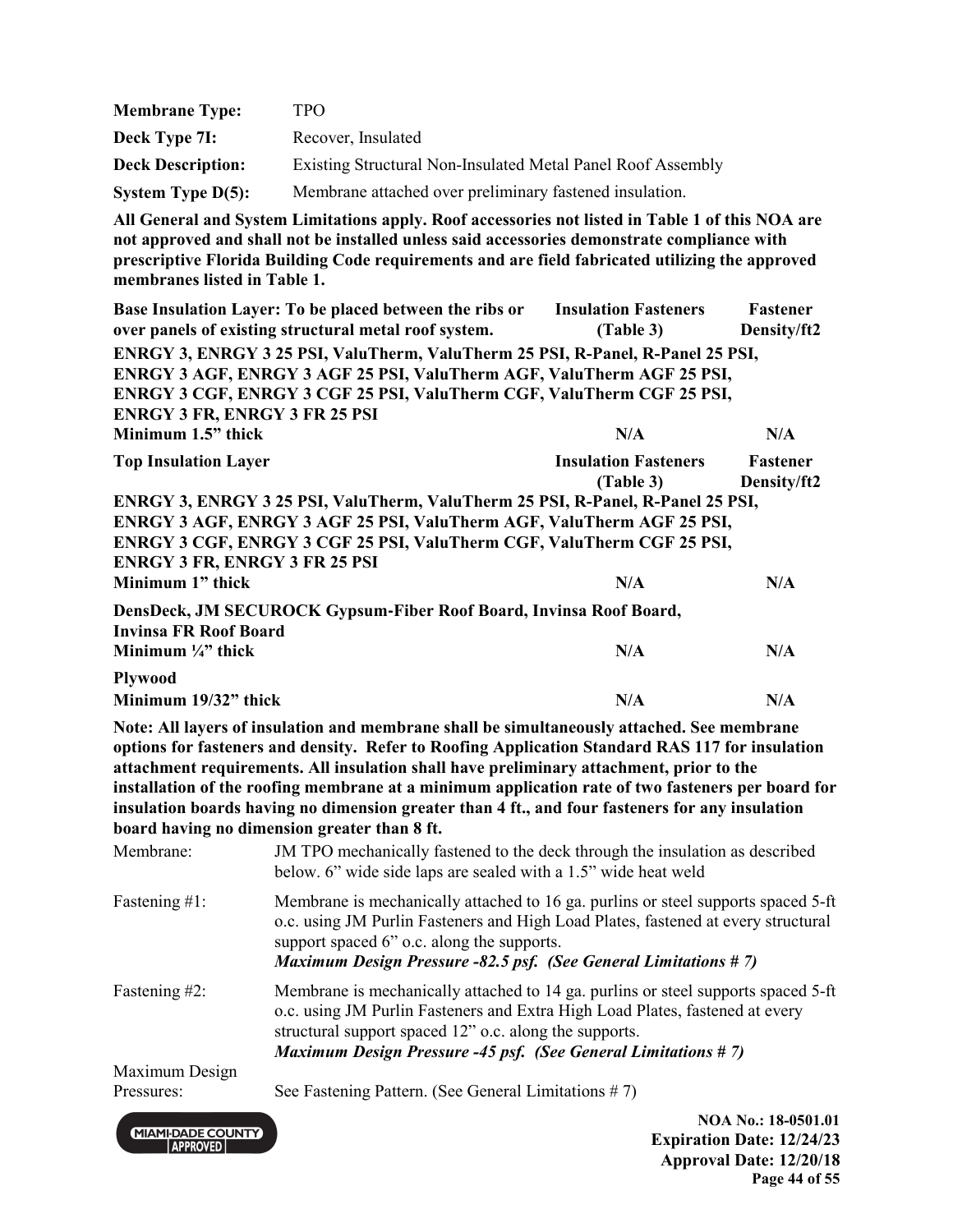| <b>Membrane Type:</b>    | TPO                                                     |
|--------------------------|---------------------------------------------------------|
| Deck Type 7I:            | Recover, Insulated                                      |
| <b>Deck Description:</b> | Concrete                                                |
| System Type $D(6)$ :     | Membrane attached over preliminary fastened insulation. |

| <b>Base Insulation Layer</b>                                                   | <b>Insulation Fasteners</b> | Fastener        |  |
|--------------------------------------------------------------------------------|-----------------------------|-----------------|--|
|                                                                                | (Table 3)                   | Density/ft2     |  |
| ENRGY 3, ENRGY 3 25 PSI, ValuTherm, ValuTherm 25 PSI, R-Panel, R-Panel 25 PSI, |                             |                 |  |
| ENRGY 3 AGF, ENRGY 3 AGF 25 PSI, ValuTherm AGF, ValuTherm AGF 25 PSI,          |                             |                 |  |
| ENRGY 3 CGF, ENRGY 3 CGF 25 PSI, ValuTherm CGF, ValuTherm CGF 25 PSI,          |                             |                 |  |
| <b>ENRGY 3 FR, ENRGY 3 FR 25 PSI</b>                                           |                             |                 |  |
| Minimum 1.5" thick                                                             | N/A                         | N/A             |  |
| <b>Top Insulation Layer (Optional)</b>                                         | <b>Insulation Fasteners</b> | <b>Fastener</b> |  |
|                                                                                | (Table 3)                   | Density/ft2     |  |
| DensDeck, JM SECUROCK Gypsum-Fiber Roof Board, Invinsa Roof Board,             |                             |                 |  |
| <b>Invinsa FR Roof Board</b>                                                   |                             |                 |  |
| Minimum $\frac{1}{4}$ " thick                                                  | N/A                         | N/A             |  |
| <b>Plywood</b>                                                                 |                             |                 |  |
| Minimum 19/32" thick                                                           | N/A                         | N/A             |  |

**Note: All layers of insulation and membrane shall be simultaneously attached. See membrane options for fasteners and density. Refer to Roofing Application Standard RAS 117 for insulation attachment requirements. All insulation shall have preliminary attachment, prior to the installation of the roofing membrane at a minimum application rate of two fasteners per board for insulation boards having no dimension greater than 4 ft., and four fasteners for any insulation board having no dimension greater than 8 ft.**

| Membrane:      | JM TPO is primed with JM TPO Membrane Primer or JM Single Ply Membrane<br>Primer (Low VOC) and attached to the deck through the insulation with JM TPO<br>Peel & Stick 10" RPS membrane strips mechanically fastened as described<br>below.                                                                                                                                                                                                                                                                                                                                                |
|----------------|--------------------------------------------------------------------------------------------------------------------------------------------------------------------------------------------------------------------------------------------------------------------------------------------------------------------------------------------------------------------------------------------------------------------------------------------------------------------------------------------------------------------------------------------------------------------------------------------|
|                | JM TPO Peel $&$ Stick 10" RPS membrane strips are secured to deck through the<br>insulation with High Load Plates and All Purpose Fasteners in 114" rows, 6" o.c.<br>The fasteners and plates are installed in the center down the middle of the JM<br>TPO Peel & Stick $10$ " RPS membrane strips. The primed JM TPO membrane is<br>walked in over the self-adhering JM TPO Peel & Stick $10^{\circ}$ RPS membrane strips.<br>The JM TPO membrane side laps will be a minimum 2.5" wide and shall be<br>sealed with a minimum 1.5" wide heat weld offset from the RPS membrane<br>strips. |
| Maximum Design |                                                                                                                                                                                                                                                                                                                                                                                                                                                                                                                                                                                            |
| Pressures:     | -52.5 psf. (See General Limitations $# 7$ )                                                                                                                                                                                                                                                                                                                                                                                                                                                                                                                                                |



**NOA No.: 18-0501.01 Expiration Date: 12/24/23 Approval Date: 12/20/18 Page 45 of 55**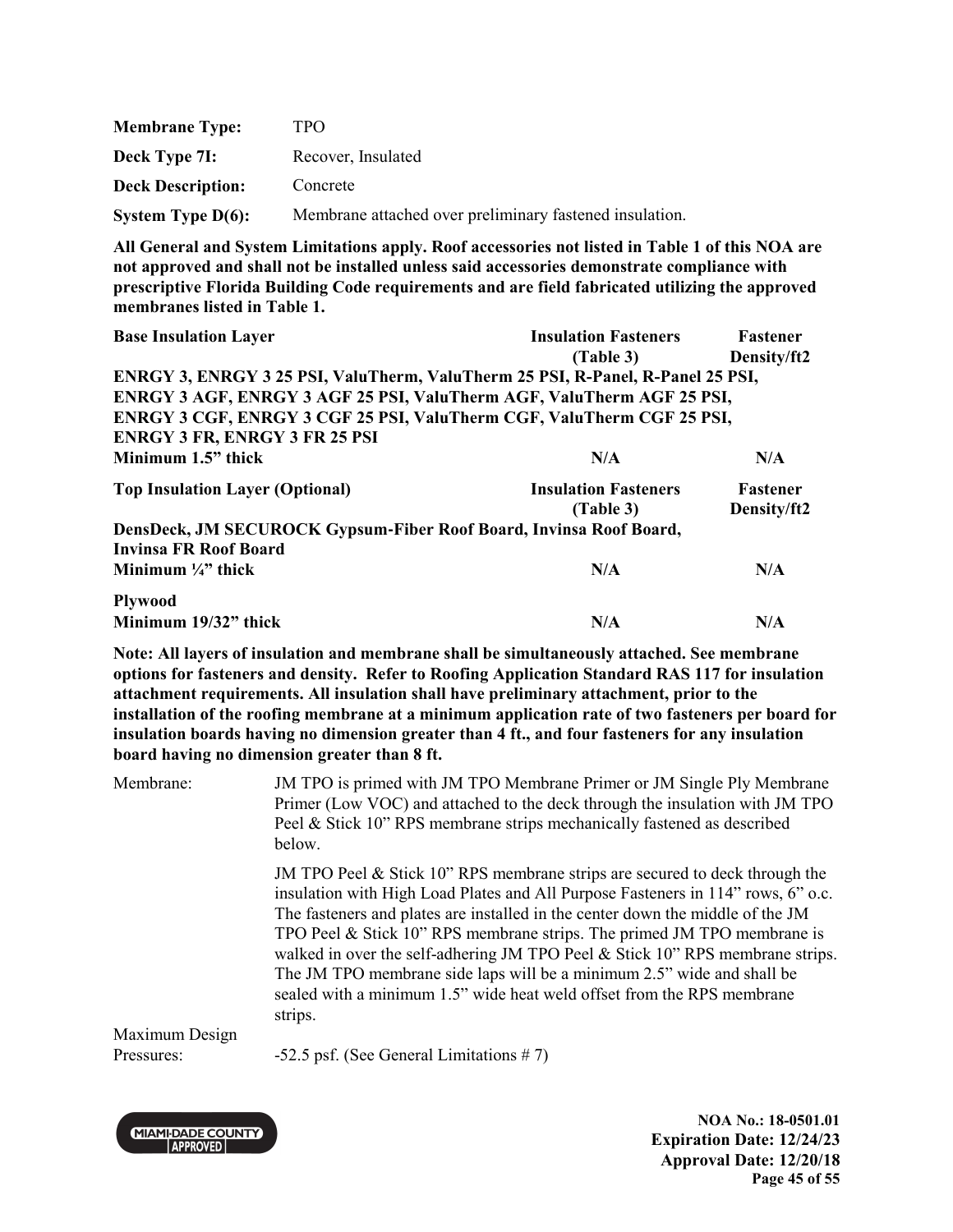| <b>Membrane Type:</b>    | <b>TPO</b>                                                                                                                                                                                                                                                                                                                                                                                                                                                                                            |
|--------------------------|-------------------------------------------------------------------------------------------------------------------------------------------------------------------------------------------------------------------------------------------------------------------------------------------------------------------------------------------------------------------------------------------------------------------------------------------------------------------------------------------------------|
| Deck Type 7I:            | Recover, Insulated                                                                                                                                                                                                                                                                                                                                                                                                                                                                                    |
| <b>Deck Description:</b> | Concrete or Min. 22 ga. Grade 50 or min. 20 ga. Grade 80 steel deck attached<br>to structural supports spaced maximum 6-ft o.c. Deck supports attached with<br>min. 5/8" diameter puddle welds at each flute. Panel laps were left unstitched.<br>*The deck should record a Minimum Characteristic Resistance Force (MCRF)<br>as listed below when tested with High Load Fasteners (steel deck) or All<br>Purpose Fasteners (concrete deck) installed through the deck in accordance<br>with TAS 105. |
|                          | This Tested Assembly has been analyzed for allowable deck stress. See<br><b>Deck Stress Analysis Table.</b>                                                                                                                                                                                                                                                                                                                                                                                           |
| System Type $D(7)$ :     | Membrane attached over preliminary fastened insulation.                                                                                                                                                                                                                                                                                                                                                                                                                                               |

| <b>Base Insulation Layer</b>                                                          | <b>Insulation Fasteners</b>                                           | Fastener        |  |  |
|---------------------------------------------------------------------------------------|-----------------------------------------------------------------------|-----------------|--|--|
|                                                                                       | (Table 3)                                                             | Density/ft2     |  |  |
| ENRGY 3, ENRGY 3 25 PSI, ValuTherm, ValuTherm 25 PSI, R-Panel, R-Panel 25 PSI,        |                                                                       |                 |  |  |
|                                                                                       | ENRGY 3 AGF, ENRGY 3 AGF 25 PSI, ValuTherm AGF, ValuTherm AGF 25 PSI, |                 |  |  |
| ENRGY 3 CGF, ENRGY 3 CGF 25 PSI, ValuTherm CGF, ValuTherm CGF 25 PSI,                 |                                                                       |                 |  |  |
| <b>ENRGY 3 FR, ENRGY 3 FR 25 PSI</b>                                                  |                                                                       |                 |  |  |
| Minimum $\frac{1}{2}$ thick                                                           | N/A                                                                   | N/A             |  |  |
| <b>Top Insulation Layer</b>                                                           | <b>Insulation Fasteners</b>                                           | <b>Fastener</b> |  |  |
|                                                                                       | (Table 3)                                                             | Density/ft2     |  |  |
| <b>JM SECUROCK Gypsum-Fiber Roof Board, Invinsa Roof Board, Invinsa FR Roof Board</b> |                                                                       |                 |  |  |
| Minimum $\frac{1}{4}$ thick                                                           | N/A                                                                   | N/A             |  |  |
| ENRGY 3, ENRGY 3 25 PSI, ValuTherm, ValuTherm 25 PSI, R-Panel, R-Panel 25 PSI,        |                                                                       |                 |  |  |
| ENRGY 3 AGF, ENRGY 3 AGF 25 PSI, ValuTherm AGF, ValuTherm AGF 25 PSI,                 |                                                                       |                 |  |  |
| ENRGY 3 CGF, ENRGY 3 CGF 25 PSI, ValuTherm CGF, ValuTherm CGF 25 PSI,                 |                                                                       |                 |  |  |
| <b>ENRGY 3 FR, ENRGY 3 FR 25 PSI</b>                                                  |                                                                       |                 |  |  |
| Minimum $\frac{1}{2}$ thick                                                           | N/A                                                                   | N/A             |  |  |

**Note: All layers of insulation and membrane shall be simultaneously attached. See membrane options for fasteners and density. Refer to Roofing Application Standard RAS 117 for insulation attachment requirements. All insulation shall have preliminary attachment, prior to the installation of the roofing membrane at a minimum application rate of two fasteners per board for insulation boards having no dimension greater than 4 ft., and four fasteners for any insulation board having no dimension greater than 8 ft.**

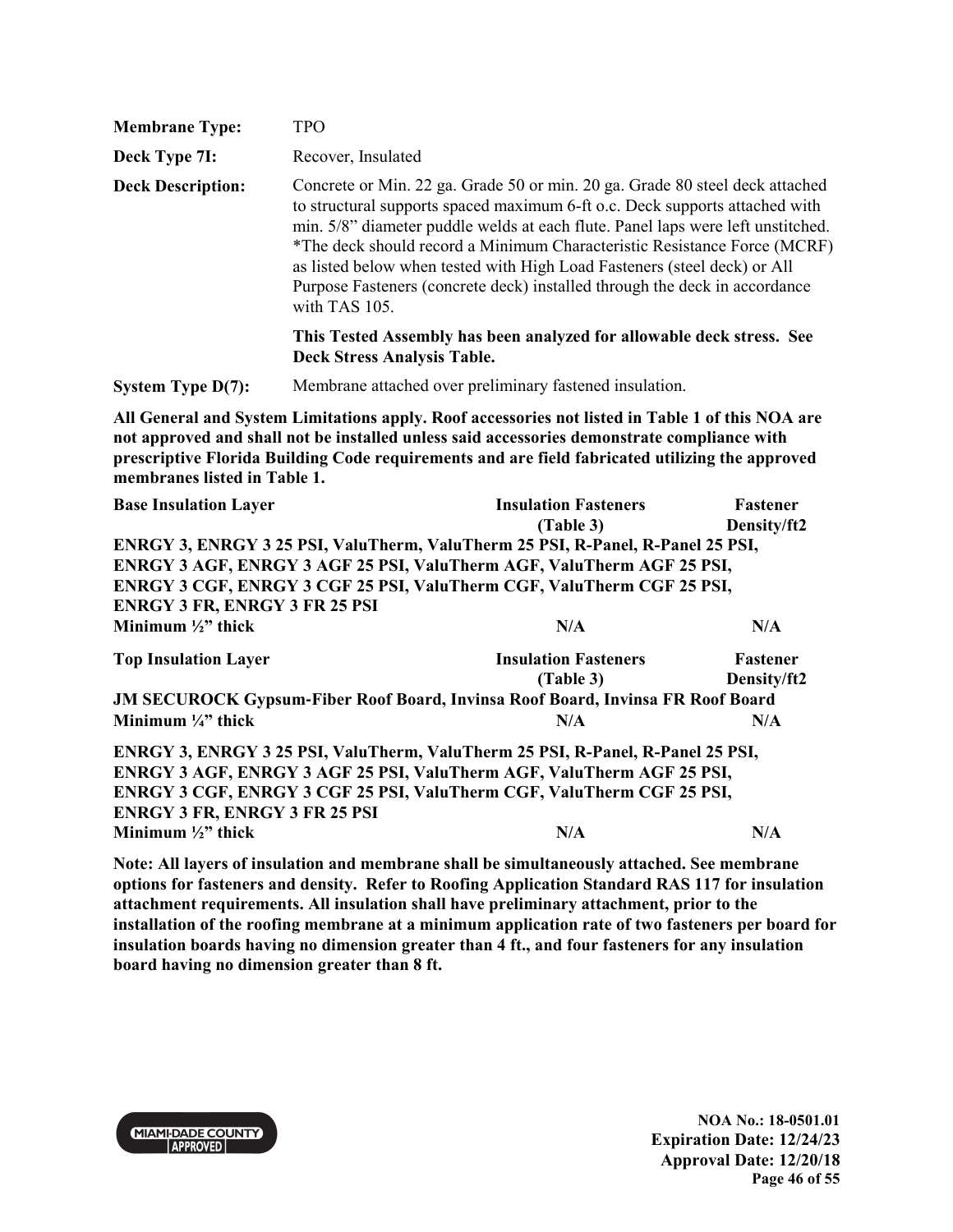| Membrane:         | JM TPO mechanically fastened to the deck through the insulation as described<br>below. 6" wide side laps are sealed with a minimum 1.5" wide heat weld                                                                                                                                                                                                                                                           |
|-------------------|------------------------------------------------------------------------------------------------------------------------------------------------------------------------------------------------------------------------------------------------------------------------------------------------------------------------------------------------------------------------------------------------------------------|
| Fastening $#1$ :  | (min. 22 ga. Grade 50 Steel Deck Only) Membrane is mechanically attached<br>using High Load (steel deck) or All Purpose (concrete deck) fasteners and High<br>Load Plates spaced maximum 6" o.c. in rows not exceeding 54" within laps of a<br>maximum 5 ft. wide sheet.<br>Minimum Characteristic Resistance Force (MCRF) of 439 lbf<br><b>Maximum Design Pressure: -97.5 psf. (See General Limitations #7)</b> |
| Fastening $# 2$ : | (min. 20 ga. Grade 80 Steel Deck Only) Membrane is mechanically attached<br>using High Load (steel deck) or All Purpose (concrete deck) fasteners and High<br>Load Plates spaced maximum 6" o.c. in rows not exceeding 90" within laps of a<br>maximum 8 ft. wide sheet.<br>Minimum Characteristic Resistance Force (MCRF) of 563 lbf<br><b>Maximum Design Pressure: -75 psf. (See General Limitations #7)</b>   |
| Fastening #3:     | (min. 20 ga. Grade 80 Steel Deck Only) Membrane is mechanically attached<br>using High Load (steel deck) or All Purpose (concrete deck) fasteners and High<br>Load Plates spaced maximum 6" o.c. in rows not exceeding 114" within laps of a<br>maximum 10 ft. wide sheet.<br>Minimum Characteristic Resistance Force (MCRF) of 570 lbf<br><b>Maximum Design Pressure: -60 psf. (See General Limitations #7)</b> |
| Maximum Design    |                                                                                                                                                                                                                                                                                                                                                                                                                  |
| Pressures:        | See Fastening Pattern. (See General Limitations #7)                                                                                                                                                                                                                                                                                                                                                              |

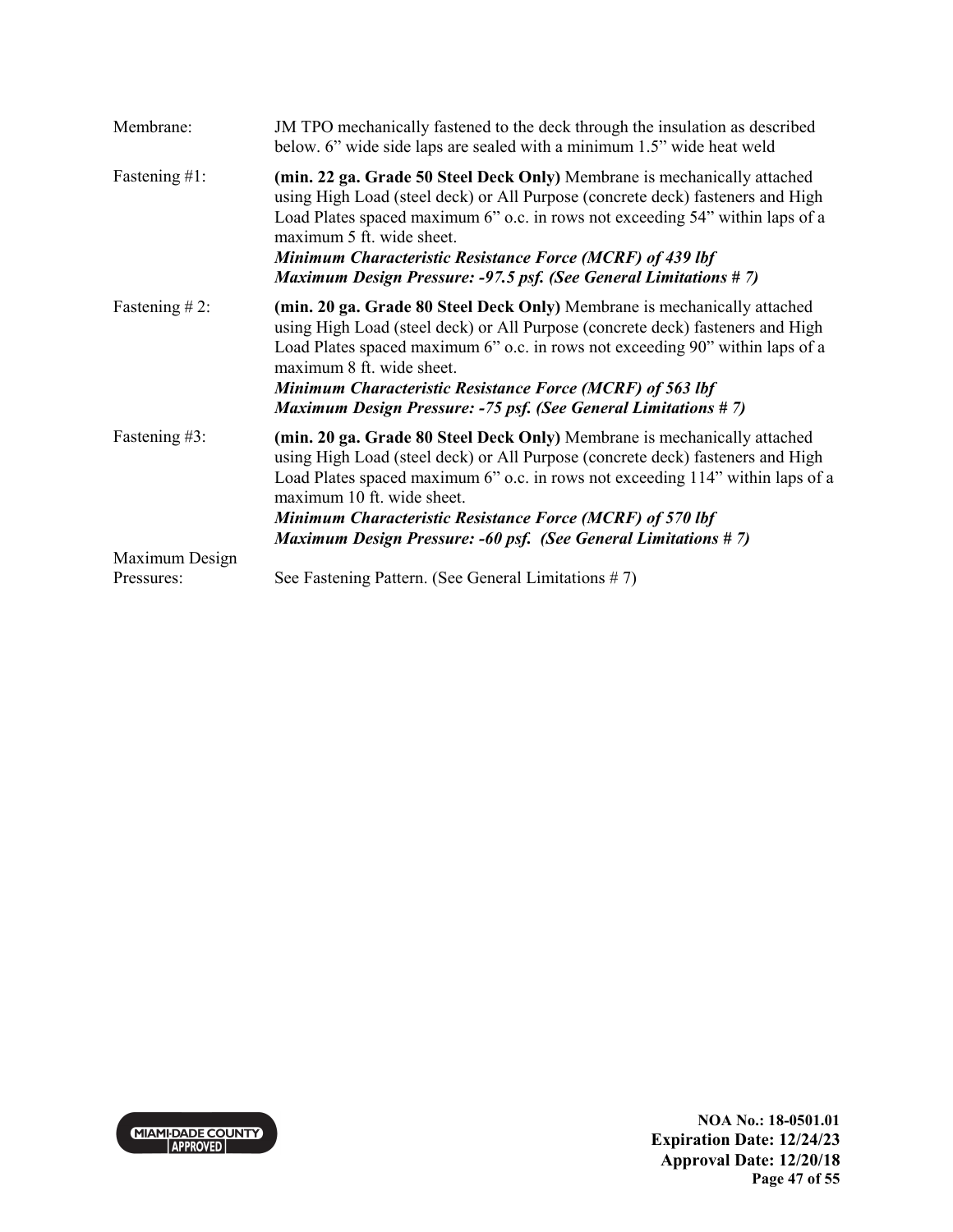| <b>Membrane Type:</b>    | <b>TPO</b>                                                                                                                                                                                                                                                                                                                                                                                                                                                                                                            |
|--------------------------|-----------------------------------------------------------------------------------------------------------------------------------------------------------------------------------------------------------------------------------------------------------------------------------------------------------------------------------------------------------------------------------------------------------------------------------------------------------------------------------------------------------------------|
| Deck Type 7I:            | Recover, Insulated                                                                                                                                                                                                                                                                                                                                                                                                                                                                                                    |
| <b>Deck Description:</b> | Concrete or Min. 22 ga., Grade 80, steel deck attached to structural supports<br>spaced maximum 6-ft o.c. Deck secured to supports with 2 Tek 5 screws with<br>0.75" washers at each flute spaced 6" o.c. Deck side laps attached with Tek 1<br>screws spaced 24" o.c. *The deck should record a Minimum Characteristic<br>Resistance Force (MCRF) of 675 lbf when tested with High Load Fasteners<br>(steel deck) or All Purpose Fasteners (concrete deck) installed through the<br>deck in accordance with TAS 105. |
|                          | This Tested Assembly has been analyzed for allowable deck stress. See<br><b>Deck Stress Analysis Table.</b>                                                                                                                                                                                                                                                                                                                                                                                                           |
| System Type $D(8)$ :     | Membrane attached over preliminary fastened insulation.                                                                                                                                                                                                                                                                                                                                                                                                                                                               |

| <b>Base Insulation Layer</b>                                                   | <b>Insulation Fasteners</b> | Fastener        |
|--------------------------------------------------------------------------------|-----------------------------|-----------------|
|                                                                                | (Table 3)                   | Density/ft2     |
| ENRGY 3, ENRGY 3 25 PSI, ValuTherm, ValuTherm 25 PSI, R-Panel, R-Panel 25 PSI, |                             |                 |
| ENRGY 3 AGF, ENRGY 3 AGF 25 PSI, ValuTherm AGF, ValuTherm AGF 25 PSI,          |                             |                 |
| ENRGY 3 CGF, ENRGY 3 CGF 25 PSI, ValuTherm CGF, ValuTherm CGF 25 PSI,          |                             |                 |
| <b>ENRGY 3 FR, ENRGY 3 FR 25 PSI</b>                                           |                             |                 |
| Minimum 1" thick                                                               | N/A                         | N/A             |
| <b>Top Insulation Layer (Optional)</b>                                         | <b>Insulation Fasteners</b> | <b>Fastener</b> |
|                                                                                | (Table 3)                   | Density/ft2     |
| <b>JM SECUROCK Gypsum-Fiber Roof Board</b>                                     |                             |                 |
| Minimum $\frac{1}{4}$ thick                                                    | N/A                         | N/A             |

**Note: All layers of insulation and membrane shall be simultaneously attached. See membrane options for fasteners and density. Refer to Roofing Application Standard RAS 117 for insulation attachment requirements. All insulation shall have preliminary attachment, prior to the installation of the roofing membrane at a minimum application rate of two fasteners per board for insulation boards having no dimension greater than 4 ft., and four fasteners for any insulation board having no dimension greater than 8 ft.**

Membrane: JM TPO mechanically fastened to the deck through the insulation as described below. 6" wide side laps are sealed with a minimum 1.5" wide heat weld Membrane is mechanically attached using High Load (steel deck) or All Purpose (concrete deck) Fasteners and High Load Plus Plates spaced maximum 12" o.c. within the 6" side laps with a maximum row spacing of 90" o.c. Side laps shall be sealed with a minimum 1.5" wide heat weld. Maximum Design Pressures: -45 psf. (See General Limitations # 7)



**NOA No.: 18-0501.01 Expiration Date: 12/24/23 Approval Date: 12/20/18 Page 48 of 55**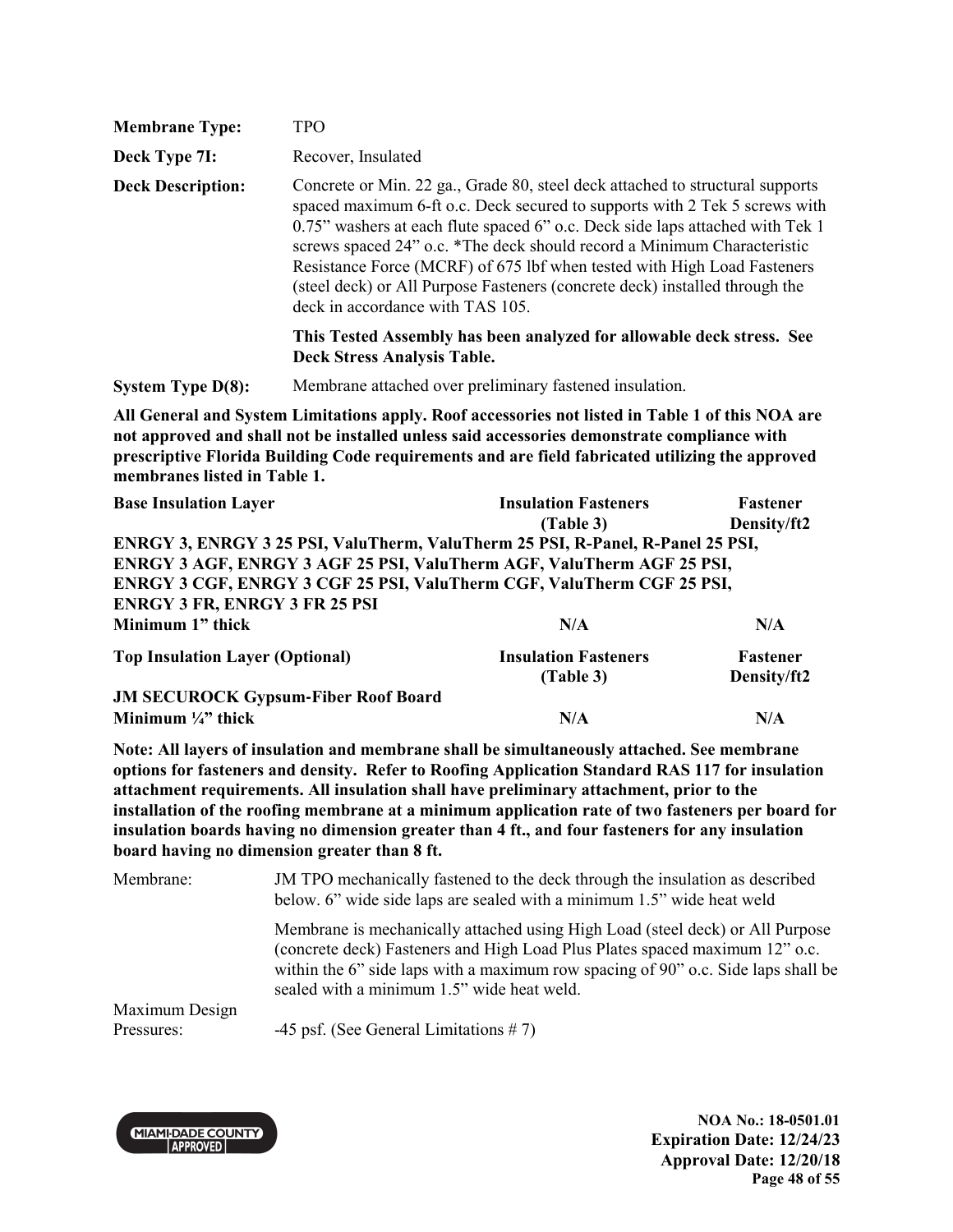| <b>Membrane Type:</b>    | TPO                                                                                                                                                                                                                                                                                                                                     |
|--------------------------|-----------------------------------------------------------------------------------------------------------------------------------------------------------------------------------------------------------------------------------------------------------------------------------------------------------------------------------------|
| Deck Type 7I:            | Recover, Insulated                                                                                                                                                                                                                                                                                                                      |
| <b>Deck Description:</b> | Min. $\frac{19}{32}$ " plywood or wood plank fastened a maximum 6" o.c with 0.113" ring<br>shank nails to wood supports spaced a maximum 24" o.c. *The deck should record<br>a Minimum Characteristic Resistance Force (MCRF) of 270 lbf when tested with<br>High Load Fasteners installed through the deck in accordance with TAS 105. |

**System Type D(9):** All layers of insulation simultaneously mechanically fastened with base sheet

**All General and System Limitations apply. Roof accessories not listed in Table 1 of this NOA are not approved and shall not be installed unless said accessories demonstrate compliance with prescriptive Florida Building Code requirements and are field fabricated utilizing the approved membranes listed in Table 1.**

| One or more layers of the following:                                           |                             |                         |
|--------------------------------------------------------------------------------|-----------------------------|-------------------------|
| <b>Base Insulation Layer (Optional)</b>                                        | <b>Insulation Fasteners</b> | Fastener                |
|                                                                                | (Table 3)                   | Density/ft <sup>2</sup> |
| ENRGY 3, ENRGY 3 25 PSI, ValuTherm, ValuTherm 25 PSI, R-Panel, R-Panel 25 PSI, |                             |                         |
| ENRGY 3 AGF, ENRGY 3 AGF 25 PSI, ValuTherm AGF, ValuTherm AGF 25 PSI,          |                             |                         |
| ENRGY 3 CGF, ENRGY 3 AGF 25 PSI, ValuTherm AGF, ValuTherm AGF 25 PSI,          |                             |                         |
| <b>ENRGY 3 FR, ENRGY 3 FR 25 PSI</b>                                           |                             |                         |
| Minimum $\frac{1}{2}$ thick                                                    | N/A                         | N/A                     |
| <b>Top Insulation Layer</b>                                                    | <b>Insulation Fasteners</b> | Fastener                |
|                                                                                | (Table 3)                   | Density/ft <sup>2</sup> |
| ENRGY 3, ENRGY 3 25 PSI, ValuTherm, ValuTherm 25 PSI, R-Panel, R-Panel 25 PSI, |                             |                         |
| ENRGY 3 AGF, ENRGY 3 AGF 25 PSI, ValuTherm AGF, ValuTherm AGF 25 PSI,          |                             |                         |
| ENRGY 3 CGF, ENRGY 3 AGF 25 PSI, ValuTherm AGF, ValuTherm AGF 25 PSI,          |                             |                         |
| <b>ENRGY 3 FR, ENRGY 3 FR 25 PSI</b>                                           |                             |                         |
| Minimum $\frac{1}{2}$ thick                                                    | N/A                         | N/A                     |
| Invinsa Roof Board, Invinsa FR Roof Board, JM SECUROCK Gypsum-Fiber Roof Board |                             |                         |
| Minimum $\frac{1}{4}$ thick                                                    | N/A                         | N/A                     |

**Note: All layers of insulation and membrane shall be simultaneously attached. See membrane options for fasteners and density. Refer to Roofing Application Standard RAS 117 for insulation attachment requirements. Insulation shall have preliminary attachment, prior to the installation of the roofing membrane. At an application rate of two fasteners per board for insulation boards having no dimension greater than 4 ft., and four fasteners for any insulation board having no dimension greater than 8 ft.** 

Membrane: JM TPO is mechanically attached using High Load Fasteners and High Load Plates spaced 6" o.c. within the 6" wide side laps in rows spaced 54" o.c. Side laps shall be sealed with a minimum 1.5" wide heat weld. Maximum Design

Pressure: -45 psf. (See General Limitation #7).



**NOA No.: 18-0501.01 Expiration Date: 12/24/23 Approval Date: 12/20/18 Page 49 of 55**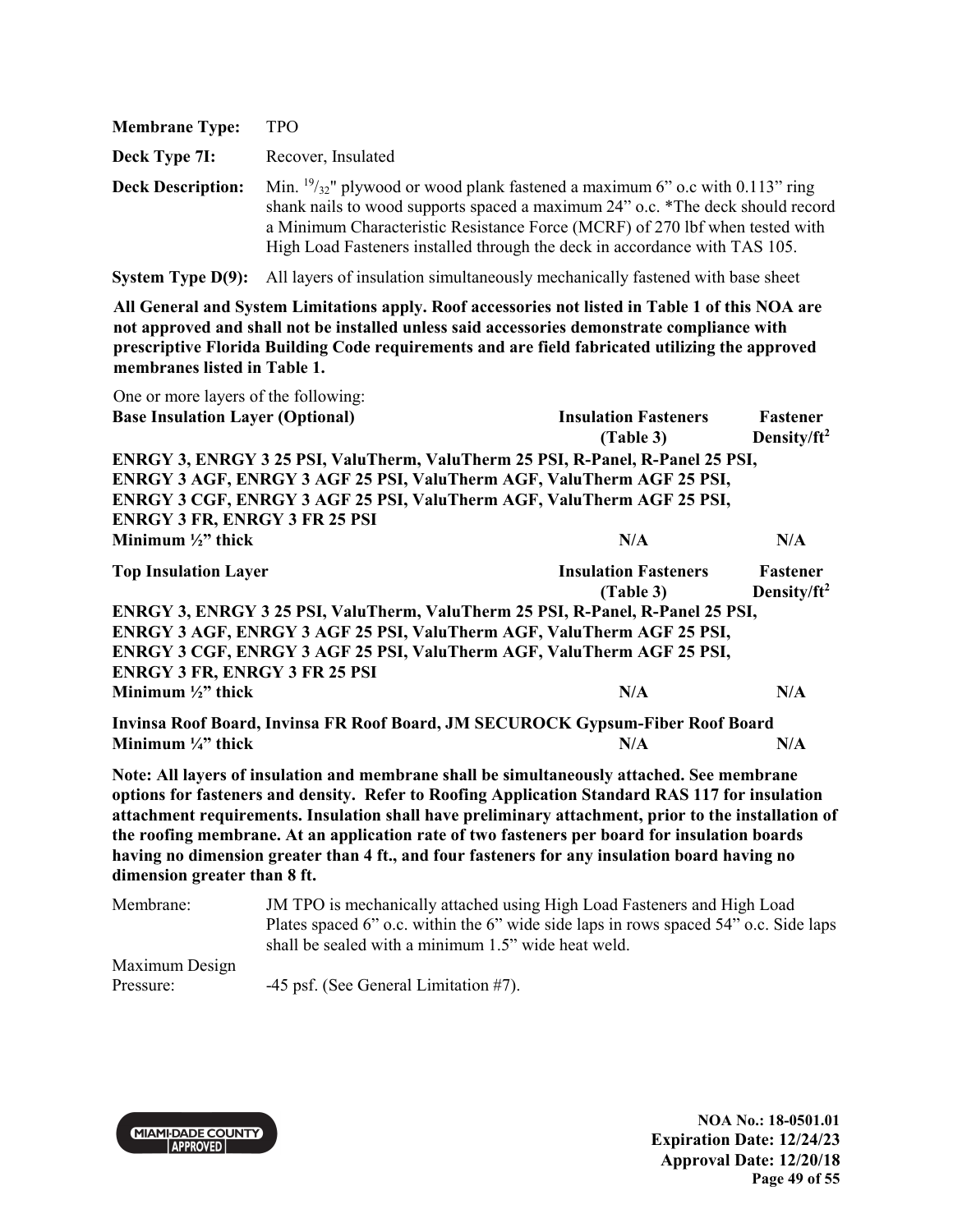| <b>Membrane Type:</b>    | <b>TPO</b>                                                                                                                                                                                                         |
|--------------------------|--------------------------------------------------------------------------------------------------------------------------------------------------------------------------------------------------------------------|
| Deck Type 7:             | Recover, Non-insulated                                                                                                                                                                                             |
| <b>Deck Description:</b> | Poured Gypsum Concrete deck *The deck should record a Minimum<br>Characteristic Resistance Force (MCRF) of 56 lbf when tested with JM Ultralok<br>fasteners installed through the deck in accordance with TAS 105. |

**System Type E(1):** Membrane mechanically attached to substrate through existing roof.

| Base Sheet:    | PermaPly 28 mechanically fastened to the deck with JM Ultralok fasteners<br>secured 7" o.c. at the lap and 7" o.c. in two equally spaced and staggered rows in<br>the field on the roll. The side laps shall be min. 3" wide.                                               |
|----------------|-----------------------------------------------------------------------------------------------------------------------------------------------------------------------------------------------------------------------------------------------------------------------------|
| Membrane:      | JM TPO FB 115 or 135 Fleece Backed adhered with hot asphalt within the EVT<br>range and at a rate of 20-25 lbs./100 ft <sup>2</sup> . The JM TPO FB Fleece Backed<br>membrane side laps will be a minimum 3" wide and shall be sealed with a<br>minimum 1.5" wide heat weld |
| Maximum Design |                                                                                                                                                                                                                                                                             |
| Pressure:      | -52.5 psf. (See General Limitation #7)                                                                                                                                                                                                                                      |

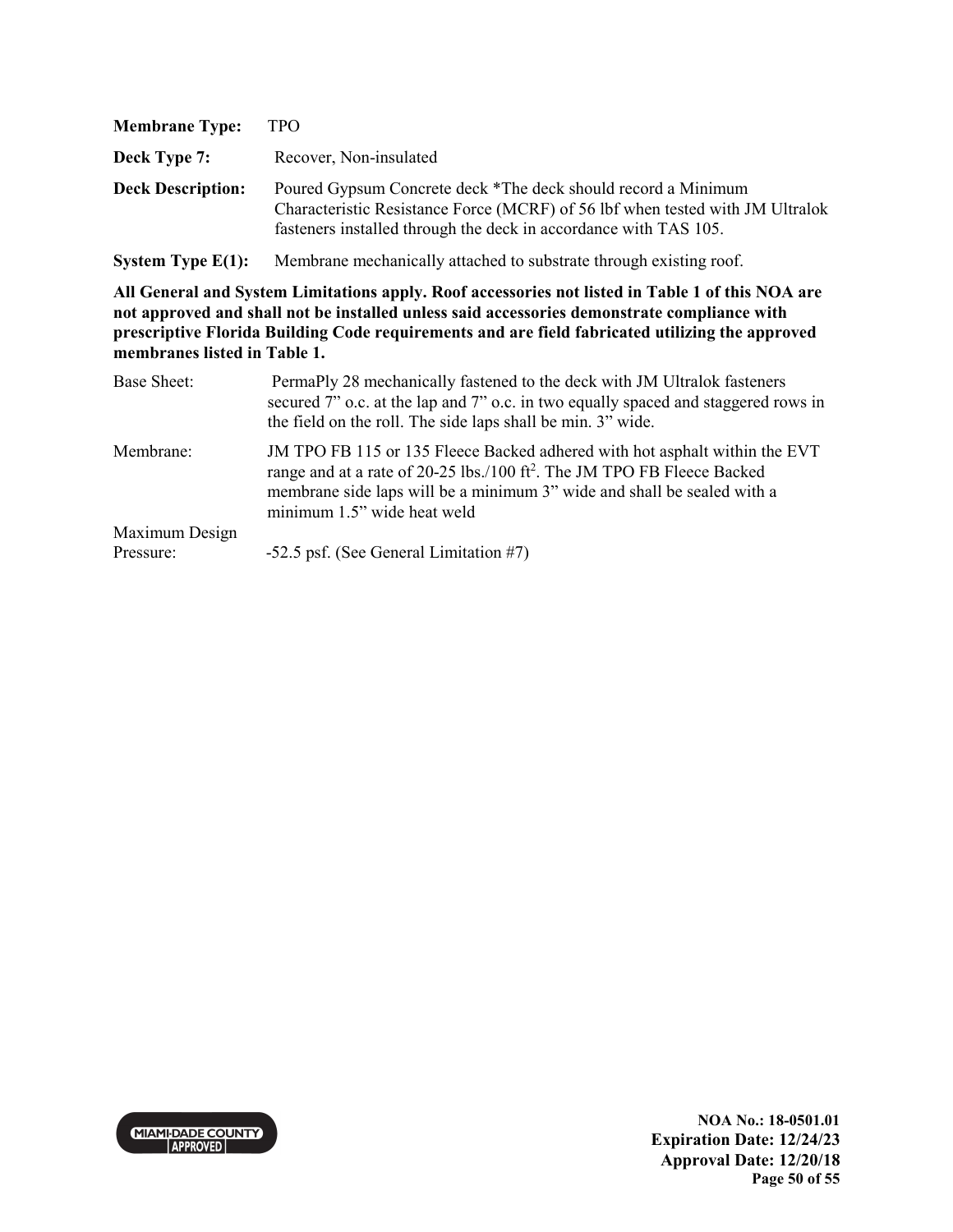| <b>Membrane Type:</b>    | TPO                                                                                                                                                                                                                                                                                                                                                                                                                                                                                                                                                                                                                                              |
|--------------------------|--------------------------------------------------------------------------------------------------------------------------------------------------------------------------------------------------------------------------------------------------------------------------------------------------------------------------------------------------------------------------------------------------------------------------------------------------------------------------------------------------------------------------------------------------------------------------------------------------------------------------------------------------|
| Deck Type 7:             | Recover, Non-insulated                                                                                                                                                                                                                                                                                                                                                                                                                                                                                                                                                                                                                           |
| <b>Deck Description:</b> | Min. 160 psi, 2" Elastizell Lightweight Insulating Concrete with Zell-Fibers cast<br>over structural concrete or minimum 22 ga,. Grade 33 vented galvanized steel<br>deck with supports spaced 6-ft o.c using 5/8" diameter puddle welds at each<br>flute. Deck side laps stitched 18" o.c. with $\frac{1}{4}$ -14 x 7/8" HWH screws. *The<br>deck should record a Minimum Characteristic Resistance Force (MCRF) of 56<br>Ibf when tested with CR Base Sheet Fasteners (1.7") installed through the deck<br>in accordance with TAS 105.<br>This Tested Assembly has been analyzed for allowable deck stress. See<br>Deck Stress Analysis Table. |
| System Type $E(2)$ :     | Membrane mechanically attached to substrate through existing roof.                                                                                                                                                                                                                                                                                                                                                                                                                                                                                                                                                                               |

| Base Sheet:    | PermaPly 28 mechanically fastened to the deck with CR Base Sheet Fasteners<br>$(1.7)$ secured 9" o.c. at the lap and 9" o.c. in two equally spaced and staggered<br>rows in the field on the roll. The side laps shall be min. 3" wide.                                     |
|----------------|-----------------------------------------------------------------------------------------------------------------------------------------------------------------------------------------------------------------------------------------------------------------------------|
| Membrane:      | JM TPO FB 150 or 175 Fleece Backed adhered with hot asphalt within the EVT<br>range and at a rate of 20-25 lbs./100 ft <sup>2</sup> . The JM TPO FB Fleece Backed<br>membrane side laps will be a minimum 3" wide and shall be sealed with a<br>minimum 1.5" wide heat weld |
| Maximum Design |                                                                                                                                                                                                                                                                             |
| Pressure:      | $-45$ psf. (See General Limitation #7)                                                                                                                                                                                                                                      |

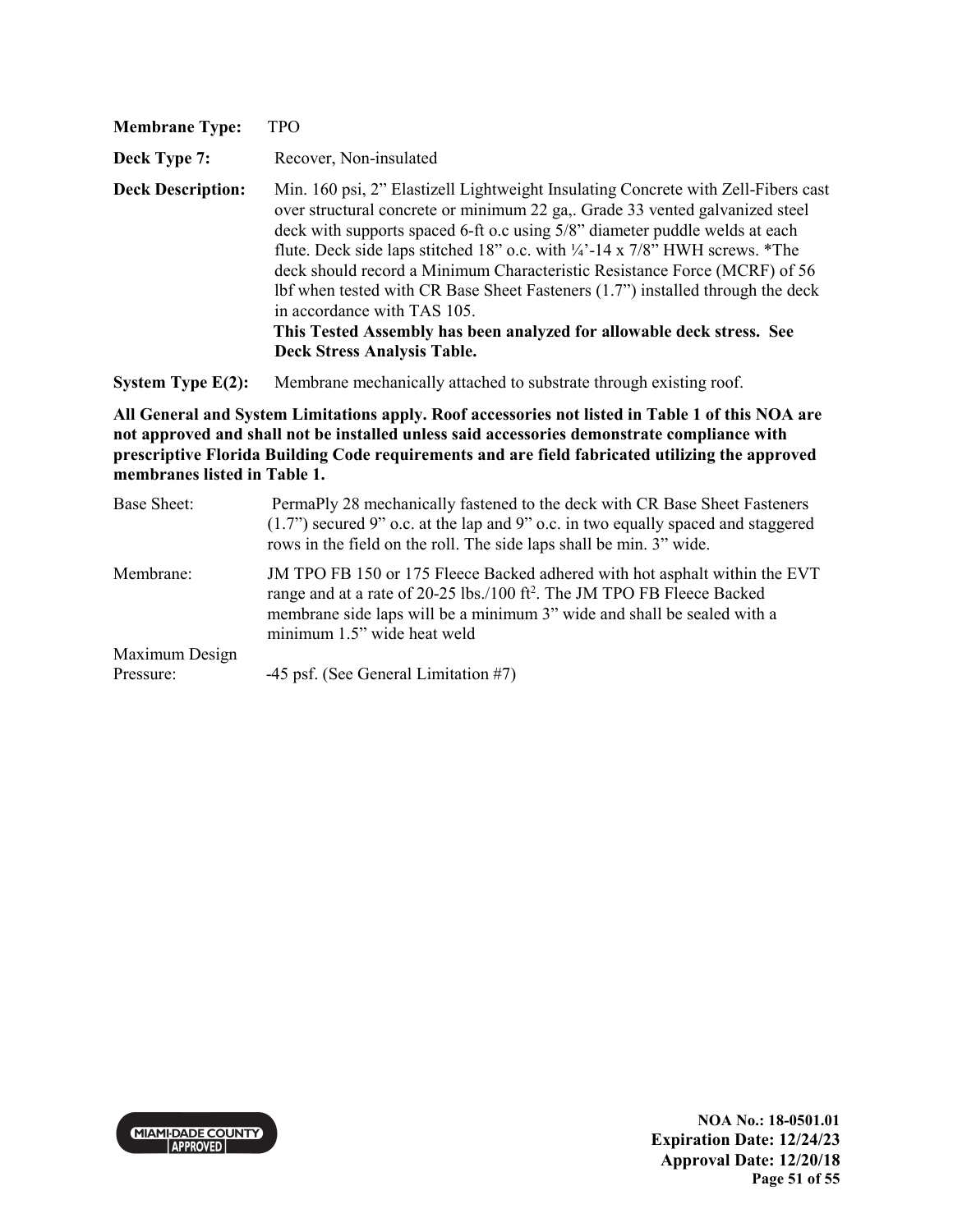| <b>Membrane Type:</b>    | <b>TPO</b>                                                                                                                                                                                                                                                                                                                                                                                                                                                                                                                                                                                                                                    |
|--------------------------|-----------------------------------------------------------------------------------------------------------------------------------------------------------------------------------------------------------------------------------------------------------------------------------------------------------------------------------------------------------------------------------------------------------------------------------------------------------------------------------------------------------------------------------------------------------------------------------------------------------------------------------------------|
| Deck Type 7:             | Recover, Non-insulated                                                                                                                                                                                                                                                                                                                                                                                                                                                                                                                                                                                                                        |
| <b>Deck Description:</b> | Min. 160 psi, 2" Elastizell Lightweight Insulating Concrete with Zell-Fibers cast<br>over structural concrete or minimum 22 ga,. Grade 40 vented galvanized steel<br>deck with supports spaced 6-ft o.c using 5/8" diameter puddle welds at each flute.<br>Deck side laps stitched 18" o.c. with $\frac{1}{4}$ -14 x 7/8" HWH screws. *The deck<br>should record a Minimum Characteristic Resistance Force (MCRF) of 480 lbf<br>when tested with High Load Fasteners installed through the deck in accordance<br>with TAS 105.<br>This Tested Assembly has been analyzed for allowable deck stress. See Deck<br><b>Stress Analysis Table.</b> |
| System Type $E(3)$ :     | Membrane mechanically attached to substrate through existing roof.                                                                                                                                                                                                                                                                                                                                                                                                                                                                                                                                                                            |

| Membrane:      | Min. 60 mil. JM TPO is bonded to JM TPO Rhino Plates fastened with High<br>Load Fasteners secured maximum 6" o.c. in rows spaced a maximum 96" o.c. |
|----------------|-----------------------------------------------------------------------------------------------------------------------------------------------------|
|                | Side laps shall be a minimum 3" wide and are sealed with a minimum 1.5" wide<br>heat weld.                                                          |
| Maximum Design |                                                                                                                                                     |
| Pressure:      | $-60$ psf. (See General Limitation #7)                                                                                                              |

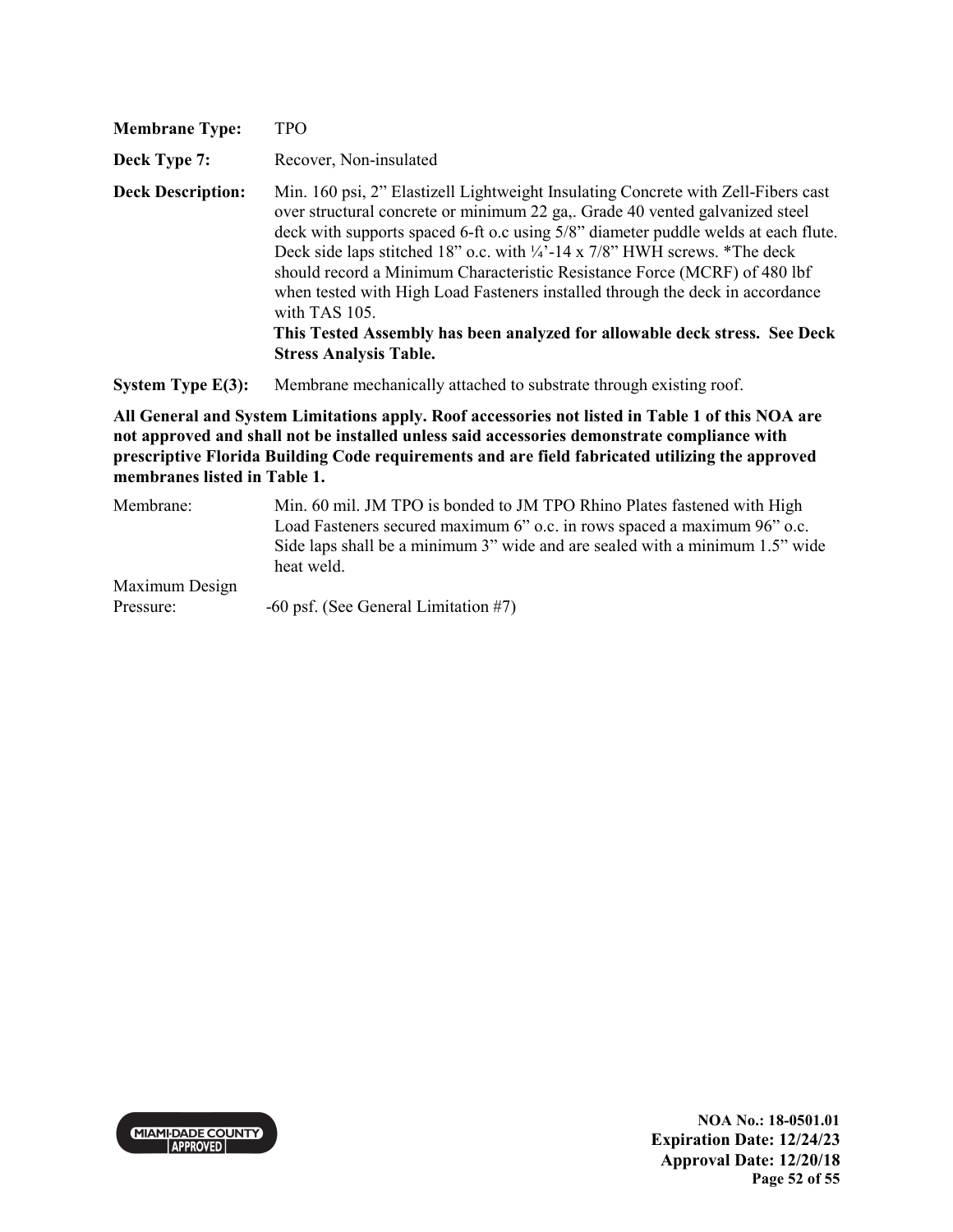| <b>Membrane Type:</b>                                                                                                                                                                           | <b>TPO</b>                                                                                                                                                                                                                                                                                                                                                                                                                                                                                                                                                                                                                                                                        |
|-------------------------------------------------------------------------------------------------------------------------------------------------------------------------------------------------|-----------------------------------------------------------------------------------------------------------------------------------------------------------------------------------------------------------------------------------------------------------------------------------------------------------------------------------------------------------------------------------------------------------------------------------------------------------------------------------------------------------------------------------------------------------------------------------------------------------------------------------------------------------------------------------|
| Deck Type 7:                                                                                                                                                                                    | Recover, Non-insulated                                                                                                                                                                                                                                                                                                                                                                                                                                                                                                                                                                                                                                                            |
| <b>Deck Description:</b>                                                                                                                                                                        | Min. 160 psi, 2" Elastizell Lightweight Insulating Concrete with Zell-Fibers cast<br>over structural concrete or minimum 22 ga,. Grade 50 vented galvanized steel<br>deck with supports spaced 6-ft o.c using 5/8" diameter puddle welds at each flute.<br>Deck side laps stitched 18" o.c. with $\frac{1}{4}$ -14 x 7/8" HWH screws. *The deck<br>should record a Minimum Characteristic Resistance Force (MCRF) of 506 lbf<br>when tested with High Load Fasteners installed through the lightweight concrete<br>into the steel deck in accordance with TAS 105.<br>This Tested Assembly has been analyzed for allowable deck stress. See Deck<br><b>Stress Analysis Table.</b> |
| System Type $E(4)$ :                                                                                                                                                                            | Membrane mechanically attached to substrate through existing roof.                                                                                                                                                                                                                                                                                                                                                                                                                                                                                                                                                                                                                |
| All General and System Limitations apply. Roof accessories not listed in Table 1 of this NOA are<br>not approved and shall not be installed unless said accessories demonstrate compliance with |                                                                                                                                                                                                                                                                                                                                                                                                                                                                                                                                                                                                                                                                                   |

**prescriptive Florida Building Code requirements and are field fabricated utilizing the approved membranes listed in Table 1.**

| Membrane:      | Min. 45 mil. JM TPO is fastened through the lightweight concrete into the steel<br>deck with High Load Fasteners and JM High Load Plates secured maximum 6" |
|----------------|-------------------------------------------------------------------------------------------------------------------------------------------------------------|
|                | o.c. in rows spaced a maximum 90" o.c. Side laps shall be a minimum 6" wide<br>and are sealed with a minimum 1.5" wide heat weld.                           |
| Maximum Design |                                                                                                                                                             |
| Pressure:      | $-67.5$ psf. (See General Limitation #7)                                                                                                                    |

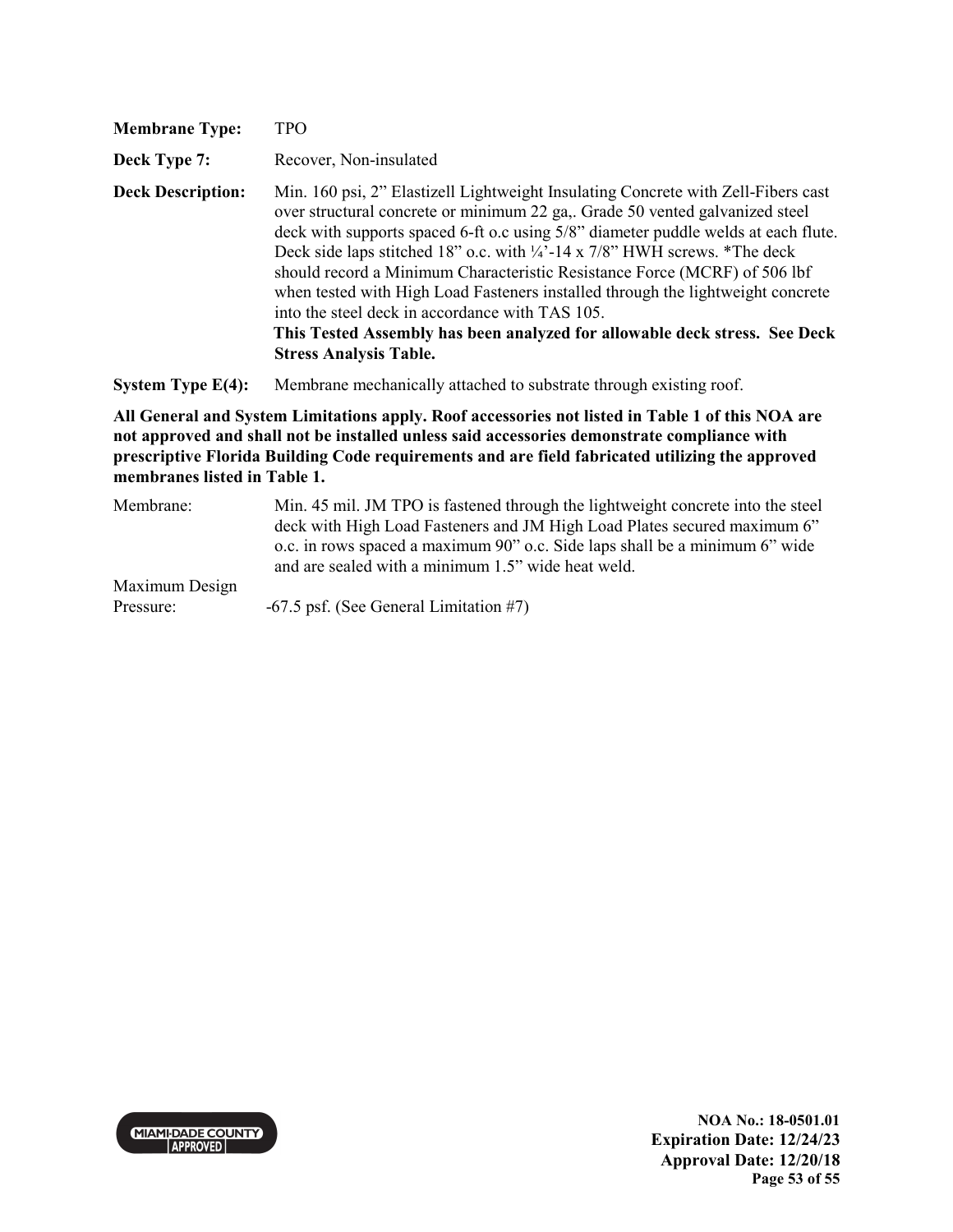| <b>Membrane Type:</b>    | TPO                                                  |
|--------------------------|------------------------------------------------------|
| Deck Type 7:             | Recover, Non-insulated                               |
| <b>Deck Description:</b> | Existing roof with mineral surfacing over steel deck |
| <b>System Type F:</b>    | Membrane adhered to existing roof.                   |

| Membrane:      | JM TPO FB 115 or 135 Fleece Backed adhered with JM Roofing System                                   |
|----------------|-----------------------------------------------------------------------------------------------------|
|                | Urethane Adhesive applied in $\frac{1}{2}$ " to $\frac{3}{4}$ " ribbons spaced 12" o.c. or with ICP |
|                | Adhesives CR-20 applied in $\frac{3}{4}$ " to 1" ribbons spaced 12" o.c. or with JM Two             |
|                | Part Urethane Insulation Adhesive Canister applied in splatter pattern at 0.318                     |
|                | gal./sq. The JM TPO FB Fleece Backed membrane side laps will be a minimum                           |
|                | 2.5" wide and shall be sealed with a minimum 1.5" wide heat weld                                    |
| Maximum Design |                                                                                                     |
| Pressure:      | -45 psf. (See General Limitation #9.)                                                               |